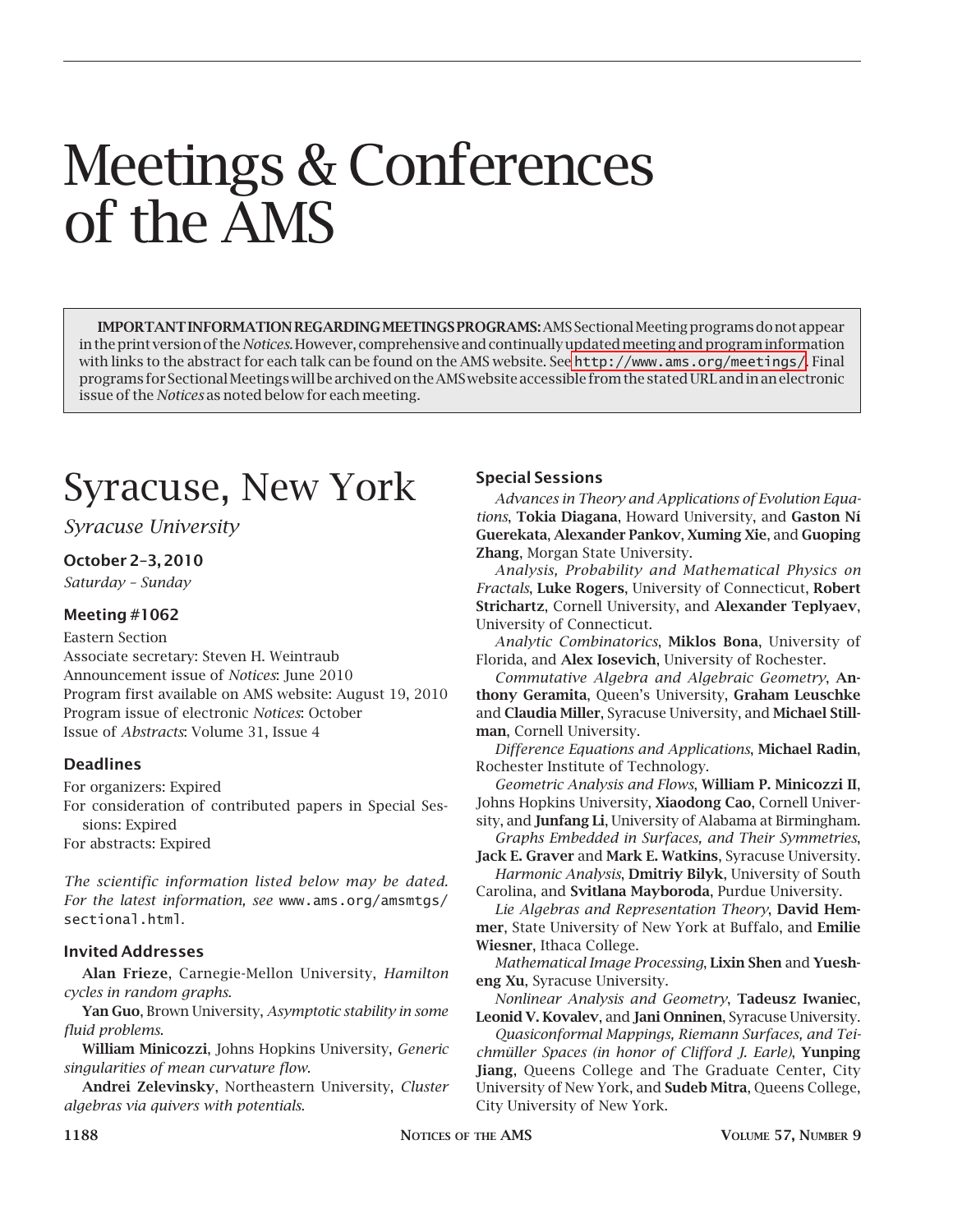*Representations of Algebras*, **Ed Green**, Virginia Polytechnic Institute, **Mark Kleiner** and **Dan Zacharia**, Syracuse University, and **Andrei Zelevinsky**, Northeastern University.

*Several Complex Variables*, **Dan F. Coman** and **Evgeny A. Poletsky**, Syracuse University.

*Topology and Combinatorics*, **Laura Anderson**, SUNY Binghamton, and **Patricia Hersh**, North Carolina State University.

### Los Angeles, California

*University of California Los Angeles*

#### **October 9–10, 2010**

*Saturday – Sunday*

#### **Meeting #1063**

Western Section

Associate secretary: Michel L. Lapidus Announcement issue of *Notices*: August 2010 Program first available on AMS website: August 26, 2010 Program issue of electronic *Notices*: October 2010 Issue of *Abstracts*: Volume 31, Issue 4

#### **Deadlines**

For organizers: Expired

For consideration of contributed papers in Special Sessions: Expired

For abstracts: Expired

*The scientific information listed below may be dated. For the latest information, see* www.ams.org/amsmtgs/ sectional.html.

#### **Invited Addresses**

**Cristopher Moore**, University of New Mexico and the Santa Fe Institute, *Phase transitions in NP-complete problems: A challenge for probability, combinatorics, and computer science*.

**Stanley Osher**, University of California Los Angeles, *New algorithms in image science*.

**Terence Tao**, University of California Los Angeles, *The cosmic distance ladder* (Einstein Public Lecture in Mathematics).

**Melanie Wood**, Princeton University, *Moduli spaces for rings and ideals*.

#### **Special Sessions**

*Algebraic Structures in Knot Theory*, **Sam Nelson**, Claremont McKenna College, and **Carmen Caprau**, California State University Fresno.

*Applications of Nonlinear PDE*, **Susan J. Friedlander** and **Igor Kukavica**, University of Southern California.

*Automorphic Forms and Number Theory*, **William Duke**, University of California Los Angeles, **Ozlem Imamoglu**, ETH Zurich, and **Kimberly Hopkins**, University of California Los Angeles.

*Combinatorics and Probability on Groups*, **Jason Fulman** and **Robert Guralnick**, University of Southern California, and **Igor Pak**, University of California Los Angeles.

*Continuous and Discrete Dynamical Systems*, **Mario Martelli**, Claremont Graduate University, and **Robert Sacker**, University of Southern California.

*Extremal and Probabilistic Combinatorics*, **Benny Sudakov**, University of California Los Angeles, and **Jacques Verstraete**, University of California San Diego.

*Free Probability and Subfactors*, **Edward Effros** and **Dimitri Shlyakhtenko**, University of California Los Angeles, and **Dan-Virgil Voiculescu**, University of California Berkeley.

*Global Geometric Analysis*, **William Wylie**, University of Pennsylvania, **Joseph E. Borzellino**, California State University San Luis Obispo, and **Peter Petersen**, University of California Los Angeles.

*Harmonic Analysis*, **Christoph Thiele**, University of California Los Angeles, and **Ignacio Uriarte-Tuero** and **Alexander Volberg**, Michigan State University.

*Homotopy Theory and K-theory*, **Julie Bergner**, University of California Riverside, and **Christian Haesemeyer**, University of California Los Angeles.

*Large Cardinals and the Continuum*, **Matthew Foreman**, University of California Irvine, **Alekos Kechris**, California Institute of Technology, **Itay Neeman**, University of California Los Angeles, and **Martin Zeman**, University of California Irvine.

*Mathematical Models of Random Phenomena*, **Mark Burgin**, University of California Los Angeles, and **Alan C. Krinik**, California State Polytechnic University Pomona.

*Mathematics of Criminality*, **Andrea Bertozzi**, **Martin Short**, and **George Mohler**, University of California Los Angeles.

*Metric and Riemannian Methods in Shape Analysis*, **Andrea Bertozzi** and **Mario Micheli**, University of California Los Angeles.

*Nonlinear Phenomena—Applications of PDEs to Fluid Flows*, **Andrea Bertozzi**, **Nebojsa Murisic**, and **David Uminsky**, University of California Los Angeles.

*Recent Trends in Probability and Related Fields*, **Marek Biskup**, University of California Los Angeles, **Yuval Peres**, Microsoft Research, and **Sebastien Roch**, University of California Los Angeles.

*Rigidity in von Neumann Algebras and Ergodic Theory*, **Adrian Ioana**, University of California Los Angeles, **Narutaka Ozawa**, Tokyo University, and **Sorin Popa** and **Yehudah Shalom**, University of California Los Angeles.

*Topology and Symplectic Geometry*, **Robert Brown** and **Ciprian Manolescu**, University of California Los Angeles, and **Stefano Vidussi**, University of California Riverside.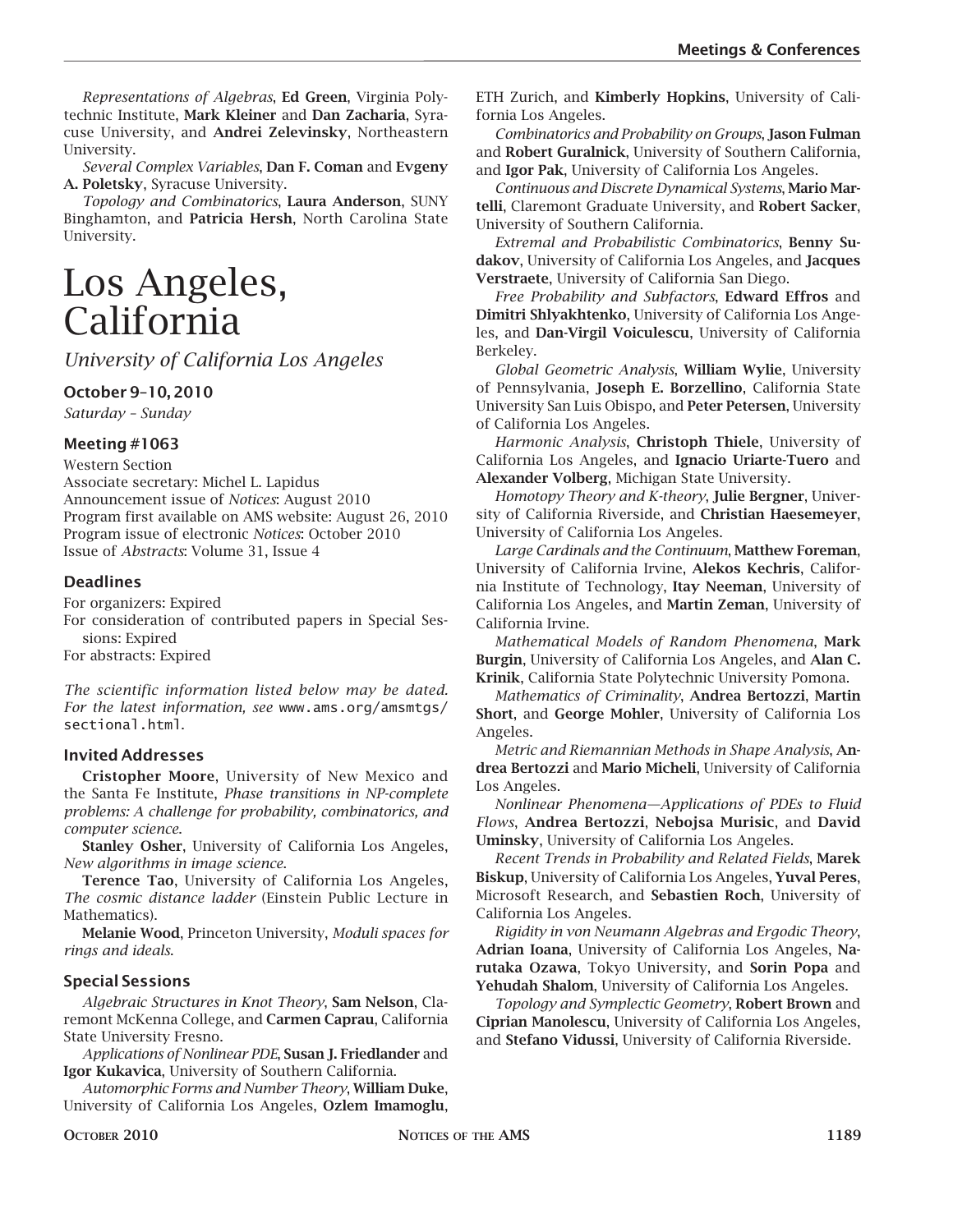## Notre Dame, Indiana

*Notre Dame University*

#### **November 5–7, 2010**

*Friday – Sunday*

#### **Meeting #1064**

Central Section

Associate secretary: Georgia Benkart

Announcement issue of *Notices*: September 2010

Program first available on AMS website: September 23, 2010

Program issue of electronic *Notices*: November 2010 Issue of *Abstracts*: Volume 31, Issue 4

#### **Deadlines**

For organizers: Expired

For consideration of contributed papers in Special Sessions: Expired

For abstracts: Expired

*The scientific information listed below may be dated. For the latest information, see* www.ams.org/amsmtgs/ sectional.html.

#### **Invited Addresses**

**Laura DeMarco**, University of Illinois at Chicago, *Polynomial dynamics: Critical points and moduli*.

**Jordan Ellenberg**, University of Wisconsin, *Geometric analytic number theory*.

**David Fisher**, Indiana University, *Coarse geometry of solvable groups*.

**Jared Wunsch**, Northwestern University, *Geometry and analysis of diffracted waves*.

#### **Special Sessions**

*Algebraic Group Actions on Affine Varieties*, **Harm Derksen**, University of Michigan, and **Gene Freudenburg**, University of Western Michigan.

*Algebraic and Topological Combinatorics*, **John Shareshian**, Washington University, and **Bridget Tenner**, DePaul University.

*Applications of Stochastic Processes in Cell Biology*, **Peter Thomas**, Case Western University.

*Arithmetic, Groups and Geometry*, **Jordan Ellenberg**, University of Wisconsin, and **Michael Larsen**, Indiana University.

*Commutative Algebra and Its Interactions with Algebraic Geometry*, **Claudia Polini**, University of Notre Dame, **Alberto Corso**, University of Kentucky, and **Bernd Ulrich**, Purdue University.

*Complex Analysis and Dynamical Systems*, **Laura De-Marco**, University of Illinois at Chicago, and **Jeffrey Diller**, University of Notre Dame.

*Computability and Its Applications*, **Peter Cholak**, **Peter Gerdes**, and **Karen Lange**, University of Notre Dame.

*Computation, Analysis, Modeling in PDE and their Applications*, **Bei Hu** and **Yongtao Zhang**, University of Notre Dame.

*Computational Electromagnetics and Acoustics*, **David Peter Nicholls**, University of Illinois at Chicago.

*Differential Geometry and its Applications*, **Jianguo Cao** and **Brian Smyth**, University of Notre Dame.

*Geometry and Lie Theory*, **John Caine** and **Samuel Evens**, University of Notre Dame.

*Graphs and Hypergraphs*, **David Galvin**, University of Notre Dame, and **Hemanshu Kaul**, Illinois Institute of Technology.

*Groups, Representations, and Characters*, **James P. Cossey**, University of Akron, and **Mark Lewis**, Kent State University.

*Hilbert Functions in Commutative Algebra and Algebraic Combinatorics*, **Fabrizio Zanello**, Michigan Technological University, **Juan Migliore**, University of Notre Dame, and **Uwe Nagel**, University of Kentucky.

*Interdisciplinary Session on Deterministic and Stochastic Partial Differential Equations*, **Nathan Glatt-Holtz**, Indiana University, and **Vlad Vicol**, University of Southern California.

*Mathematical Modeling and Computation with Applications in Biology*, **Mark Alber** and **Zhiliang Xu**, University of Notre Dame.

*Nonlinear Evolution Equations*, **Alex Himonas** and **Gerard Misiolek**, University of Notre Dame.

*Number Theory and Physics*, **Adrian Clingher**, University of Missouri St. Louis, **Charles Doran**, University of Alberta, **Shabnam N. Kadir**, Wilhelm Leibniz Universitat, and **Rolf Schimmrigk**, Indiana University.

*Numerical Algebraic Geometry*, **Daniel J. Bates**, Colorado State University, **Jonathan D. Hauenstein**, Texas A&M University, **Andrew J. Sommese**, University of Notre Dame, and **Charles W. Wampler**, General Motors.

*Quasigroups, Loops, and Nonassociative Division Algebras*, **Clifton E. Ealy**, Western Michigan University, **Stephen Gagola**, University of Arizona, **Julia Knight**, University of Notre Dame, **J. D. Phillips**, Northern Michigan University, and **Petr Vojtechovsky**, University of Denver.

*Rigidity*, **David Fisher**, Indiana University, and **Ralf Spatzier**, University of Michigan.

*Singularities in Algebraic Geometry*, **Nero Budur**, University of Notre Dame, and **Lawrence Ein**, University of Illinois at Chicago.

*The Geometry of Submanifolds*, **Yun Myung Oh**, Andrews University, **Mihaela Vajiac**, Chapman University, and **Ivko Dimitric**, Pennsylvania State University.

*Topology, Geometry and Physics*, **Ralph Kaufmann**, Purdue University, and **Stephan Stolz**, University of Notre Dame.

*Undergraduate Mathematics Education: A Vision for the 21st Century*, **Steven Broad**, St. Mary's College, **Nahid Erfan** and **Alex Himonas**, University of Notre Dame, and **Morteza Shafii-Mousavi**, Indiana University South Bend.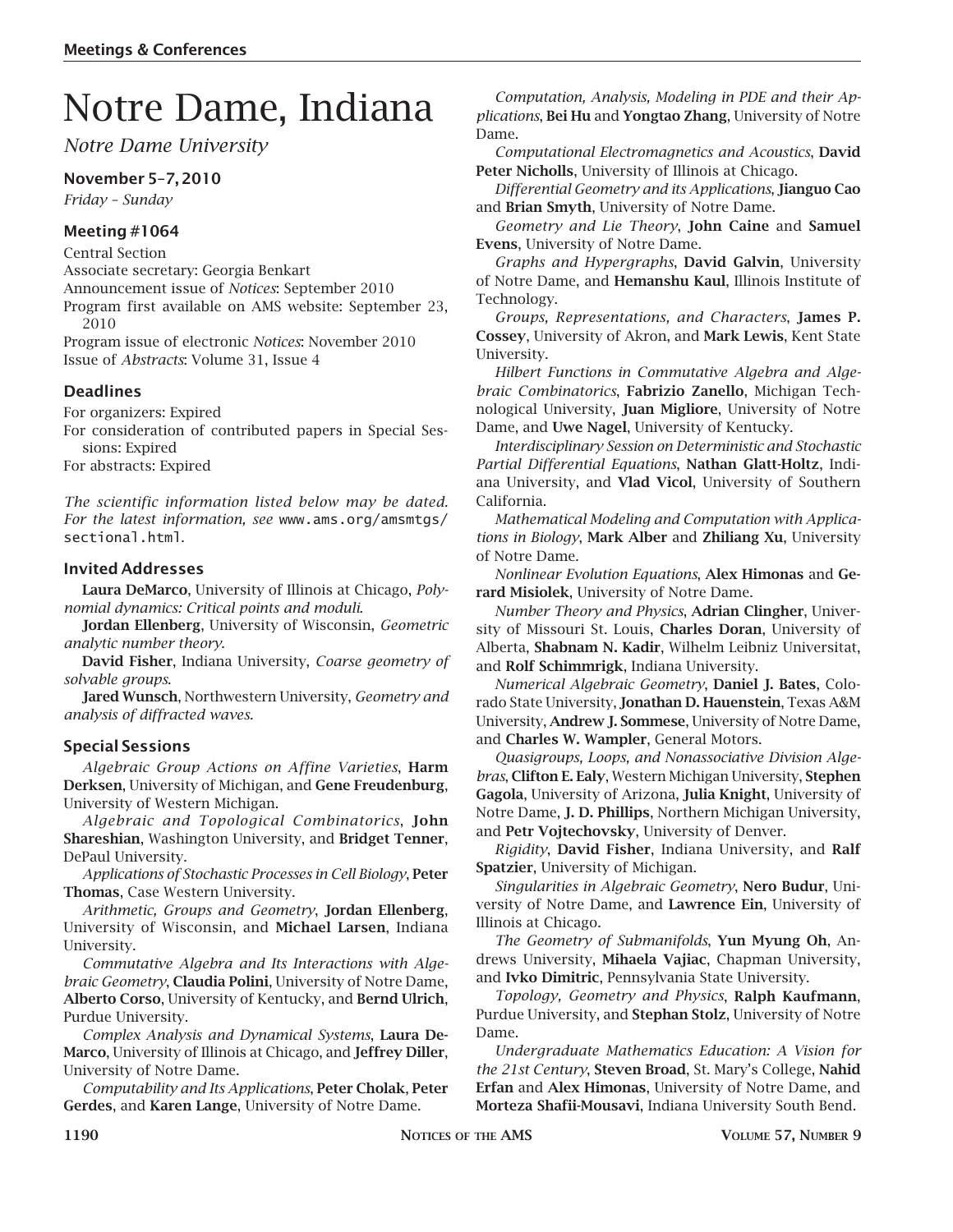# Richmond, Virginia

*University of Richmond*

#### **November 6–7, 2010**

*Saturday – Sunday*

#### **Meeting #1065**

Southeastern Section Associate secretary: Matthew Miller Announcement issue of *Notices*: September 2010 Program first available on AMS website: September 23, 2010

Program issue of electronic *Notices*: November 2010 Issue of *Abstracts*: Volume 31, Issue 4

#### **Deadlines**

For organizers: Expired

For consideration of contributed papers in Special Sessions: Expired

For abstracts: Expired

*The scientific information listed below may be dated. For the latest information, see* www.ams.org/amsmtgs/ sectional.html.

#### **Invited Addresses**

**Matthew H. Baker**, Georgia Institute of Technology, *Preperiodic points and unlikely intersections*.

**Michael J. Field**, University of Houston, *Symmetry, structure, and stochastic fluctuations associated to some models of neural dynamics*.

**Sharon R. Lubkin**, North Carolina State University, *Model perspectives on self-organizing tissues*.

**Stefan Richter**, University of Tennessee, Knoxville, *Boundary behavior and invariant subspaces in spaces of analytic functions*.

#### **Special Sessions**

*Applications of Non-Archimedean Geometry*, **Matthew H. Baker**, Georgia Institute of Technology, and **Xinyi Yuan**, Harvard University.

*Codes and Designs*, **James A. Davis**, University of Richmond, and **Qing Xiang**, University of Delaware.

*Computational and Applied Mathematics*, **Ludwig Kohaupt**, Beuth University, and **Mohammad Siddique**, Fayetteville State University.

*Convexity and Combinatorics*, **Valeriu Soltan** and **James F. Lawrence**, George Mason University.

*Differential Equations and Applications to Physics and Biology*, **Junping Shi**, College of William and Mary, and **Zhifu Xie**, Virginia State University.

*Geometry of Banach Spaces and Connections with Other Areas*, **Frank Sanacory**, College at Old Westbury, and **Kevin Beanland**, Virginia Commonwealth University.

*History of Mathematics: A Transnational Discourse*, **Della Fenster**, University of Richmond, and **Frédéric Brechenmacher**, University of Lille-North of France-Université d'Artois.

*Kac-Moody Algebras, Vertex (Operator) Algebras, and Applications*, **William J. Cook**, Appalachian State University, and **Kailash C. Misra**, North Carolina State University.

*Mathematical Models in Biology and Medicine*, **Lester Caudill**, University of Richmond.

*Mathematics and the Arts*, **Michael J. Field**, University of Houston, **Gary R. Greenfield**, University of Richmond, and **Reza Sarhangi**, Towson University.

*Minimum Rank Problems*, **Lon H. Mitchell**, Virginia Commonwealth University, and **Sivaram K. Narayan**, Central Michigan University.

*Numerical Methods for Solving Partial Differential Equations in Practice*, **Kathryn Trapp**, University of Richmond, and **Katie Gurski**, Howard University.

*Operator Theory*, **Stefan Richter**, University of Tennessee, and **William T. Ross**, University of Richmond.

*Statistical Properties of Dynamical Systems*, **Michael J. Field** and **Matthew J. Nicol**, University of Houston.

*Topics in Graph Theory*, **Daniel W. Cranston**, Virginia Commonwealth University, and **Gexin Yu**, College of William & Mary.

### Pucón, Chile

**December 15–18, 2010**

*Wednesday – Saturday*

#### **Meeting #1066**

*First Joint International Meeting between the AMS and the Sociedad de Matematica de Chile.* Associate secretary: Steven H. Weintraub Announcement issue of *Notices*: August 2010 Program first available on AMS website: Not applicable Program issue of electronic *Notices*: Not applicable Issue of *Abstracts*: Not applicable

#### **Deadlines**

For organizers: Expired

For consideration of contributed papers in Special Sessions: To be announced

For abstracts: To be announced

*The scientific information listed below may be dated. For the latest information, see* www.ams.org/amsmtgs/ internmtgs.html.

#### **AMS Invited Addresses**

**Ricardo Baeza**, Universidad de Talca, Chile, *p-cohomological dimension of fields of characteristic p*.

**Igor Dolgachev**, University of Michigan, *Cremona groups and their subgroups*.

**Andres Navas**, Universidad de Santiago de Chile, *Probabilistic, dynamical and topological aspects of orderable groups*.

**Rodolfo Rodriguez**, Universidad de Concepcion, *Numerical solution of time-domain electromagnetic problems arising from some metallurgical processes*.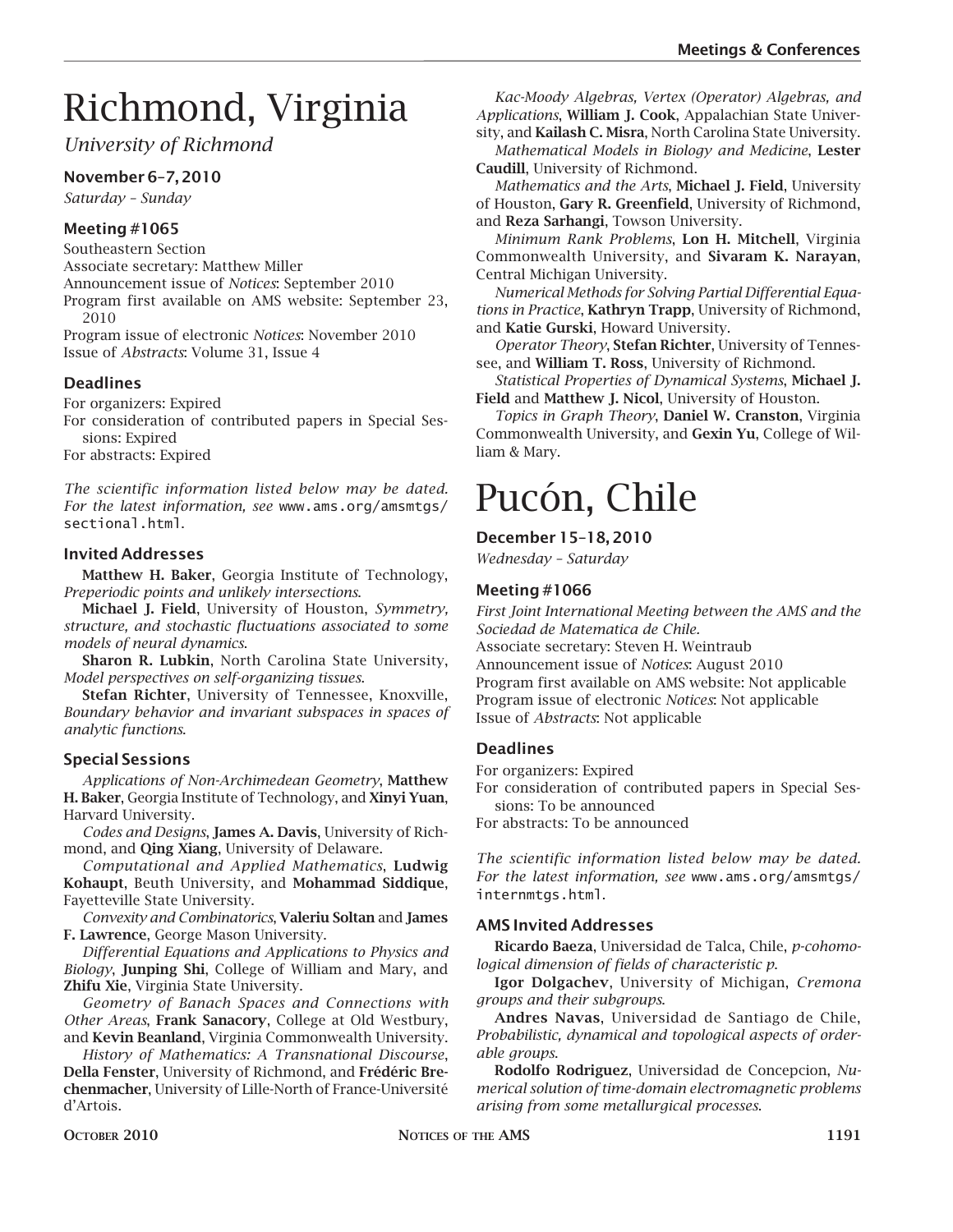**Gunther Uhlmann**, University of Washington, *Insideout: Inverse problems*.

**S. R. Srinivasa Varadhan**, New York University, *Large deviations*.

#### **AMS Special Sessions**

*Algebra and Model Theory*, **Thomas Scanlon**, University of California, Berkeley, **Xavier Vidaux**, Universidad de Concepcion, **Charles Steinhorn**, Vassar College, and **Alf Onshuus**, Universidad de los Andes, Columbia.

*Algebraic Modeling of Knotted Objects*, **Vaughan F. R. Jones**, University of California, Berkeley, **Jesús Juyumaya**, Universidad de ValparaÌso, **Louis H. Kauffman**, University of Illinois at Chicago, and **Sofia Lambropoulou**, National Technical University of Athens.

*Applications of Differential and Difference Equations in Biology and Ecology*, **J. Robert Buchanan**, Millersville University, **Fernando Córdova**, Universidad Católica de Maule, and **Jorge Velasco Hernandez**, Institute Nacional de Petroleo.

*Arithmetic of Quadratic Forms and Integral Lattices*, **Maria Ines Icaza**, Universidad de Talca, Chile, **Wai Kiu Chan**, Wesleyan University, and **Ricardo Baeza**, Universidad de Talca, Chile.

*Automorphic Forms and Dirichlet Series*, **Yves Martin**, Universidad de Chile, Chile, and **Solomon Friedberg**, Boston College.

*Complex Algebraic Geometry*, **Giancarlo Urzua** and **Eduardo Cattani**, University of Massachusetts.

*Foliations and Dynamics*, **Andrés Navas**, Universidad de Santiago de Chile, and **Steve Hurder**, University of Illinois at Chicago.

*Group Actions: Probability and Dynamics*, **Andrés Navas**, Universidad de Santiago de Chile, and **Rostislav Grigorchuk**, University of Texas.

*Inverse Problems and PDE Control*, **Matias Courdurier**, Pontificia Universidad Católica de Chile, **Axel Osses**, Universidad de Chile, and **Gunther Uhlmann**, University of Washington.

*Non-Associative Algebras*, **Alicia Labra**, Universidad de Chile, and **Kevin McCrimmon**, University of Virginia.

*Probability and Mathematical Physics*, **Hui-Hsiung Kuo**, Louisiana State University, and **Rolando Rebolledo**, Pontificia Universidad Católica de Chile.

*Representation Theory*, **Jorge Soto Andrade**, Universidad de Chile, and **Philip Kutzko**, University of Iowa.

*Spectral Theory and Mathematical Physics*, **Bruno Nachtergaele**, University of California, Davis, and **Rafael Tiedra**, Pontificia Universidad Católica de Chile.

### New Orleans, Louisiana

*New Orleans Marriott and Sheraton New Orleans Hotel*

#### **January 6–9, 2011**

*Thursday – Sunday*

#### **Meeting #1067**

*Joint Mathematics Meetings, including the 117th Annual Meeting of the AMS, 94th Annual Meeting of the Mathematical Association of America, annual meetings of the Association for Women in Mathematics (AWM) and the National Association of Mathematicians (NAM), and the winter meeting of the Association for Symbolic Logic (ASL), with sessions contributed by the Society for Industrial and Applied Mathematics (SIAM).*

Associate secretary: Steven H. Weintraub Announcement issue of *Notices*: October 2010 Program first available on AMS website: November 1, 2010 Program issue of electronic *Notices*: January 2011 Issue of *Abstracts*: Volume 32, Issue 1

#### **Deadlines**

For organizers: Expired

For consideration of contributed papers in Special Sessions: Expired

For abstracts: September 22, 2010

*The scientific information listed below may be dated. For the latest information, see* www.ams.org/amsmtgs/ national.html.

#### **Joint Invited Addresses**

**Robert J. Lang**, Robert J. Lang Origami, *From flapping birds to space telescopes: The mathematics of origami* (AMS-MAA-SIAM Gerald and Judith Porter Public Lecture).

**Kannan Soundararajan**, Stanford University, *To be announced* (AMS-MAA Invited Address).

**Chuu-Lian Terng**, University of California Irvine, *Title to be announced* (AMS-MAA Invited Address).

#### **Joint Prize Session**

**Prize Session and Reception**: In order to showcase the achievements of the recipients of various prizes, the AMS and MAA are cosponsoring this event at 4:25 p.m. on Friday. A cash bar reception will immediately follow. All participants are invited to attend. The AMS, MAA, and SIAM will award the Frank and Brennie Morgan Prize for Outstanding Research in Mathematics by an Undergraduate Student. The AMS will announce the winners of the Bôcher Memorial Prize, Frank Nelson Cole Prize in Number Theory, Levi L. Conant Prize, Joseph L. Doob Prize, Leonard Eisenbud Prize for Mathematics and Physics, Ruth Lyttle Satter Prize in Mathematics, and Leroy P. Steele Prizes. The MAA will award the Beckenbach Book Prize, Chauvenet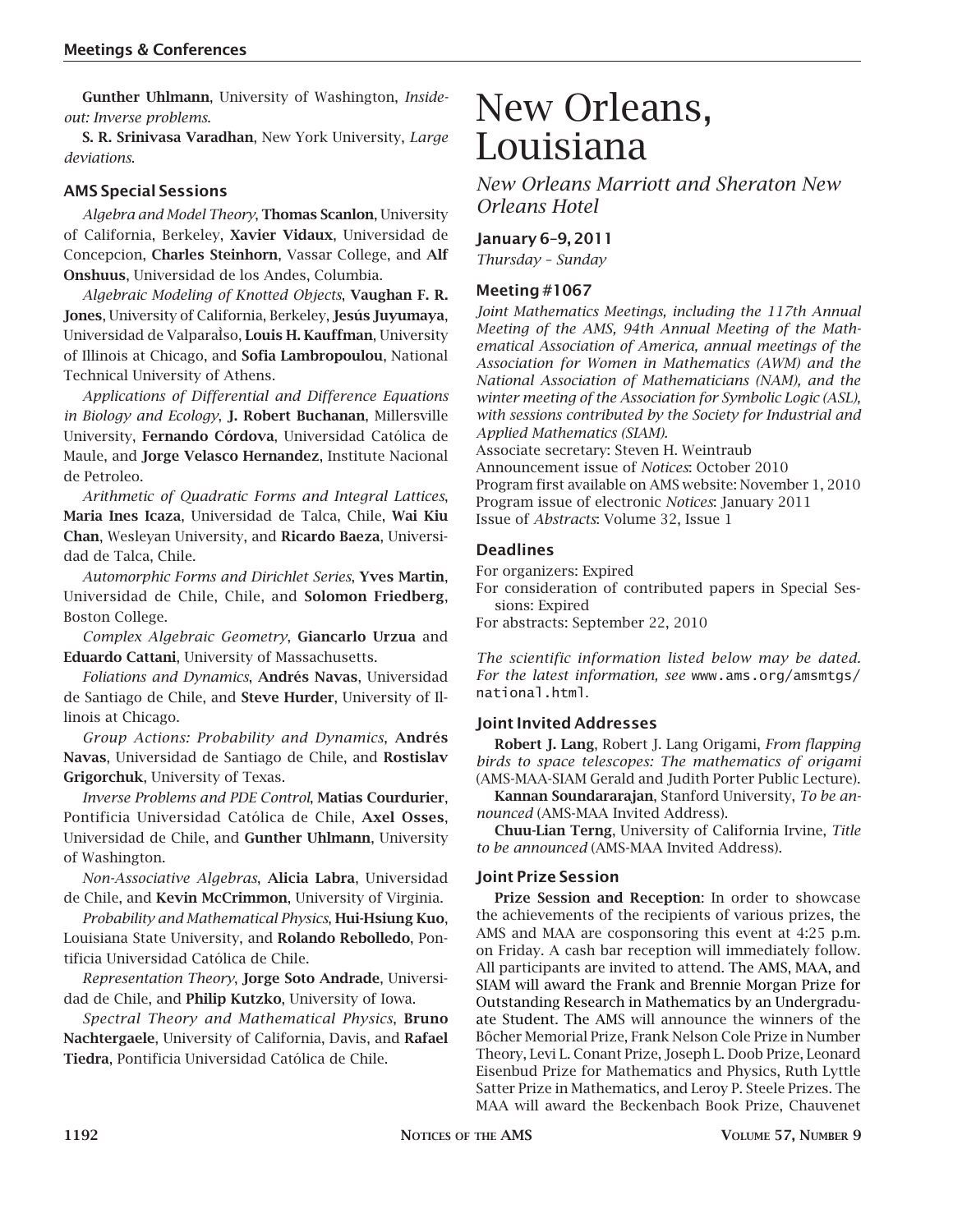Prize, Euler Book Prize, Yueh-Gin Gung and Dr. Charles Y. Hu Award for Distinguished Service to Mathematics, Deborah and Franklin Tepper Haimo Awards for Distinguished College or University Teaching of Mathematics, David P. Robbins Prize, and Certificates of Meritorious Service. The AWM will present the Alice T. Schafer Prize for Excellence in Mathematics by an Undergraduate Woman and the Louise Hay Award for Contributions to Mathematics Education.

This session will also be the venue for the announcement of the Joint Policy Board for Mathematics Communication Award.

### *117th Meeting of the AMS*

#### **AMS Invited Addresses**

**Denis Auroux**, University of California Berkeley, *Title to be announced*.

**Andrea L. Bertozzi**, University of California Los Angeles, *Title to be announced*.

**Alexander Lubotzky**, The Hebrew University of Jerusalem, *Expander graphs in pure and applied mathematics* (AMS Colloquium Lectures).

**George Papanicolaou**, Stanford University, *Title to be announced* (AMS Josiah Willard Gibbs Lecture).

**Scott Sheffield**, Massachusetts Institute of Technology, *Title to be announced*.

**Tatiana Toro**, University of Washington, *Title to be announced*.

**Akshay Venkatesh**, Stanford University, *Title to be announced*.

#### **AMS Special Sessions**

**Some sessions are cosponsored with other organizations. These are noted within the parenthesis at the end of each listing, where applicable.**

*Analysis of Reaction-Diffusion Models* (Code: SS 31A), **Junping Shi**, College of William and Mary, and **Xuefeng Wang**, Tulane University.

*Analytic and Geometric Methods in Representation Theory* (Code: SS 38A), **Leticia Barchini**, Oklahoma State University, and **Hongyu He**, Louisiana State University.

*Applications of Stochastic Processes in Neuroscience* (Code: SS 21A), **Peter Thomas**, Case Western Reserve University, **Kreso Josic**, University of Houston, and **Carson C. Chow**, Institutes of Health (AMS-SIAM).

*Applied Optimization and Douglas-Rachford Splitting Methods for Convex Programming* (Code: SS 15A), **Ram U. Verma**, Seminole State College of Florida.

*Asymptotic Methods in Analysis with Applications* (Code: SS 10A), **Diego Dominici**, State University of New York at New Paltz, and **Peter A. McCoy**, U.S. Naval Academy.

*Birational Geometry and Moduli Spaces (Mathematics Research Communities session)* (Code: SS 1A), **Kevin Tucker**, University of Utah, **Dawei Chen**, University of Illinois at Chicago, **Amanda Knecht**, University of Michigan, and **David Swinarski**, University of Georgia.

*Boundary Control and Moving Interface in Coupled Systems of Partial Differential Equations* (Code: SS 53A), **Lorena Bociu**, University of Nebraska-Lincoln, and **Jean-Paul Zolesio**, CNRS-INLN and INRIA, Sophia Antipolis, France.

*Centers for Teaching/Education/Outreach in Departments of Mathematics* (Code: SS 14A), **Michael E. Mays**, West Virginia University (AMS-MAA).

*Combinatorial Algebraic Geometry* (Code: SS 42A), **Frank Sottile**, Texas A&M University, and **Alexander T. Yong**, University of Illinois, Urbana-Champaign.

*Commutative Algebra (Mathematics Research Communities session)* (Code: SS 3A), **Christine Berkesch**, Stockholm University, **Bhargav Bhatt**, University of Michigan, Ann Arbor, **Jason McCullough**, University of California, Riverside, and **Javid Validashti**, University of Kansas.

*Completely Integrable Systems, Random Matrices, and the Bispectral Problem* (Code: SS 28A), **Bojko Bakalov**, North Carolina State University, **Michael Gekhtman**, University of Notre Dame, **Plamen Iliev**, Georgia Institute of Technology, and **Milen T. Yakimov**, Louisiana State University.

*Computational Algebraic and Analytic Geometry for Low-Dimensional Varieties* (Code: SS 47A), **Mika K. Seppala**, Florida State University, **Tanush Shaskas**, Oakland University, and **Emil Volcheck**, National Security Agency.

*Continued Fractions* (Code: SS 40A), **James G. McLaughlin**, West Chester University, and **Nancy J. Wyshinski**, Trinity College.

*Control and Inverse Problems for Partial Differential Equations* (Code: SS 33A), **Ana-Maria Croicu** and **Michele L. Joyner**, Kennesaw State University (AMS-SIAM).

*Difference Equations and Applications* (Code: SS 6A), **Michael A. Radin**, Rochester Institute of Technology.

*Dirac Operators* (Code: SS 61A), **Craig A. Nolder**, Florida State University, and **John Ryan**, University of Arkansas.

*Expander Graphs in Pure and Applied Mathematics* (Code: SS 66A), **Alireza Salehi Golsefidy**, Princeton University, and **Alexander Lubotzky**, Hebrew University of Jerusalem.

*Formal Mathematics for Mathematicians: Developing Large Repositories of Advanced Mathematics* (Code: SS 12A), **Krystyna M. Kuperberg**, Auburn University, and **Andrzej Trybulec**, **Artur Kornilowicz**, and **Adam Naumowicz**, University of Bialystok.

*Geometric Group Theory* (Code: SS 46A), **Joshua B. Barnard**, University of South Alabama, and **Pallavi Dani**, Louisiana State University.

*Global Dynamics of Discrete Dynamical Systems in the Plane with Applications* (Code: SS 56A), **M. R. S. Kulenovic** and **Orlando Merino**, University of Rhode Island.

*Groups, Geometry, and Applications* (Code: SS 7A), **Delaram Kahrobaei**, City University of New York.

*Harmonic Analysis and Partial Differential Equations* (Code: SS 65A), **Svitlana Mayboroda**, Purdue University, and **Tatiana Toro**, University of Washington.

*History of Mathematics* (Code: SS 37A), **Sloan E. Despeaux**, Western Carolina University, **Craig G. Fraser**, University of Toronto, and **Deborah Kent**, Hillsdale College (AMS-MAA).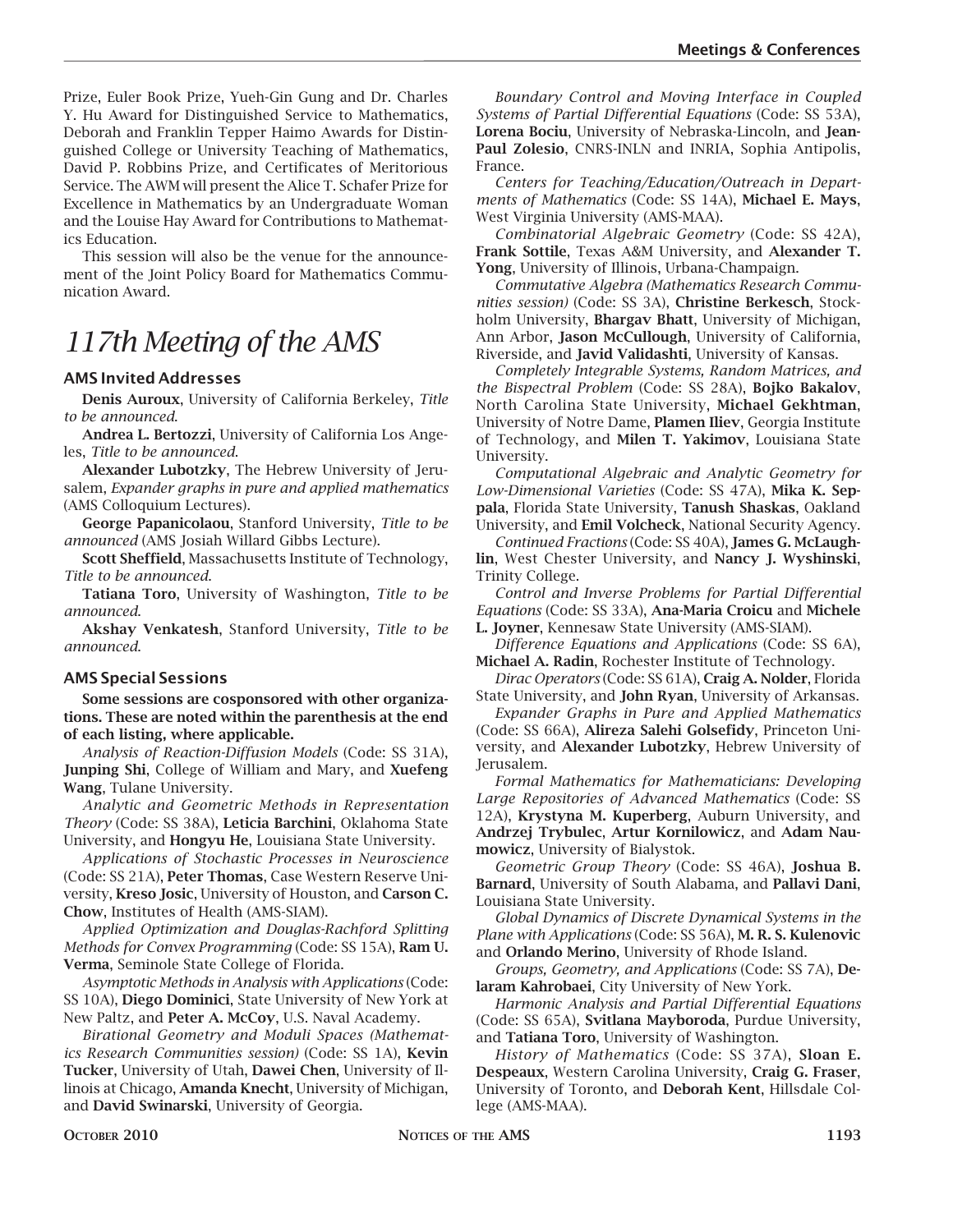*Hopf Algebras and Their Representations* (Code: SS 4A), **M. Susan Montgomery**, University of Southern California, **Siu-Hung Ng**, Iowa State University, and **Sarah J. Witherspoon**, Texas A&M University (AMS-AWM).

*Integral Geometry: Analysis and Applications* (Code: SS 20A), **Gaik Ambartsoumian**, University of Texas, Arlington, **Gestur Olafsson**, Louisiana State University, **Eric Todd Quinto**, Tufts University, and **Boris S. Rubin**, Louisiana State University.

*Interactions of Inverse Problems, Signal Processing, and Imaging* (Code: SS 54A), **Zuhair Nashed**, University of Central Florida.

*Knot Theory* (Code: SS 63A), **Tim D. Cochran** and **Shelley Harvey**, Rice University.

*Knots, Links, 3-Manifolds, and Physics* (Code: SS 44A), **Robert Kusner**, University of Massachusetts, Amherst, and **Rafal Komendarczyk**, Tulane University.

*Lie Algebras, Algebraic Groups, and Related Topics* (Code: SS 23A), **Audrey L. Malagon** and **Julie C. Beier**, Mercer University, and **Daniel K. Nakano**, University of Georgia.

*Local Commutative Algebra* (Code: SS 5A), **Paul C. Roberts** and **Anurag K. Singh**, University of Utah, and **Sandra M. Spiroff**, University of Mississippi.

*Logic and Analysis* (Code: SS 36A), **Jeremy Avigad**, Carnegie Mellon University, **Ulrich W. Kohlenbach**, Technische Universität Darmstadt, and **Henry Towsner**, University of California Los Angeles (AMS-ASL).

*Mathematical Modeling in Environmental Economics* (Code: SS 49A), **Natali Hritonenko**, Prairie View A&M University, and **Yuri Yatsenko**, Houston Baptist University.

*Mathematical Techniques in Musical Analysis* (Code: SS 19A), **Robert W. Peck**, Louisiana State University, and **Thomas M. Fiore**, University of Michigan at Dearborn.

*Mathematics Related to Feynman Diagrams* (Code: SS 25A), **Victor H. Moll**, Tulane University, and **Olivier Espinosa**, Universidad Santa Maria, Valparaiso.

*Mathematics and Education Reform* (Code: SS 39A), **William H. Barker**, Bowdoin College, **William G. McCallum**, University of Arizona, and **Bonnie S. Saunders**, University of Illinois at Chicago (AMS-MAA-MER).

*Mathematics of Computation: Algebra and Number Theory* (Code: SS 11A), **Gregor Kemper**, Technische Universität München, **Michael J. Mossinghoff**, Davidson College, and **Igor E. Shparlinski**, Macquarie University (AMS-SIAM).

*Mathematics of Computation: Differential Equations, Linear Algebra, and Applications* (Code: SS 52A), **Susanne C. Brenner**, Louisiana State University, and **Chi-Wang Shu**, Brown University (AMS-SIAM).

*(The) Mathematics of Modeling Multiscale Heterogeneous Media* (Code: SS 51A), **Robert P. Lipton** and **Tadele A. Mengesha**, Louisiana State University.

*Measures of Entanglement of Macromolecules and Their Applications* (Code: SS 57A), **Isabel K. Darcy**, University of Iowa, **Kenneth C. Millett**, University of California, Santa Barbara, **Eric J. Rawdon**, University of St. Thomas, and **Mariel Vazquez**, San Francisco State University.

*Model Theory of Fields and Applications (Mathematics Research Communities session)* (Code: SS 2A), **Benjamin**  **A. Hutz**, CUNY Graduate Center, **Jana Marikova**, Western Illinois University, **Jerome Poineau**, University of Strasbourg, and **Yimu Yin**, University of Pittsburgh.

*Multivariable Operator Theory* (Code: SS 13A), **Ronald G. Douglas**, Texas A&M University, and **Gelu F. Popescu**, University of Texas at San Antonio.

*New Topics in Graph Theory* (Code: SS 9A), **Ralucca Gera**, Naval Postgraduate School, and **Eunjeong Yi**, Texas A&M University at Galveston.

*New Trends in Theory and Applications of Evolution Equations* (Code: SS 34A), **Guoping Zhang** and **Gaston N'Guerekata**, Morgan State University, **Wen-Xie Ma**, University of South Florida, and **Yi Li**, University of Iowa.

*Noncommutative Harmonic Analysis and Dynamic Systems* (Code: SS 41A), **Tao Mei**, University of Illinois, Urbana-Champaign, and **Alan D. Wiggins**, University of Michigan at Dearborn.

*Nonlinear Evolution Equations, Analysis, and Geometry* (Code: SS 43A), **Ralph Saxton**, University of New Orleans, and **Feride Tiglay**, Ecole Polytechnique Federale de Lausanne.

*Nonlinear Waves and Integrable Systems* (Code: SS 55A), **Gino Biondini**, State University of New York at Buffalo, and **Barbara Prinari**, University of Colorado at Colorado Springs (AMS-SIAM).

*Quadratic Forms in Algebra and Geometry* (Code: SS 16A), **Jorge F. Morales**, Louisiana State University, and **Anne Queguiner-Mathieu**, Université de Paris 13.

*Research in Mathematics by Undergraduates and Students in Post-Baccalaureate Programs* (Code: SS 22A), **Darren A. Narayan**, **Bernard Brooks**, and **Jobby Jacob**, Rochester Institute of Technology; and **Jacqueline A. Jensen**, Sam Houston State University (AMS-MAA-SIAM).

*Self-Organization in Human, Biological, and Artificial Systems* (Code: SS 64A), **Andrea L. Bertozzi**, University of California Los Angeles.

*Set-Valued Optimization and Variational Problems* (Code: SS 62A), **Akhtar A. Khan**, Rochester Institute of Technology, and **Miguel Sama**, Universidad Nacional de Educacion a Distancia, Madrid.

*Stochastic Analysis and Mathematical Physics: A Session in Honor of the 80th Birthday of Len Gross* (Code: SS 18A), **Bruce K. Driver**, University of California at San Diego, **Maria Gordina**, University of Connecticut, and **Todd Kemp**, Massachusetts Institute of Technology and University of California at San Diego.

*Stochastic Analysis and Random Phenomena* (Code: SS 29A), **Ambar N. Sengupta** and **P. Sundar**, Louisiana State University.

*Stochastic, Fractional, and Hybrid Dynamic Systems with Applications* (Code: SS 17A), **A. S. Vatsala**, University of Louisiana at Lafayette, and **G. S. Ladde**, University of South Florida.

*Structure Theory for Matroids and Graphs* (Code: SS 45A), **Bogdan Oporowski** and **James G. Oxley**, Louisiana State University.

*Structured Models in Ecology, Evolution, and Epidemiology: Periodicity, Extinction, and Chaos* (Code: SS 50A), **Sophia R.-J. Jang**, **Linda J. S. Allen**, and **Lih-Ing W. Roeger**, Texas Tech University.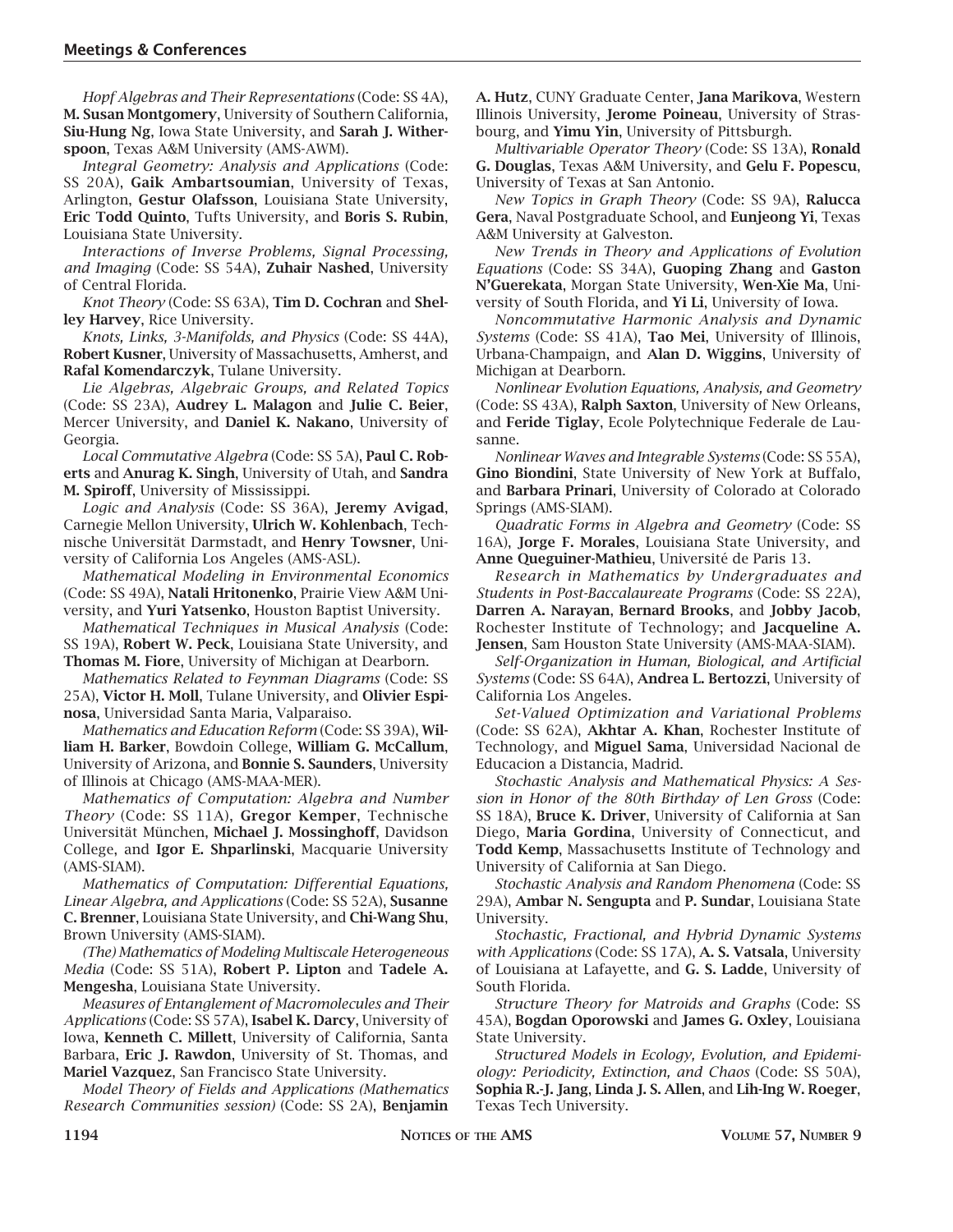*Theory and Application of Stochastic Differential Equations and Stochastic Partial Differential Equations* (Code: SS 27A), **Armando Arciniega**, University of Texas at San Antonio, **Edward J. Allen**, Texas Tech University, **Sivapragasam Sathananthan**, Tennessee State University, and **Mahmoud Anabtawi**, American University of Sharjah.

*Time Scales: Theory and Applications* (Code: SS 8A), **Billy Jackson**, University of Northern Colorado, and **Joan Hoffacker**, Clemson University.

*Transseries and Ordered Exponential Fields* (Code: SS 32A), **Gerald A. Edgar** and **Ovidiu Costin**, The Ohio State University, and **Lou P. van den Dries**, University of Illinois, Urbana-Champaign.

*Wavelets, Tilings, and Iterated Function Systems* (Code: SS 26A), **Palle E. Jorgensen**, University of Iowa, **David R. Larson**, Texas A&M University, and **Gestur Olafsson**, Louisiana State University.

*von Neumann Algebras* (Code: SS 48A), **Richard D. Burstein**, Vanderbilt University, and **Remus Nicoara**, University of Tennessee, Knoxville.

#### **Other AMS Sessions**

**What I Wish I Had Known before Applying for a Job**, Thursday, 4:30 p.m.–6:00 p.m. Sponsored by the Committee on the Profession Panel Discussion.

**Who Wants to Be a Mathematician—National Contest**, organized by **Michael A. Breen**, AMS, and **William T. Butterworth**, DePaul University; Friday, 9:30 a.m.–11:00 a.m. See ten of the nation's best high school students compete for a US\$5,000 first prize for themselves and US\$5,000 for their school's math department. Semifinals are at 9:30 a.m. and finals at 10:30 a.m. You are invited to come and take part in this educational and fun presentation.

**Current Events Bulletin**, Friday, 1:00 p.m.–5:00 p.m., organized by **David Eisenbud**, University of California Berkeley. Speakers in this session follow the model of the Bourbaki Seminars in that mathematicians with strong expository skills speak on work not their own. Written versions of the talks will be distributed at the meeting and also be available on line at www.ams.org/ams/ current-events-bulletin.html after the conclusion of the meeting.

**Proving Hardy Wrong: Math Research with Social Justice Applications**, organized by **Eva Curry**, Acadia University; Friday, 1:00 p.m.–2:15 p.m.

**Grad School Fair**, Saturday, 8:30 a.m.–10:30 a.m. Here is the opportunity for undergrads to meet representatives from mathematical sciences graduate programs from universities all over the country. January is a great time for juniors to learn more, and college seniors may still be able to refine their search. This is your chance for one-stop shopping in the graduate school market. At last year's meeting about 300 students met with representatives from 45 graduate programs. If your school has a graduate program and you are interested in participating, a table will be provided for your posters and printed materials for US\$60 (registration for this event must be made by a person already registered for the JMM), and you are welcome

to personally speak to interested students. Complimentary coffee will be served. Cosponsored by the AMS and MAA.

**Committee on Science Policy Panel Discussion**, Saturday, 2:30 p.m.–4:00 p.m.

**Congressional Fellowship Session**, Saturday, 4:30 p.m.–6:30 p.m.

**Committee on Education Panel Discussion**, Sunday, 8:30 a.m.–10:00 a.m.

#### **Other AMS Events**

**Council**: Wednesday, 1:30 p.m.

**Business Meeting:** Sunday, 11:45 a.m. The secretary notes the following resolution of the Council: Each person who attends a business meeting of the Society shall be willing and able to identify himself as a member of the Society. In further explanation, it is noted that each person who is to vote at a meeting is thereby identifying himself as and claiming to be a member of the American Mathematical Society. The Society has a Committee on the Agenda for Business Meetings. The purpose is to make business meetings orderly and effective. The committee does not have legal or administrative power. It is intended that the committee consider what may be called "quasipolitical" motions. The committee has several possible courses of action on a proposed motion, including but not restricted to:

(a) doing nothing,

(b) conferring with supporters and opponents to arrive at a mutually accepted amended version to be circulated in advance of the meeting,

(c) recommending and planning a format for debate to suggest to a business meeting,

(d) recommending referral to a committee, and

(e) recommending debate followed by referral to a committee.

There is no mechanism that requires automatic submission of a motion to the committee. However, if a motion has not been submitted through the committee, it may be thought reasonable by a business meeting to refer it rather than to act on it without benefit of the advice of the committee.

In order that a motion for this business meeting receive the service offered by the committee in the most effective manner, it should be in the hands of the AMS Secretary by December 9, 2010.

#### **AMS Short Courses**

There will be two, two-day Short Courses which will take place on Tuesday and Wednesday, January 4 and 5, before the meeting actually begins. Titles and organizers are *Computational Topology*, organized by **Afra Zomorodian**, Dartmouth University, and *Evolutionary Game Dynamics*, organized by **Karl Sigmund**, University of Vienna. There are separate registration fees to participate in these courses. See the complete article beginning on page 1185 of this issue or at www.ams.org/meetings/national/jmm/2125\_amssc. html.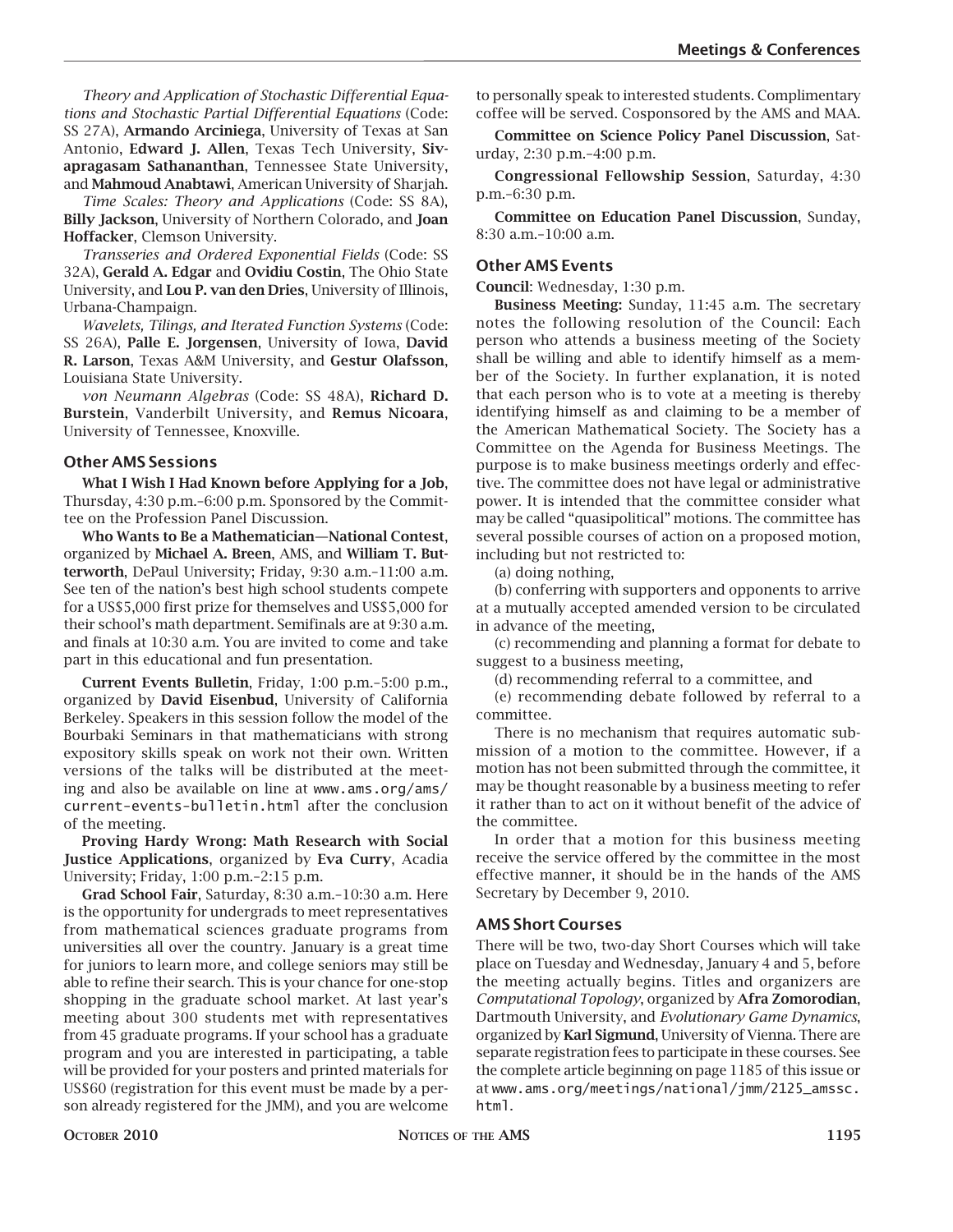#### **Department Chairs Workshop**

This annual one-day workshop for chairs and leaders of departments of mathematical sciences will be held a day before the start of the Joint Meetings on Wednesday, January 5, 8:00 a.m.–6:30 p.m. The workshop format is intended to stimulate discussion among attending chairs and workshop leaders. Sharing ideas and experiences with peers provides a form of department chair therapy, creating an environment that enables attending chairs to address departmental matters from new perspectives.

Past workshop sessions have focused on a range of issues facing departments today, including personnel issues (staff and faculty), long-range planning, hiring, promotion and tenure, budget management, assessments, outreach, stewardship, junior faculty development, communication, and departmental leadership.

There is a separate registration fee of US\$100 to participate. To register, visit http://www.ams.org/ profession/leaders/ChairsWorkshop2011. RSVPForm.pdf. For further information please contact the AMS Washington Office at 202-588-1100 or amsdc@ ams.org.

### *94th Meeting of the MAA*

#### **MAA Invited Addresses**

**Robert M. Bell**, AT&T, *Lessons from the Netflix Prize*, 10:00 a.m. on Sunday.

**David M. Bressoud**, Macalester College, *Issues of the transition to college mathematics* (MAA Retiring Presidential Address), 9:00 a.m. on Saturday.

**Yuval Peres**, Microsoft Research, *Laplacian growth and the mystery of the abelian sandpile: A visual tour*, 2:15 p.m. on Thursday.

**Edward R. Scheinerman**, Johns Hopkins University, *On the intersection of graphs and geometry*, 3:20 p.m. on Thursday.

**Katherine Socha**, Saint Mary's College of Maryland, *Sea battles, Benjamin Franklin's oil lamp, and jellybellies*, 9:00 a.m. on Friday.

**Melanie Matchett Wood**, Stanford University, *Binary quadratic forms: From Gauss to algebraic geometry*, 2:15 p.m. on Saturday.

#### **Presentations by Teaching Award Recipients**

Saturday, 3:30 p.m.–5:00 p.m., organized by MAA Secretary **Barbara J. Faires**, Westminster College, and moderated by MAA President, **David M. Bressoud**, Macalester College. Winners of the Deborah and Franklin Tepper Haimo Awards for Distinguished College or University Teaching will give presentations on the secrets of their success.

#### **MAA Invited Paper Sessions**

*The Beauty and Power of Number Theory*, organized by **Thomas Koshy**, Framingham State College, and **Shannon Lockard**, Bridgewater State College, Friday, 9:00 a.m.–11:55 a.m. This session focuses on delightful results

from number theory (and combinatorics), which exude the beauty and power of number theory.

*Fish Tales: Stories from Mathematical Fluid Dynamics*, organized by **Katherine Socha**, St. Mary's College of Maryland, Saturday, 9:00 a.m.–11:00 a.m. Speakers will present a range of examples from fluid mechanics, all motivated by real fluid motion or phenomena.

*On the Intersection of Graphs and Geometry*, organized by **Edward Scheinerman**, Johns Hopkins University, Sunday, 9:00 a.m.–10:50 a.m. and 1:00 p.m.–3:20 p.m.

*Laplacian Growth: Visual Mathematics*, organized by **Yuval Peres**, Microsoft Research; **Lionel Levine**, Massachusetts Institute of Technology; and **Alexander Holroyd**, Microsoft Research, Thursday, 3:30 p.m.–6:20 p.m.

*The Rebirth of Special Functions*, organized by **Tewodros Amdeberhan** and **Victor Moll**, Tulane University, Thursday, 9:00 a.m.–11:50 a.m. The topic of special functions was at the center of mathematics in the 19th century. The session will introduce the audience to six different areas in which this topic is making a comeback in the 21st century.

*Topics in Hopf Algebras*, organized by **Serban Raianu**, California State University, Dominguez Hills, and **Davida Fischman**, California State University, San Bernardino, Friday, 1:00 p.m–4:15 p.m. Hopf algebras were discovered in the early 1940s, were established as a separate field in the late 1960s, and drew a lot of interest in the early 1990's, when quantum groups (which are examples of noncommutative and noncommutative Hopf algebras) began playing a central role in mathematics and physics. One of the most striking aspects of Hopf algebras is their ubiquity. They appear in virtually all branches of mathematics: topology, algebraic geometry, operator theory, probability theory, number theory, representation theory, Lie theory, and combinatorics, to list just a few. With so many fine locations, there is little wonder that Hopf algebras continue to be a very active field, regardless of the fluctuations in the mathematical real estate market during the past seventy years.

#### **MAA Minicourses**

Minicourses are open only to persons who register for the Joint Meetings and pay the Joint Meetings registration fee in addition to the appropriate minicourse fee. The MAA reserves the right to cancel any minicourse that is undersubscribed. Participants in minicourses #12 and #13 are required to bring their own laptop computer equipped with appropriate software. Instructions on how to download any data files needed for those courses will be provided by the organizers. All minicourses will be held in the Ile de France rooms of the JW Marriott New Orleans Hotel. The enrollment in each minicourse is limited to 50; the cost of a minicourse is US\$75.

**Minicourse #1**: *Special relativity through a linear algebraic lens*, organized by **John de Pillis**, University of California Riverside. Part 1: Friday, 1:00 p.m.–3:00 p.m.; Part 2: Sunday, 1:00 p.m.–3:00 p.m. Do all moving clocks run slow? Does a moving ruler actually shrink in the direction of motion? Anyone familiar with the basics of matrix theory has all the tools necessary to explore the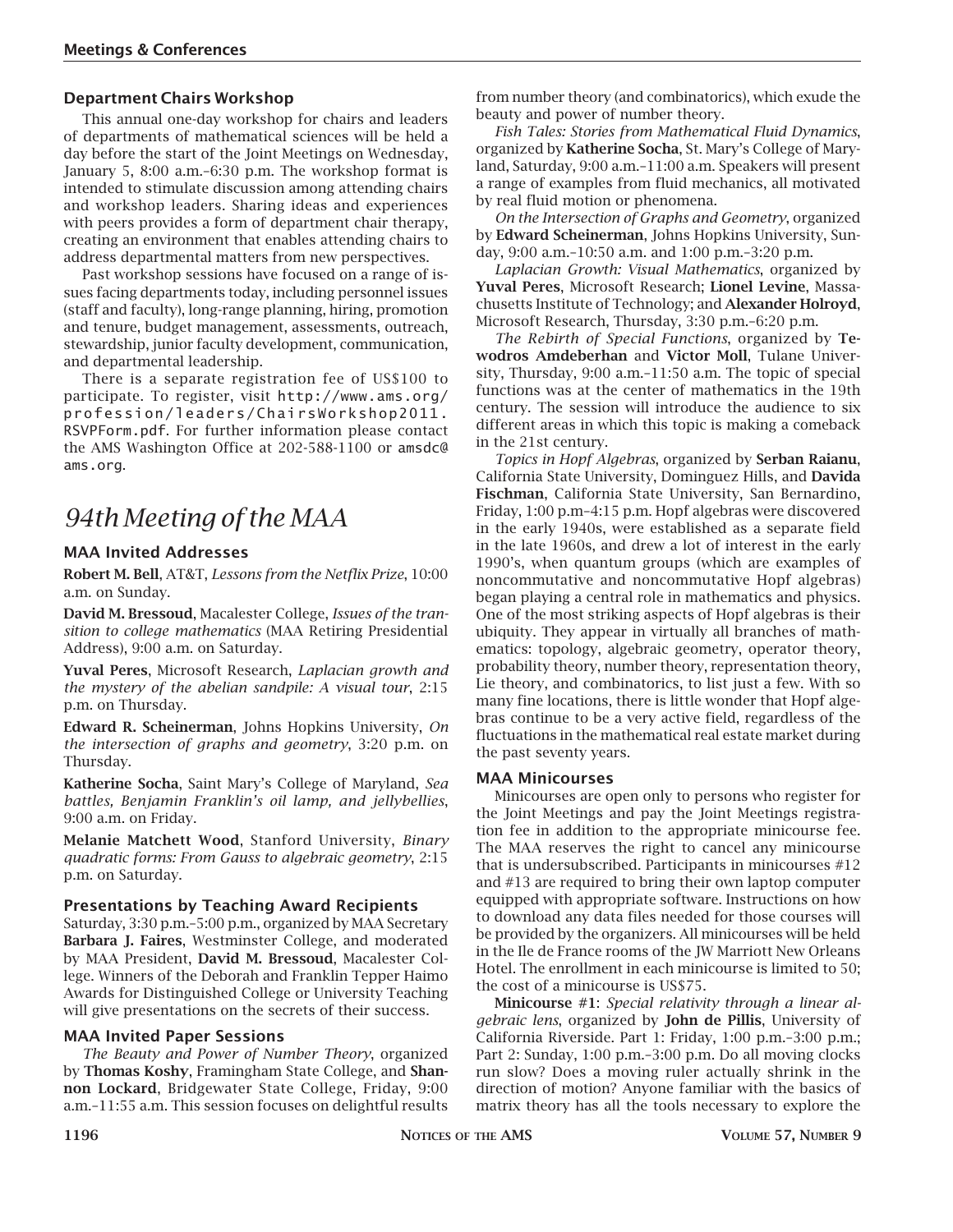ideas underlying the mysteries and paradoxes of special relativity. As an example consider how we pass from "reality" to a mathematical model. We see a real observer on a train platform at point *x* and time *t*. This defines the mathematical ordered pair (*x*, *t*) which, it turns out, is invested with a full vector space structure. This is our link between observed reality and the mathematical model. In this minicourse we will investigate how this mathematical structure along with the standard tools of matrix theory resolve several well-known paradoxes of special relativity.

**Minicourse #2**: *Getting mathematics majors to think outside the book: Course activities that promote exploration, discovery, conjecture, and proof*, organized by **Suzanne Dorée**, Augsburg College; **Jill Dietz**, St. Olaf College; and **Brian Hopkins**, St. Peter's College. Part 1: Thursday, 2:15 p.m.–4:15 p.m.; Part 2: Saturday, 2:15 p.m.–4:15 p.m. Mathematics majors should explore, make and test conjectures, and prove mathematics of their own creation. Discovery-based activities designed to develop these skills can enliven any mathematics course, deepen student understanding, and help students make the sometimes difficult transition from book-based learners to independent investigators, especially in undergraduate research projects. In this minicourse we will work on sample activities from the undergraduate curriculum including discrete mathematics and other courses, discuss attributes of successful activities in any course, present curricular models incrementally building these skills throughout the major, and help participants plan how to incorporate these ideas in their own courses and program.

**Minicourse #3**: *Geometry and algebra in mathematical music theory*, organized by **Thomas M. Fiore**, University of Michigan-Dearborn; **Dmitri Tymoczko**, Department of Music, Princeton University; and **Robert Peck**, School of Music, Louisiana State University. Part 1: Friday, 8:00 a.m.– 10:00 a.m. Part 2: Sunday, 9:00 a.m.–11:00 a.m. Mathematical music theory is a treasure trove of ideas and examples, especially for instructors looking to enhance their abstract algebra and topology courses. We will present two current areas, transformational theory and musical orbifolds, and provide mathematicians with musical examples that can be easily incorporated into math courses. We will discuss the structure of the neo-Riemannian group, how it transforms chords, its geometric depictions, and recent results on commuting groups. We will also describe how orbifolds provide a natural mathematical framework for modeling a range of musical problems. In these spaces points represent individual musical objects, such as chords, while line segments represent transitions between objects—called "voice leadings" by music theorists. Main topics are the construction and interpretation of relevant geometries, along with their analytical and theoretical applications. Successful REU projects will also be discussed briefly.

**Minicourse #4**: *Getting students involved in undergraduate research*, organized by **Aparna Higgins**, University of Dayton, and **Joseph Gallian**, University of Minnesota-Duluth. Part 1: Thursday, 9:00 a.m.–11:00 a.m.; Part 2: Saturday, 9:00 a.m.–11:00 a.m. This course will cover many aspects of facilitating research by undergraduates, such as getting students involved in research, finding ap-

propriate problems, deciding how much help to provide, and presenting and publishing the results. Similarities and differences between research conducted during summer programs and research that can be conducted during the academic year will be discussed. Although the examples used will be primarily in the area of discrete mathematics, the strategies discussed can be applied to any area of mathematics.

**Minicourse #5**: *A Game Theory path to quantitative literacy*, organized by **David Housman**, Goshen College, and **Richard Gillman**, Valparaiso University. Part 1. Friday, 10:30 a.m.–12:30 p.m.; Part 2: Sunday, 1:00 p.m.–3:00 p.m. Game Theory, defined in the broadest sense, can be used to model many real-world scenarios of decision-making in situations involving conflict and cooperation. Further, mastering the basic concepts and tools of Game Theory require only an understanding of basic algebra, probability, and formal reasoning. These two features of Game Theory make it an ideal path to developing habits of quantitative literacy among our students. This audience-participation minicourse develops some of the material used by the presenters in their general education courses on Game Theory and encourages participants to develop their own, similar, courses.

**Minicourse #6**: *Green linear optimization*, organized by **Glenn Hurlbert**, Arizona State University. Part 1: Friday, 9:00 a.m.–11:00 a.m.; Part 2: Sunday, 9:00 a.m.–11:00 a.m. No, not environmental, just inexperienced. How does it work? What is it good for? What are its big theorems? Can I teach it? Turns out, most experts place the Simplex algorithm among the top ten algorithms of the 20th century, due to its nearly unrivalled impact on the last 50 years of business, engineering, economics, and mathematics. While it is regularly taught to undergraduates in those other disciplines, it is a mystery why it is virtually missing from mathematics departments. Needing little more than the first few weeks of linear algebra, students can experience connections with geometry, probability, combinatorics, algorithms, computing, game theory, economics, graph theory, and modeling. Whether you'd like to offer a course in your department, make connections with your own research, or just satisfy your curiosity, come see what all the fuss is about. This will be a very hands-on experience, with games, puzzles, and experiments motivating main results and techniques. A laptop is not necessary, but if you want to bring yours, you can download WebSim from my homepage to use (http://mingus.la.asu. edu~hurlbert/), and even run Maple if you like.

**Minicourse #7**: *The mathematics of Islam and its use in the teaching of mathematics*, organized by **Victor J. Katz**, University of the District of Columbia. Part 1: Thursday, 9:00 a.m.–11:00 a.m.; Part 2: Saturday, 9:00 a.m.–11:00 a.m. In the current world situation, it is critical that American students be exposed to some of the culture of Islam. Thus, this minicourse introduces college teachers to the mathematics of Islam and develops some ideas on using Islamic mathematical ideas in the teaching of mathematics. The course will consider mathematical ideas taken from arithmetic, algebra, geometry, and trigonometry. Participants will read from some of the original sources and discuss the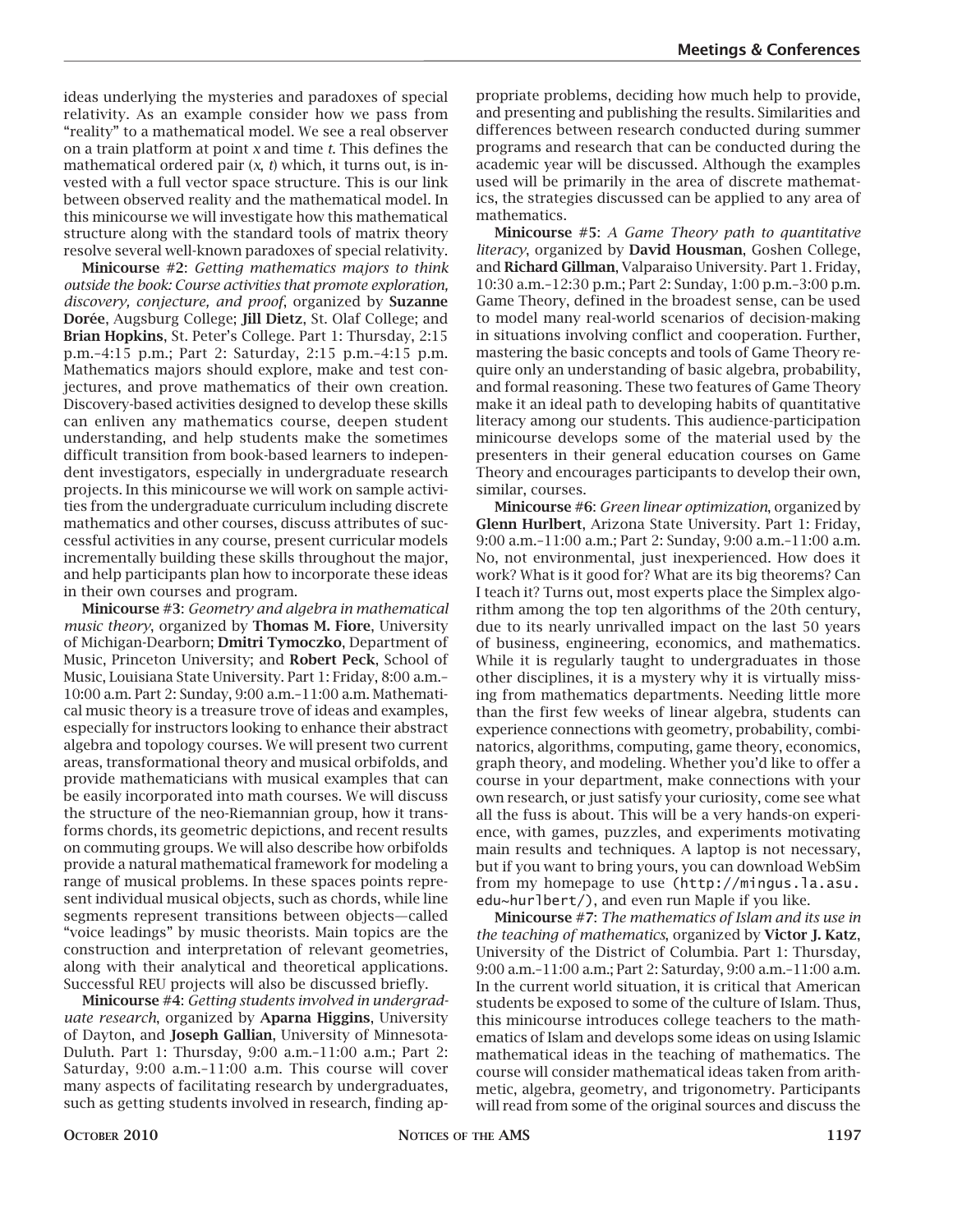ideas and their implications. In particular, we will consider how some of the examples of Islamic mathematics can be used in modern courses in high school and college.

**Minicourse #8**: *The ubiquitous Catalan numbers and their applications*, organized by **Thomas Koshy**, Framingham State College. Part 1: Thursday, 9:00 a.m.–11:00 a.m.; Part 2: Saturday, 9:00 a.m.–11:00 a.m. Catalan numbers are both fascinating and ubiquitous. They pop up in quite unexpected places, such as triangulations of convex polygons, correctly parenthesized algebraic expressions, rooted trees, binary trees, full binary trees, trivalent binary trees, latticewalking, Bertrand's ballot problem, abstract algebra, linear algebra, chess, and the World Series, to name a few. Beginning with a brief history of Catalan numbers, this minicourse presents numerous examples from different areas. We will develop a number of combinatorial formulas for computing them, investigate their parity and their primality-link to Mersenne numbers, and present the various ways they can be extracted from Pascal's triangle and several Pascal-like triangles. We will investigate both Lobb's generalization of Catalan's Parenthesization Problem and tribinomial coefficients, and show how Catalan numbers can be extracted from tribinomial coefficients.

**Minicourse #9**: *Learning discrete mathematics via historical projects*, organized by **Jerry Lodder**, **Guram Bezhanishvili**, and **David Pengelley**, New Mexico State University; and **Janet Barnett**, Colorado State University, Pueblo. Part 1: Thursday, 2:15 p.m.–4:15 p.m.; Part 2: Saturday, 2:15 p.m.–4:15 p.m. This minicourse is aimed at introducing curricular modules in discrete mathematics, combinatorics, logic, abstract algebra, and computer science based entirely on primary historical source material, developed by an interdisciplinary team of mathematics and computer science faculty at New Mexico State University and Colorado State University at Pueblo. In the first session we plan to discuss the pedagogy behind our approach, give a brief outline of the projects we have developed, and provide snapshots and initial hands-on participant work with four chosen projects. In the second session we will discuss the four projects in detail, including group discussions and more hands-on activity. The projects we have developed so far as well as our philosophy in teaching with historical sources can be found on our homepage: http://www.cs.nmsu.edu/ historical-projects/

**Minicourse #10**: *Teaching introductory statistics*, organized by **Michael Posner**, Villanova University, and **Carolyn Cuff**, Westminster College. Part 1: Friday, 1:00 p.m.–3:00 p.m.; Part 2: Sunday, 3:30 p.m.–5:30 p.m. This minicourse, intended for instructors new to teaching statistics, exposes participants to the big ideas of statistics and the ASA-endorsed Guidelines for Assessment and Instruction in Statistics Education report. It considers ways to engage students in statistical literacy and thinking, and contrast conceptual and procedural understanding in the first statistics course. Participants will engage in many of the classic activities that all statistics instructors should know. Internet sources of real data, activities, and best practices articles will be examined. Participants will find out how they can continue to answer the three questions

by becoming involved in statistics education related conferences, newsletters, and groups.

**Minicourse #11**: *Using video case studies in teaching a proof-based gateway course to the mathematics major*, organized by **James Sandefur**, Georgetown University; **Connie Campbell**, Millsaps College; and **Kay Somers**, Moravian College. Part 1: Thursday, 2:15 p.m.–4:15 p.m.; Part 2: Saturday, 2:15 p.m.–4:15 p.m. Many colleges and universities have a gateway course to help mathematics students make the transition to more theoretical courses, with a goal of helping students learn how to understand and construct proofs. The organizers have been videotaping students writing proofs for problems used in gateway courses, and have been using these videos to expand their understanding of students' difficulties and to learn what support helps the students. They have also been using these videos to help students learn to reflect on their own approaches to writing proofs. In this minicourse we will view some of these videos and discuss strategies implied by them, as well as help faculty learn how they might use these videos in their own transition course.

**Minicourse #12**: *Concepts, data and models: College algebra for the real world*, organized by **Sheldon P. Gordon**, Farmingdale State College, and **Florence S. Gordon**, New York Institute of Technology. Part 1: Friday, 9:00 a.m.–11:00 a.m.; Part 2: Sunday, 9:00 a.m.–11:00 a.m. Almost all students taking college algebra do so to fulfill requirements for other disciplines. The current mathematical needs of our partner disciplines, especially for lab science and data-dependent social science courses are very different from courses that prepare students for calculus. Students need a focus on conceptual understanding, data and statistical analysis, and realistic problem-solving via mathematical modeling to prepare for the mathematical applications they will encounter in those courses. Families of functions and data are the two primary motivating themes around which this approach is centered. A significant amount of statistical reasoning and methods is integrated in natural ways as applications of college algebra topics. All participants are expected to bring a laptop computer to the minicourse.

**Minicourse #13**: *Creating demonstrations and guided explorations for multivariable calculus using* CalcPlot3D, organized by **Paul Seeburger**, Monroe Community College. Part 1: Friday, 1:00 p.m.–3:00 p.m.; Part 2: Sunday, 1:00 p.m.–3:00 p.m. It is often difficult for students to develop an accurate and intuitive understanding of the geometric relationships of calculus from static diagrams alone. This course explores a collection of freely available Java applets designed to help students make these connections. Our primary focus will be visualizing multivariable calculus using *CalcPlot3D*, a versatile new applet developed by the presenter through NSF-DUE-0736968. Participants will also learn how to customize this applet to create demonstrations and guided exploration activities for student use. Images created in this applet can be pasted into participants' documents. See http://web.monroecc.edu/calcNSF/. Some basic HTML experience is helpful. All participants are expected to bring a laptop computer to the minicourse.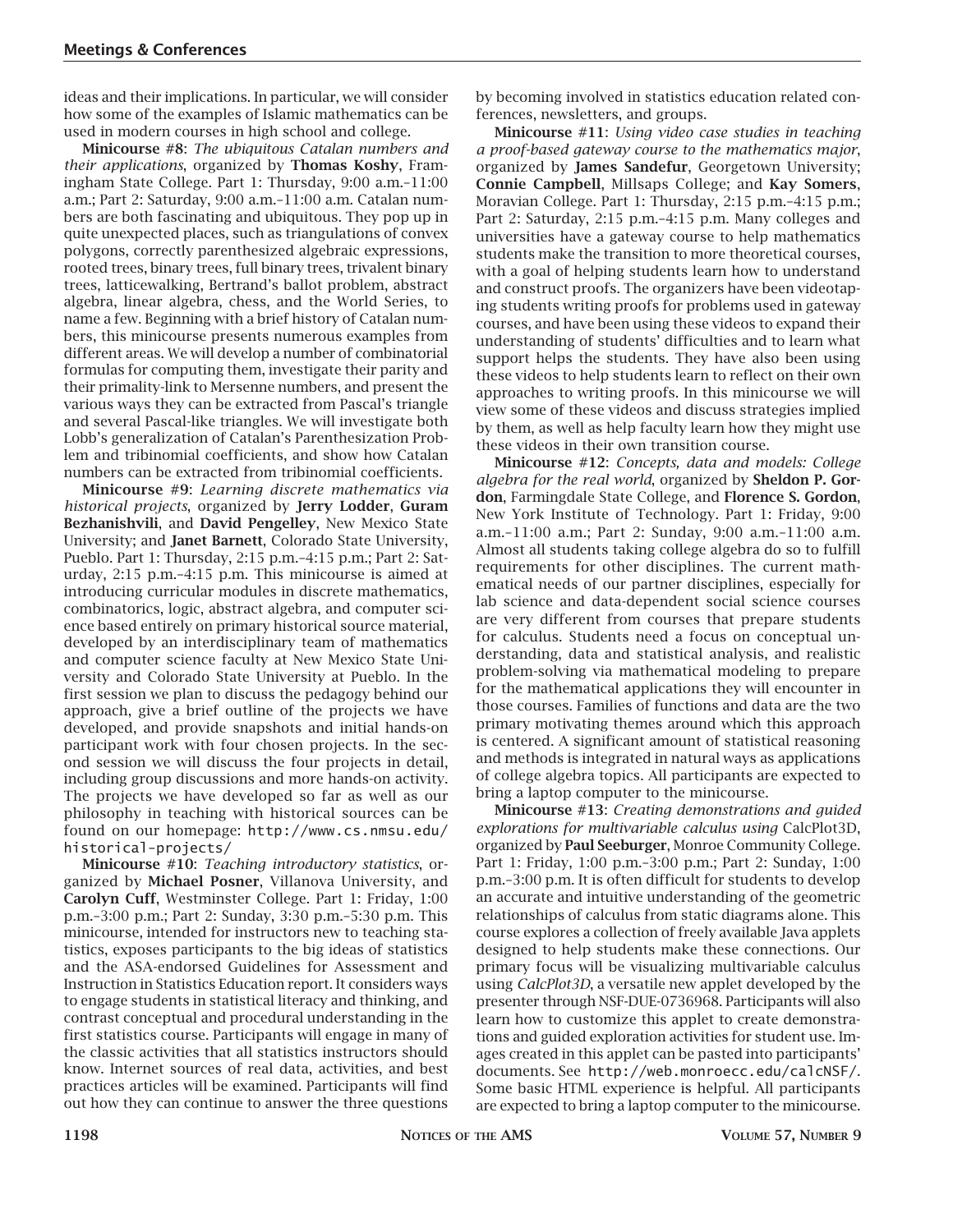#### **MAA Contributed Papers**

The MAA Committee on Contributed Paper Sessions solicits contributed papers pertinent to the sessions listed below. Contributed Paper Session organizers generally limit presentations to fifteen minutes. Each session room is equipped with a computer projector, an overhead projector, and a screen. Please note that the dates and times scheduled for these sessions remain tentative. Full descriptions of these sessions may be found at www.maa.org/ meetings/jmm.html or see the June/July issue of the *Notices*, p. 804.

*Alternative Approaches to Traditional Introductory Statistics Courses*, **Brian Gill**, Seattle Pacific University; **Nancy Boynton**, SUNY Fredonia; and **Michael Posner**, Villanova University; Sunday afternoon. This session is sponsored by the SIGMAA STAT-ED. Presenters will be considered for the Dex Whittinghill Award for Best Contributed Paper.

*Cool Calculus: Lessons Learned Through Innovative and Effective Supplemental Projects, Activities, and Strategies for Teaching Calculus*, **Jessica Deshler**, West Virginia University; Friday morning.

*Cryptology for Undergraduates*, **Robert Edward Lewand**, Goucher College, and **Chris Christensen**, Northern Kentucky University; Thursday afternoon.

*Developmental Mathematics Education: Helping Under-Prepared Students Transition to College-Level Mathematics*, **Kimberly Presser** and **J. Winston Crawley**, Shippensburg University; Saturday afternoon.

*Effective Teaching of Upper Level Mathematics to Secondary Education Mathematics Majors*, **Joyati Debnath**, Winona State University; Sunday morning.

*Fostering, Supporting and Propagating Math Circles for Students and Teachers*, **Tatiana Shubin**, San Jose State University; **Elgin Johnston**, Iowa State University; and **James Tanton**, St. Mark's Institute of Mathematics; Saturday morning. Sponsored by SIGMAA MCST.

*Getting Students Involved in Writing Proofs*, **Aliza Steurer**, Dominican University; **Jennifer Franko-Vasquez**, University of Scranton; and **Rachel Schwell**, Central Connecticut State University; Thursday afternoon.

*Harnessing Mobile Communication Devices and Online Communication Tools for Mathematics Education*, **Michael B. Scott**, California State University Monterey Bay, and **Jason Aubrey**, University of Missouri; Thursday morning. This session is sponsored by the Committee on Technologies in Mathematics Education (CTiME) and WEB SIGMAA.

*Humanistic Mathematics*, **Gizem Karaali**, Pomona College; **Mark Huber**, Claremont McKenna College, and **Dagan Karp**, Harvey Mudd College; Saturday afternoon. This session is sponsored by the *Journal of Humanistic Mathematics*.

*Influences of the Calculus Reform Movement on the Teaching of Mathematics*, **Steve Benson**, Lesley University; **Marilyn Carlson**, Arizona State University; **Ellen Kirkman**, Wake Forest University; and **Joe Yanik**, Emporia State University; Sunday morning.

*Innovations in Service-Learning at All Levels*, **Karl-Dieter Crisman**, Gordon College; **Rachelle Ankney**, North Park University; and **Robert Perlis**, Louisiana State University; Thursday afternoon.

*Innovative and Effective Ways to Teach Linear Algebra*, **David Strong**, Pepperdine University; **Gil Strang**, Massachusetts Institute of Technology; and **David Lay**, University of Maryland; Friday morning.

*Journals and Portfolios: Tools in Learning Mathematics?*, **Sarah L. Mabrouk**, Framingham State College, Friday afternoon.

*The Mathematical Foundations for the Quantitative Disciplines*, **Yajun Yang**, Farmingdale State College of SUNY; **Laurette Foster**, Prairie View A&M University; **Ray Collings**, Georgia Perimeter College; and **K. L. D. Gunawardena**, University of Wisconsin Oshkosh; Sunday afternoon. The session is cosponsored by CRAFTY and the MAA Committee on Two-Year Colleges.

*Mathematics Experiences in Business, Industry, and Government*, **Carla D. Martin**, James Madison University; **Phil Gustafson**, Mesa State College; and **Michael Monticino**, University of North Texas; Saturday morning. Sponsored by the BIG SIGMAA.

*The Mathematics of Games and Puzzles*, **Laura Taalman**, James Madison University, and **Robin Blankenship**, Morehead State University; Thursday afternoon

*The Mathematics of Sustainability*, **Elton Graves**, Rose-Hulman Institute of Technology, and **Peter Otto**, Willamette University; Friday afternoon.

*Modeling in the ODE Driver's Seat*, **Kurt Bryan**, Rose-Hulman Institute of Technology, and **Brian Winkel**, U.S. Military Academy; Friday morning.

*New and Continuing Connections between Math and the Arts*, **Douglas E. Norton**, Villanova University; Saturday morning. Sponsored by SIGMAA ARTS.

*Philosophy of Mathematics in Teaching and Learning*, **Dan Sloughter**, Furman University, and **Martin Flashman**, Humboldt State University; Saturday afternoon. Sponsored by the POM SIGMAA.

*The Scholarship of Teaching and Learning in Collegiate Mathematics*, **Jackie Dewar**, Loyola Marymount University; **Tom Banchoff**, Brown University; **Pam Crawford**, Jacksonville University; and **Edwin Herman** and **Nathan Wodarz**, University of Wisconsin-Stevens Point; Thursday morning.

*Treasures from the Past: Using Primary Sources in the Classroom*, **Amy Shell-Gellasch**, Beloit College; **Danny Otero**, Xavier University; and **David Pengelley**, New Mexico State University; Friday afternoon. Sponsored by the HOM SIGMAA.

*Trends in Undergraduate Mathematical Biology Education*, **Timothy D. Comar**, Benedictine University; **Raina Robeva**, Sweet Briar College; and **Mike Martin**, Johnson County Community College; Sunday morning. This session is sponsored by the BIO SIGMAA.

*Using Program Assessment to Improve Student Learning*, **Bonnie Gold**, Monmouth University; **William A. Marion**, Valparaiso University; and **Jay Malmstrom**, Oklahoma City Community College; Sunday afternoon.

*Wavelets in Undergraduate Education*, Organizers: **Caroline Haddad**, SUNY Geneseo; **Catherine Beneteau**, University of South Florida; **David Ruch**, Metropolitan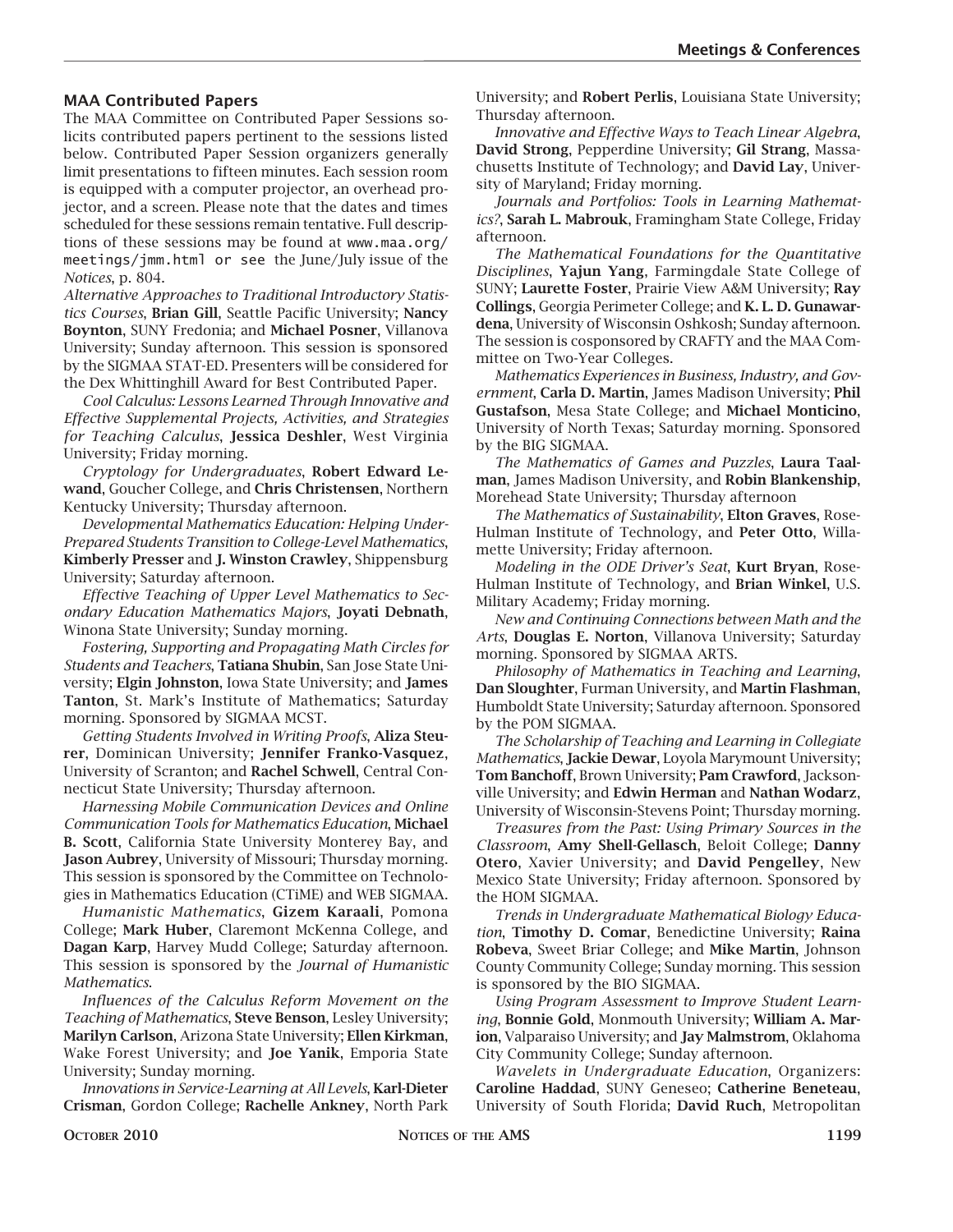State College of Denver; and **Patrick Van Fleet,** University of St. Thomas; Thursday morning.

*General Contributed Paper Session*, **Kristen Meyer**, Wisconsin Lutheran College, and **Thomas Hagedorn,** The College of New Jersey; Thursday, Friday, Saturday, and Sunday mornings and afternoons. Papers may be presented on any mathematical topics. Papers that fit into one of the other sessions should be sent to that session, not to the general session.

#### **Submission Procedures for MAA Contributed Paper Abstracts**

Abstracts must be submitted electronically at http:// www.ams.org/cgi-bin/abstracts/abstract.pl. Simply select the New Orleans meeting, fill in the number of authors, and then follow the step-by-step instructions. The deadline for abstracts is Tuesday, **September 22, 2010**.

Participants may submit at most two abstracts for MAA contributed paper sessions at any one meeting. If your paper cannot be accommodated in the session in which it is submitted, it will automatically be considered for the general session. Speakers in the general session are limited to one talk.

The organizer(s) of your session will automatically receive a copy of the abstract, so it is not necessary for you to send it directly to the organizer. All accepted abstracts are published in a book that is available to registered participants at the meeting. Questions concerning the submission of abstracts should be addressed to abscoord@ams.org.

#### **MAA Panels, Posters, and Other Sessions**

**National Science Foundation Programs Supporting Learning and Teaching in the Mathematical Sciences**, organizers/panelists are **Lee Zia**, NSF DUE; **Hank Warchall**, NSF DMS; **Dennis Davenport**, NSF DUE; **Stephanie Fitchett**, NSF DUE; Thursday, 9:00 a.m.–10:20 a.m. A number of NSF divisions offer a variety of grant programs that support innovations in learning and teaching in the mathematical sciences. These programs will be discussed along with examples of successful projects. Anticipated budget highlights and other new initiatives for the next fiscal year will also be presented.

**For MAA Student Chapter Advisors: Dynamic Answers to Your Questions**, organized by **Jacqueline Jensen**, Sam Houston State University; **Robert W. Vallin**, Slippery Rock University, and **Joyati Debnath**, Winona State University; Thursday, 9:00 a.m.–10:20 a.m. We all want the best for our student chapters: An excited and enthused group of involved students, a resource to find meetings for students to attend, a place to exchange ideas for events, and an understanding of what the MAA can do for your group. Panelists **Bob Anastasio**, MAA; **Kay Somers**, Moravian College; and **Robert Vallin**, Slippery Rock University, will answer questions that have come up already involving the new changes in student memberships, the MAA's Math Club in a Box website, and Math Horizons subscriptions. The panel will also take on any and all questions you have about making your student chapter the best possible. Sponsored by the MAA Committee on Undergraduate Student Activities and Chapters.

**Mathematical Outreach Programs for Underrepresented Populations Poster Session**, organized by **Betsy Yanik**, Emporia State University; Thursday, 9:00 a.m.–11:00 a.m This session is designed to highlight special programs which have been developed to encourage students from underrepresented populations to maintain an interest in and commitment to succeeding in mathematics. These programs might include such activities as after school clubs, weekend activities, one-day conferences, mentoring opportunities, summer camps, etc. In particular, recipients of Tensor and Summa grants will find this an ideal venue in which to share the progress of their funded projects. We encourage everyone involved with offering outreach activities to consider submitting an abstract to the session organizer, Betsy Yanik, eyanik@emporia.edu. Sponsored by the Women and Mathematics Network (a subcommittee on the MAA Committee on the Participation of Women).

**Reporting Progress: A Minisymposium of Projects from the NSF Course, Curriculum, and Laboratory Improvement Program**, organized by **Dennis Davenport**, **Stephanie Fitchett**, and **Lee Zia**, NSF DUE; Thursday, 2:15 p.m.–3:35 p.m. In this session selected projects from the NSF Division of Undergraduate Education's Course, Curriculum, and Laboratory Improvement Program will provide project updates and present major outcomes. A moderated discussion of common development and implementation issues will follow.

**How to Interview for a Job in the Mathematical Sciences**, organized by **David Manderscheid**, University of Nebraska-Lincoln.; Thursday, 2:15 p.m.–3:35 p.m. This session is aimed at Ph.D. students and at recent graduates. Panelists **Michael Axtell**, College of St. Thomas; **Allen Butler**, Daniel H. Wagner Associates, Inc.; **James Freeman**, Cornell College; **David Manderscheid**; and **Sarah Ann Stewart**, Belmont University, will give an overview of the employment process with ample opportunity for participants to ask questions. The emphasis will be on the portion of the employment process from interviewing through accepting an offer. Questions that will be addressed include: How do employers conduct interviews? How can you best prepare for these interviews? How do employers choose to whom they will make offers? How do you negotiate once you have an offer? How do you choose among competing offers? Sponsored by the MAA Committee on Graduate Students and The Young Mathematicians Network.

**Transition from High School to College: Should There Be an Alternate to Calculus?**, organized by **Gail Burrill**, Michigan State University; Thursday, 3:50 p.m.–5:10 p.m. Are we losing potential STEM students because they are reluctant to take calculus as a first course in mathematics or because they have already taken calculus? Panelists **Danny Kaplan**, Macalester College; **Gregory D. Foley**, Ohio University; **Thomas R. Butts**, University of Texas at Dallas; **Al Cuoco**, Education Development Center; **Michael Shaughnessy**, Portland State University, NCTM president; and **Gail Burrill**, will discuss issues related to students who slip under the STEM recruitment radar because no one ever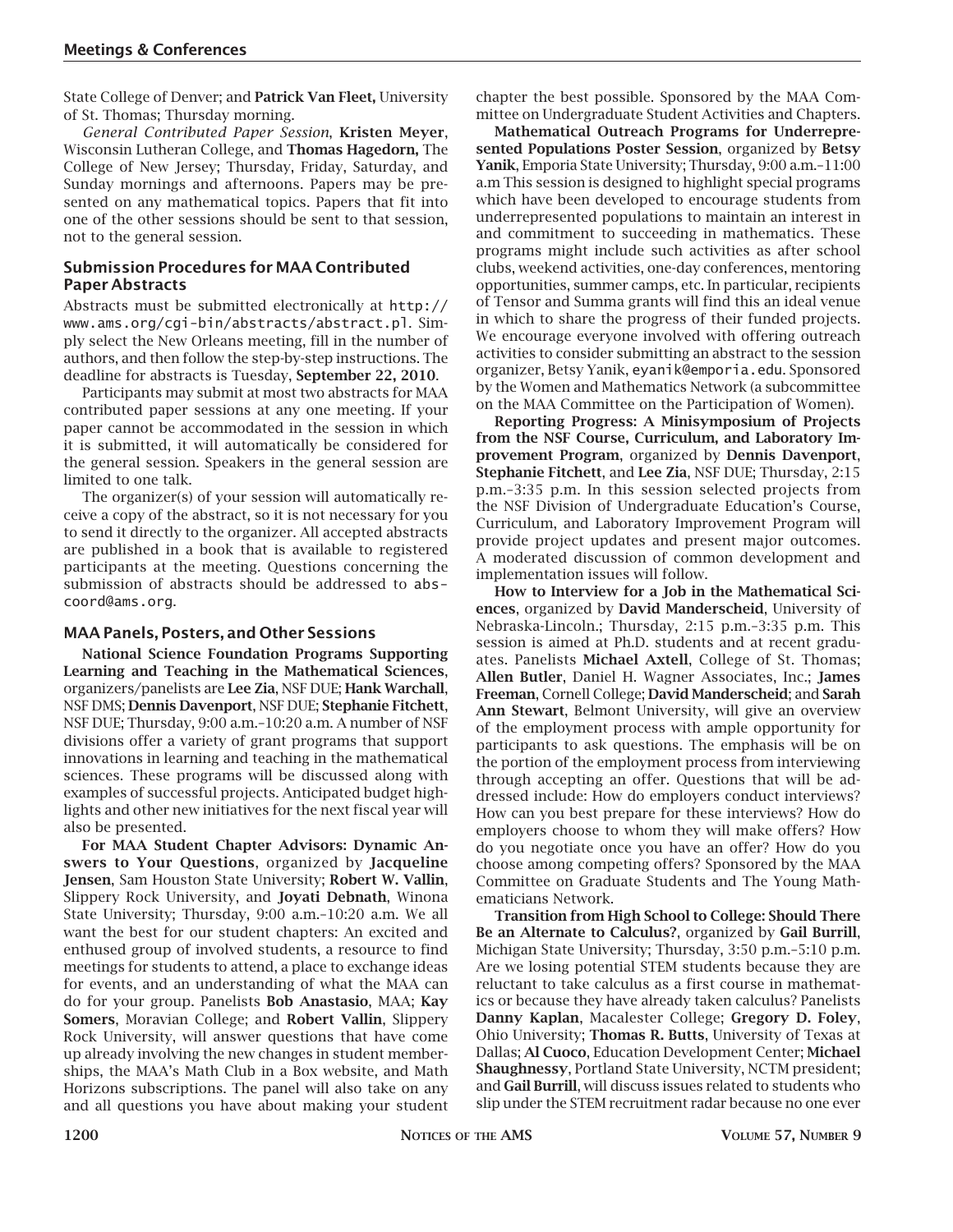told them math had alternatives to calculus or that they might consider STEM careers. Panelists will offer some possible alternatives including linear algebra, dynamic systems, and advanced quantitative reasoning, and open the floor for input from the audience related to the questions: 1) Should alternative paths be created and why? 2) If so, what mathematical territory seems most promising for such paths? And 3) What is the potential impact of the Common Core Standards on high school graduates, mathematical knowledge and are the current entry-level courses for potential STEM majors the best ones for all students with this knowledge? Sponsored by the MAA/ NCTM Mutual Concerns Committee.

**Young Mathematicians Network/Project NExT Poster Session**, organized by **Michael Axtell**, University of St. Thomas, and **Kim Roth**, Juniata College; Thursday, 4:00 p.m.–6:00 p.m. This poster session is intended to highlight the research activities, both mathematical and pedagogical, of recent or future PhDs in mathematics and related fields. The organizers seek to provide an open venue for people who are near completion, or have finished their graduate studies in the last five years to present their work and make connections with other same-stage professionals, in much the same spirit as the YMN and Project NExT. The poster size will be 48" by 36" (it is best to have the posters 36" high). Posters and materials for posting pages on the posters will be provided on site. We expect to accept about forty posters from different areas within the mathematical sciences.

**Current Issues in Actuarial Science Education**, organized by **Robert Buck**, Slippery Rock University; **Bettye Anne Case**, Florida State University; **Kevin Charlwood**, Washburn University; and **Steve Paris**, Florida State University; Thursday, 5:00 p.m.–7:00 p.m. A diverse group of working actuaries, publishers, and actuarial educators bring new information from professional society committees, specialized publications initiatives, and academic department experience. The pace of change is faster than in most academic areas, and the session helps faculty adjust as quickly as possible not only to educate their students generally, but give the students good professional information and to determine curriculum change that may be necessary. Panelists include **Steve Paris**, Florida State University; **Bettye Anne Case**, Florida State University; and **Robert Buck**, Slippery Rock University.

There will also be a discussion about organizing an MAA Special Interest Group on Actuarial Education. Sponsored by the Actuarial Educators, Society of Actuaries, Casualty Actuarial Society, and ACTEX Publications.

**Career Options for Undergraduate Mathematics Majors**, organized by **Ralucca Gera**, Naval Postgraduate School, and **Tom Wakefield**, Youngstown State University; Friday, 9:00 a.m.–10:20 a.m. There are a vast amount of options available for students in today's global market. A degree in mathematics continues to be a desirable asset, yet a common question for students to ask is "what options are available for someone with a math degree?" This panel showcases several options for career paths for students with an undergraduate degree in mathematics. Panelists **Emily Kessler**, Society of Actuaries; **Erin E.**

**Corman**, National Security Agency; **Lee Seitelman**, University of Connecticut; **David Manderscheid**, University of Nebraska-Lincoln; and **Fred Kluempen**, Educational Testing Service, will speak on their own experiences of finding a job and answer questions from the audience. Sponsored by the MAA and the Young Mathematicians Network.

**MAA Session for Chairs: The New MAA Curriculum Guide—What Should It Be?**, organized by **Daniel Maki**, Indiana University, and **Catherine M. Murphy**, Purdue University Calumet; Friday, 9:00 a.m.–10:20 a.m. The current Curriculum Guide appeared in 2004. CUPM is soliciting suggestions for the next guide. This is your opportunity as chairs of mathematics departments to influence the content and structure of the guide so it will be useful for you as you review and possibly change curricula to meet the needs of tomorrow's students. Panelists **Carol Schumacher**, Kenyon College, and **James Sellers**, Pennsylvania State University, two CUPM members, will lead this session. You will learn about some major themes that are under consideration, and have the opportunity to participate in discussions of what should be kept, what needs to be improved, what is missing and should be added. Some specific questions to think about are: (1) Does your department use the 2004 Curriculum Guide in such areas as curriculum planning, outcomes assessment, self-study, and evaluation? (2) Is there some aspect of the Curriculum Guide you find especially useful? If so, what? Is there some way in which it might be improved so as to be more helpful? (3) Is there something you really hope is considered for inclusion in the new guide that wasn't in the previous guide? For reference the current guide is at www.maa.org/cupm/curr\_guide.html.

**Professional Science Masters Degrees in the Mathematical Sciences Poster Session**, organized by **David Manderscheid**, University of Nebraska-Lincoln; Friday, 10:00 a.m.–noon. Professional Science Masters (PSM) Degree programs are a fast growing segment of academe. PSM programs provide students training in an area of science and also business with an eye toward employment in government or industry. The MAA has appointed a task force to identify the MAA niche in PSM programs. The purpose of this poster session is for existing programs to provide information about their programs and their success. It is anticipated that both undergraduate students interested in possibly enrolling in a PSM program and faculty interested in possibly starting a PSM program will attend. Sponsored by the MAA Committee on Graduate Students.

**Proposal Writing Workshop for Grant Applications to the NSF Division of Undergraduate Education**, presented by **Dennis Davenport**, **Stephanie Fitchett**, and **Lee L. Zia**, Division of Undergraduate Education, National Science Foundation; Friday, 10:35 a.m.–11:55 a.m. The presenters will describe the general NSF grant proposal process and consider particular details relevant to programs in the Division of Undergraduate Education. This interactive session will feature a mock panel review using a series of short excerpts from sample proposals.

**Writing the History of the MAA's First 100 Years**, organized by **Victor J. Katz**, University of the District of Columbia, and **Janet Beery**, University of Redlands; Friday,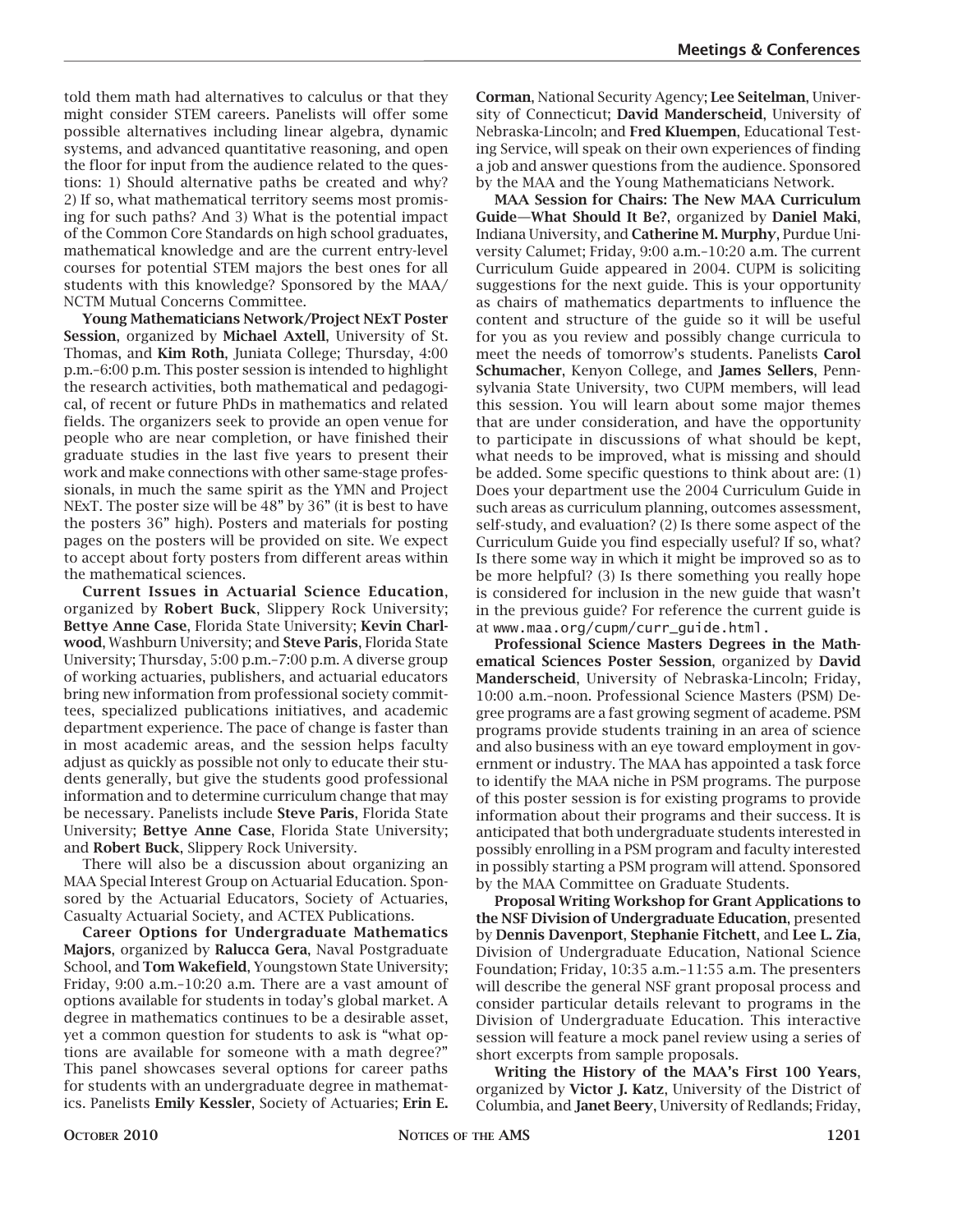10:35 a.m.–11:55 a.m. The centennial of the MAA will occur in 2015. In preparation for that event, the MAA plans to record various aspects of its history, to appear either in electronic or in hardcopy form as articles or books. Two of the panelists, **Mary Gray**, American University, and **Warren Page**, New York City College of Technology, CUNY, have already written articles on the history of women and journals in the MAA, respectively, while a third, **David Zitarelli**, Temple University, has written the history of his section. They will discuss their procedures for preparing those histories. The fourth panelist, **Carol Mead**, Archives of American Mathematics, is the archivist in charge of the major collection of MAA records and will help prospective researchers learn what is available and how to access it. We hope that those attending this panel session will be motivated to do their own research, either at the section or national level, to help us complete the history of the MAA. Sponsored by the Centennial History Subcommittee of the MAA Centennial Committee.

**Assessment of Learning in an Age of Technology**, organized by **Michael B. Scott**, California State University Monterey Bay, and **Jason Aubrey**, University of Missouri; Friday, 1:00 p.m.–1:20 p.m. Mathematics educators often use a variety of technologies to enhance student learning. For example, technology can provide opportunity for students to investigate many examples of a particular topic more easily or enhance visualization of a difficult concept. As technology becomes more integrated into the learning experiences of students, one should expect that technology would become more integrated into assessment practices. Moreover, as teaching mathematics using technology evolves, it is natural to ask whether the mathematics being assessed also changes. This session is designed to provide practical strategies and best practices for assessment of learning when teaching with technology. Panelists **Andrew G. Bennett**, Kansas State University; **Gavin LaRose**, University of Michigan; and **Alison Marble Ahlgren**, University of Illinois at Urbana-Champaign, will describe their experiences integrating assessment of mathematical proficiency with technology other than paper and pencil. Sponsored by the Committee on Technologies in Mathematics Education (CTiME) and WEB SIGMAA.

**Good Intentions Are Necessary but Not Sufficient: Steps Toward Best Practices in Mentoring Underrepresented Students**, organized by **James H. Curry**, University of Colorado; Friday, 1:00 p.m.–3:00 p.m. Do you have an idea for a program that will bring underrepresented students into mathematics? Are you interested in developing a proposal for an NSF Division of Mathematical Sciences workforce program, such as Mentoring through Critical Transition Points (MCTP), Research Experiences for Undergraduates (REU), Interdisciplinary Training for Undergraduates in Biological and Mathematical Sciences (UBM), or another project under the unsolicited workforce proposal format? This panel discussion will be led by NSF-supported principal investigators who developed programs having strong mentoring components and who are experienced in working with undergraduate, graduate, and postdoctoral scholars. Panelists **Carlos Castillo-Chavez**, Arizona State University; **A. G. (Loek) Helminck**, North

Carolina State University; **Rhonda Hughes**, Bryn Mawr College; **Philip Kutzko**, The University of Iowa; and **M. Helena Noronha**, California State University, Northridge, will discuss project design issues, both successes and failures, they encountered when developing mentoring and other program support structures for underrepresented students. Representatives from the NSF DMS workforce program will be in attendance.

**Report from the International Conference on Teaching Statistics: A World View of Statistics Education**, organized by **John McKenzie**, Babson College, and **Michael A. Posner**, Villanova University; Friday, 1:00 p.m.–2:20 p.m. Panelists **Rob Carver**, Stonehill College; **Katherine Halvorsen**, Smith College; **John McKenzie**; **Milo Schield**, Augsburg College; and **Gail Burrill**, Michigan State University, will discuss the current state of statistical education around the world. Each of the panelists is actively involved in statistics education and recently attended the International Conference on Teaching Statistics in Slovenia. They will formally address a number of questions concerning statistical education at all levels (primary and secondary schools, colleges and universities, the workplace). Each will identify differences in statistical instruction among countries and provide reasons for such differences. The most appropriate type of statistics—statistical literacy, applied statistics, and mathematical statistics for different countries—will be discussed. Each panelist will explain what other countries can learn from the way statistics is taught in the United States and what the United States can learn from other countries. The numerous advantages of attending an international conference will also be presented. At the end of session there will be ample time for audience participation. Sponsored by the SIGMAA Stat Ed and the ASA/MAA Joint Committee on Undergraduate Statistics.

**Projects Supported by the NSF Division of Undergraduate Education Poster Session**, organized by **Jon W. Scott**, Montgomery Community College; Friday, 2:00 p.m.–4:00 p.m. This session will feature principal investigators (PIs) presenting progress and outcomes from various NSF funded projects in the Division of Undergraduate Education. The poster session format will permit ample opportunity for attendees to engage in small group discussions with the PIs and to network with each other. Information about presenters and their projects will appear in the program.

**Mathematical Culture and Mathematical Life**, organized by **Reuben Hersh** and **Vera John-Steiner**, University of New Mexico; Friday, 2:00 p.m.–4:00 p.m. The emotional, social, and political sides of mathematical life are vitally important yet seldom discussed publicly. How do people survive the stresses of mathematical life? What does it mean, personally, to be a "mathematician" nowadays? In what ways are our personalities and problems "the same" as everybody else's, and in what ways are they very different? How is mathematical life different from, and how is it similar to other lives in "academia"? How are our mathematical lives affected by our gender or our ethnicity? Panelists include **Lenore Blum**, Carnegie-Mellon University; **Philip J. Davis**, Brown University; **Nathaniel**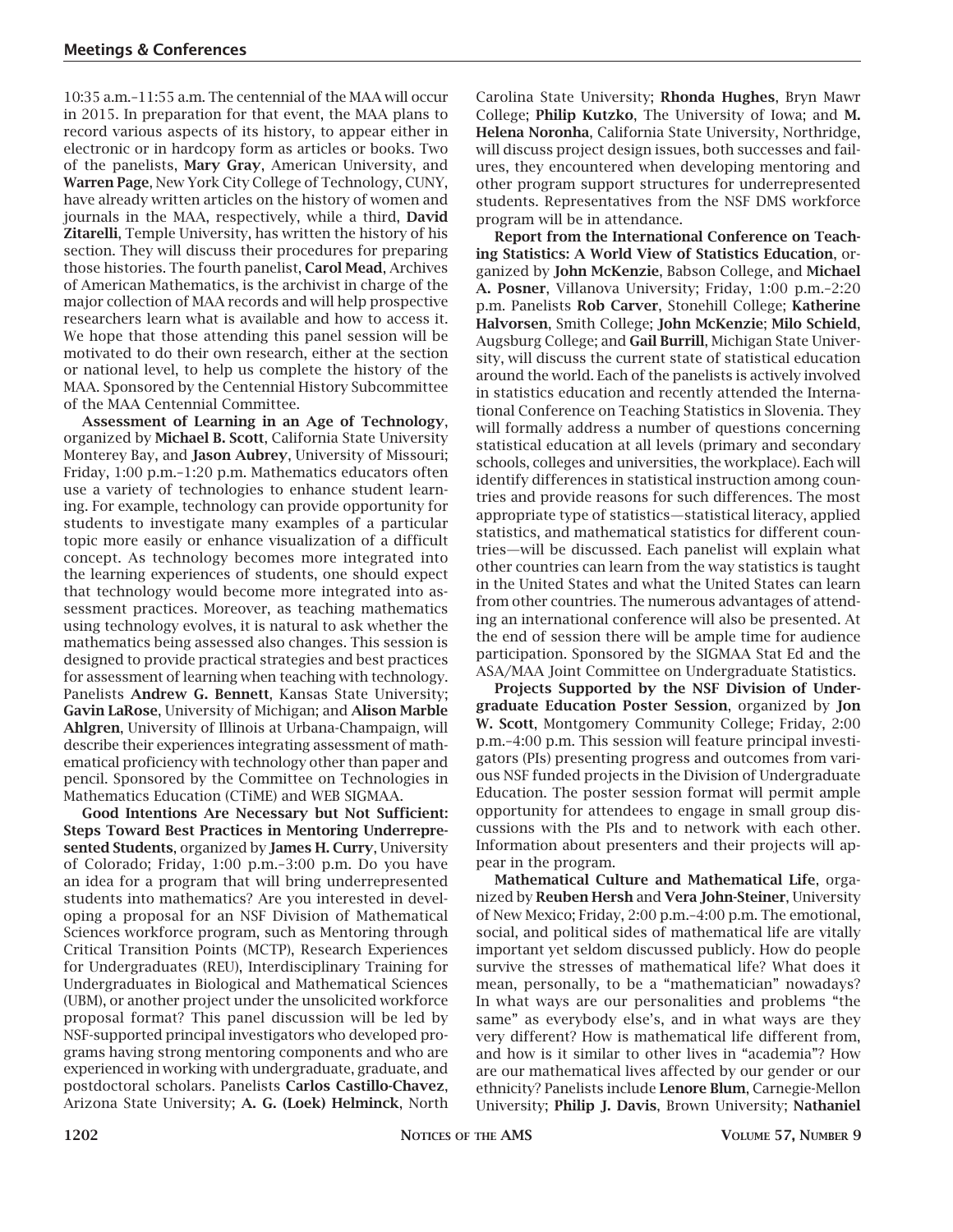**Dean**, Texas State University San Marcos; **Reuben Hersh**; and Gizem **Karaali**, Pomona College.

**Creating/Improving the Biomathematics/Biostatistics Course**, organized by **Michael A. Posner**, Villanova University; **Raina Robeva**, Sweet Briar College; and **Holly Gaff**, Old Dominion University; Friday, 2:35 p.m.–3:55 p.m. With the growing demand for quantitatively skilled biologists, the creation of new and update of previously established biomathematics, biostatistics, or bioinformatics courses is a popular topic and necessary discussion. The recommendations of the Bio 2010 report have proposed important modifications to these curricula. The faculty on this panel, including **Pam Ryan**, Truman University; **Fred Adler**, University of Utah; **Laurie Heyer**, Davidson College; and **Deborah Nolan**, University of California, Berkeley, have all been involved on their campuses in shaping these courses. They will address questions like: What does this course look like? What topics are covered? What are the best practices? Who are the target audiences? What are the challenges of creating, marketing, getting such a course approved? What are the future directions of these courses? Ample time will be left for participant discussion. Sponsored by SIGMAA BIO, SIGMAA Stat Ed, and the ASA/MAA Joint Committee on Undergraduate Statistics.

**Calculus Reform: 25 Years Later**, organized by **Steve Benson**, Lesley University; **Joe Yanik**, Emporia State University; **Marilyn Carlson**, Arizona State University; and **Ellen Kirkman**, Wake Forest University; Friday, 2:35 p.m.– 3:55 p.m. Twenty-five years ago, the Tulane Conference "kicked off" a nationwide discussion about the teaching of calculus that led to a dramatic, sometimes contentious, re-evaluation of the ways in which calculus was taught, a discussion that continues to this day. Our panelists, **Steve Benson**; **Tom Dick**, Oregon State University; **Deborah Hughes Hallett**, University of Arizona; **Judy Holdener**, Kenyon College; and **Paul Zorn**, St. Olaf College, an eclectic combination of "Tulane" participants, curriculum developers and adapters, and observers of, and participants in, the calculus reform movement, will look back on the last 25 years and share their personal reflections, providing important historical perspective and insight for those who might wish to make similar contributions to the teaching and learning of mathematics (calculus and otherwise). Rather than to promote or (re)debate the issues, or bring back the artificial "us vs. them" distinctions, we wish to look back on the last 25 years and use these lessons to inform the next 25 years (and beyond) of mathematics teaching. Sponsored by the MAA Committee on the Teaching of Undergraduate Mathematics.

**Mathematicians and Teachers: Professional Development and Outreach Groups**, organized by **James King**, University of Washington and **Gail Burrill**, Michigan State University; Friday, 2:35 p.m.–3:55 p.m. The Institute for Advanced Study's Park City Mathematics Institute (PCMI) is committed to networking mathematicians and teachers. This commitment has resulted in the creation of Professional Development and Outreach (PDO) Groups, organized by mathematicians for local secondary teachers. These programs include weeklong conferences, Mathematics at the Jersey Shore workshops, math days for

high school students, and lesson-designing sessions with teachers and preservice students. Panelists **Darryl Yong**, Harvey Mudd University; **Brian Hopkins**, St. Peters College; **James King**; **Harvey Keynes**, University of Minnesota; and **Brynja Kohler**, Utah State University, will describe how their groups are organized, the impact on the teachers in their groups, and issues that emerge in making their PDO groups valuable and continuing learning experiences for the teachers. They will engage the audience in discussing the larger networking picture for mathematicians and teachers and offer suggestions for those interested in starting their own PDO group.

**The Benefits of Hosting a Regional Undergraduate Mathematics Conference**, organized by **Doug Faires**, Youngstown State University, Saturday, 9:00 a.m.–10:20 a.m. There are currently more than 40 conferences in the United States that receive funding to host conferences under the Regional Undergraduate Mathematics Conferences (RUMC) grant DMS-0846477. The intent of the grant is to have a sufficient number of these conferences so that every U.S. student can attend a mathematics conference without extensive travel or outlay of funds. Many regions in the country now offer this opportunity, either through this program, the MAA sections, or independently run conferences. However there are still regions with large student populations that have not taken advantage of this opportunity. The panel will include the grant PI and four other faculty members. All have directed conferences with funds awarded by the grant. Two of the panelists will be directors of multiple conferences who can tell how the conference has progressed from year to year. The remaining two will be relatively new to the program and give their impressions about what to consider when first designing and hosting a conference. Panelists **Doug Faires**; **Kendra Kilpatrick**, Pepperdine University; **Laura Taalman**, James Madison University; and **Nathan Gibson**, Oregon State University, will give advice for those interested in becoming part of the program, and describe the benefits that undergraduate conferences provide to both students and the faculty involved in the program

**Utilizing NSF ADVANCE to Promote the Success of Women Faculty in Mathematics**, organized by **Jenna Carpenter**, Louisiana Tech University; Saturday, 9:00 a.m.– 10:20 a.m. This panel features four funded NSF ADVANCE Programs and their impact on promoting the success of women faculty in mathematics. Panelists **Judith Silver**, Marshall University; **Brooke Shipley**, University of Illinois at Chicago; **Brenda Johnson**, Union College; and Jenna Carpenter, are PIs/co-PIs on an existing NSF ADVANCE Project. Small, medium, and large institutions are represented, as well as both larger institutional transformation and smaller adaptation and implementation projects. The goals of this session are to 1) increase awareness of NSF ADVANCE in the mathematics community at large; 2) educate mathematics departments about key issues impacting the success of women faculty; and 3) disseminate effective strategies to address these issues and promote faculty success. Topics to be addressed include isolation, high service and teaching loads, climate issues, faculty hiring, dual career issues, networking, university policies,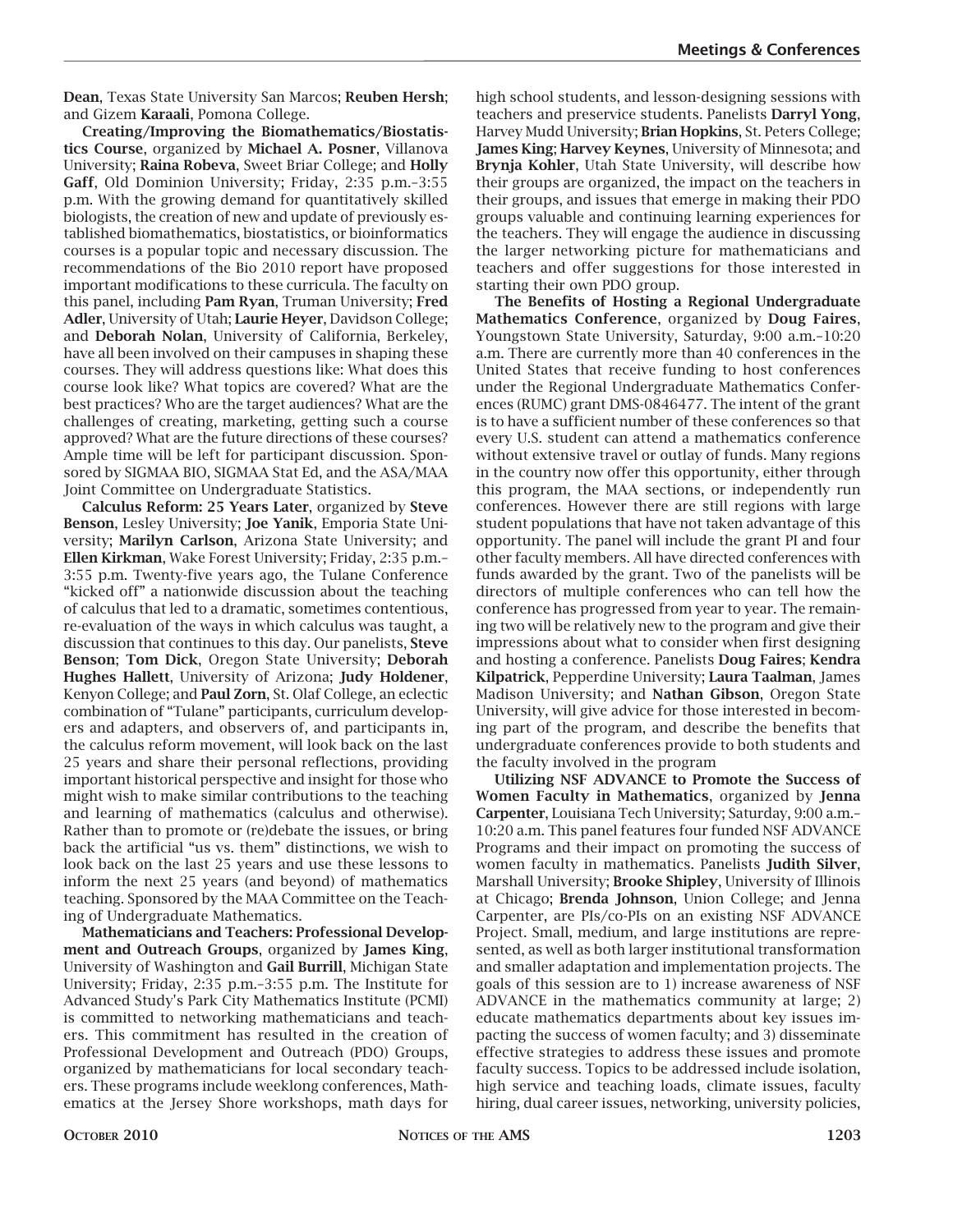mentoring, professional development, and promotion of research. Each panelist will highlight key aspects of their program, followed by a general question-and-answer session. Materials about ADVANCE and participating projects will be available, as well.

**Preparation and Recruitment of Future Mathematics Graduate Students**, organized by **Amy Cohen**, Rutgers University; Saturday, 1:00 p.m.–2:20 p.m. A U.S. mathematics major typically studies mathematics about half-time for two-and-a-half years after calculus. A mathematics student outside the U.S. typically studies mathematics full-time for three to five years after calculus before applying to a U.S. doctoral program. Graduate admissions committees often find it easier to see differences in prior achievement than to discern differences in potential for future achievement. Panelists **John Meakin**, University of Nebraska-Lincoln; **Aloyisius (Loek) Helminck**, North Carolina State University; **David M. Bressoud**, Macalester College; and **Ruth Haas**, Smith College, will stimulate discussion of what is needed, what is already being done, and what more can be done to increase the number, diversity, and success of undergraduate mathematics students in the U.S. going on to graduate study. Speakers will have experience with graduate programs in pure and applied mathematics, with undergraduate programs, and with transition programs. Sponsored by the MAA Committee on the Undergraduate Program in Mathematics.

**Teaching Statistics Online**, organized by **Brian Gill**, Seattle Pacific University; Saturday, 1:00 p.m.–2:20 p.m. Recent years have seen a rapid expansion of the number of courses taught online, and current budget pressures are leading more institutions to consider expanding their online course offerings. However, effective instruction online requires a very substantial time commitment from faculty, and involves much more than simply taking the materials from a traditional classroom course and making them available online. Panelists **Michelle Everson**, University of Minnesota; **Patricia Humphrey**, Georgia Southern University; **Michael Miner**, American Public University; and **Sue Schou**, Idaho State University, bring together statistics instructors and education researchers with experience teaching online and hybrid courses to share advice and resources for teaching statistics online. The American Statistical Association's Guidelines for Assessment and Instruction in Statistics Education (GAISE) Report strongly emphasizes the importance of fostering active learning in the "classroom"; panelists will address strategies for implementing this guideline in an online learning environment. Sponsored by SIGMAA Stat Ed.

**The Role of Mentoring in Undergraduate Mathematics: Promising Recruitment and Retention Strategies**, organized by **William Velez**, University of Arizona; **Sylvia Bozeman**, Spelman College; and **Ken Millett**, University of California-Santa Barbara; Saturday, 2:35 p.m.–3:55 p.m. Without question, the United States can boast of the best system of higher education in the world. But that does not mean that this system is perfect. It has failed to meet our nation's requirements for graduates trained in the STEM disciplines, a fact that is witnessed by our need to import large numbers of scientists and engineers.

Tremendous mathematical talent exists in our population. The challenge to mathematicians is to engage that population in mathematical studies and to nurture their continued mathematical development. Many minority organizations and minority mathematicians have accepted this challenge, with the end result of increasing minority participation in mathematics-based fields. It is clear that programs aimed at minority populations will work with all students. Panelists **Sylvia Bozeman**; **Michelle Craddock**, U.S. Military Academy; **Rebecca Garcia**, Sam Houston State University; and **William Velez** will highlight some of the most successful efforts that have served to increase minority participation. Sponsored by MAA Committee on Minority Participation, Society for the Advancement of Chicanos and Native Americans in Science (SACNAS), and National Association of Mathematicians (NAM).

**Inquiry-Proof Instructional Techniques**, organized by **Tom Roby**, University of Connecticut; **Dev Sinha**, University of Oregon; **Glenn Stevens**, Boston University; and **Ravi Vakil**, Stanford University; Saturday, 2:35 p.m.–3:55 p.m. There is a wealth of refined teaching techniques which emphasize mathematical inquiry, but relatively little awareness of them even among practitioners with similar philosophies but different methods. This situation lies in contrast with the physical sciences, where scientific inquiry including Web demonstrations and lab experiences is becoming ingrained in the core of the undergraduate curriculum. We bring together panelists, including **Keith Conrad**, University of Connecticut; **Ken Ono**, University of Wisconsin; **David Pengelley**, New Mexico State University; **Margaret Robinson**, Mount Holyoke College; **Brad Shelton**, University of Oregon; and **Michael Starbird**, University of Texas, who have incorporated inquiry in their undergraduate classes in different ways, including experience-first methods, the discovery method, computer-based experimentation, worksheets, and working from historical texts. We will compare these techniques with standard lecture format and with each other, addressing what students retain, when such techniques are useful, and how they fit into the curriculum as a whole. By highlighting these approaches together we hope audience members reflect on which aspects of these approaches might help improve their own teaching, rather than focusing on what they like or do not like about a particular method.

**Derivative vs. Integral: The Final Slapdown**, organized by **Colin Adams** and **Thomas Garrity**, Williams College; Saturday, 6:00 p.m.–7:00 p.m. Ever since Newton and Leibniz, the derivative and the integral have been locked in mortal combat, doing whatever it takes to try to prove which is the better, and in the process tearing equations asunder and leaving broken and shattered math symbols in their wake. Tonight we determine once and for all who will be crowned the victor, derivative or integral. And mathematics can then revert once again to the bucolic Garden of Eden, where students frolic with equations in peace and harmony.

**Publishing Mathematics on the Web**, organized by **Thomas E. Leathrum**, Jacksonville State University; Sunday, 9:00 a.m.–10:20 a.m. Emerging technologies, such as browser support for MathML, are changing the ways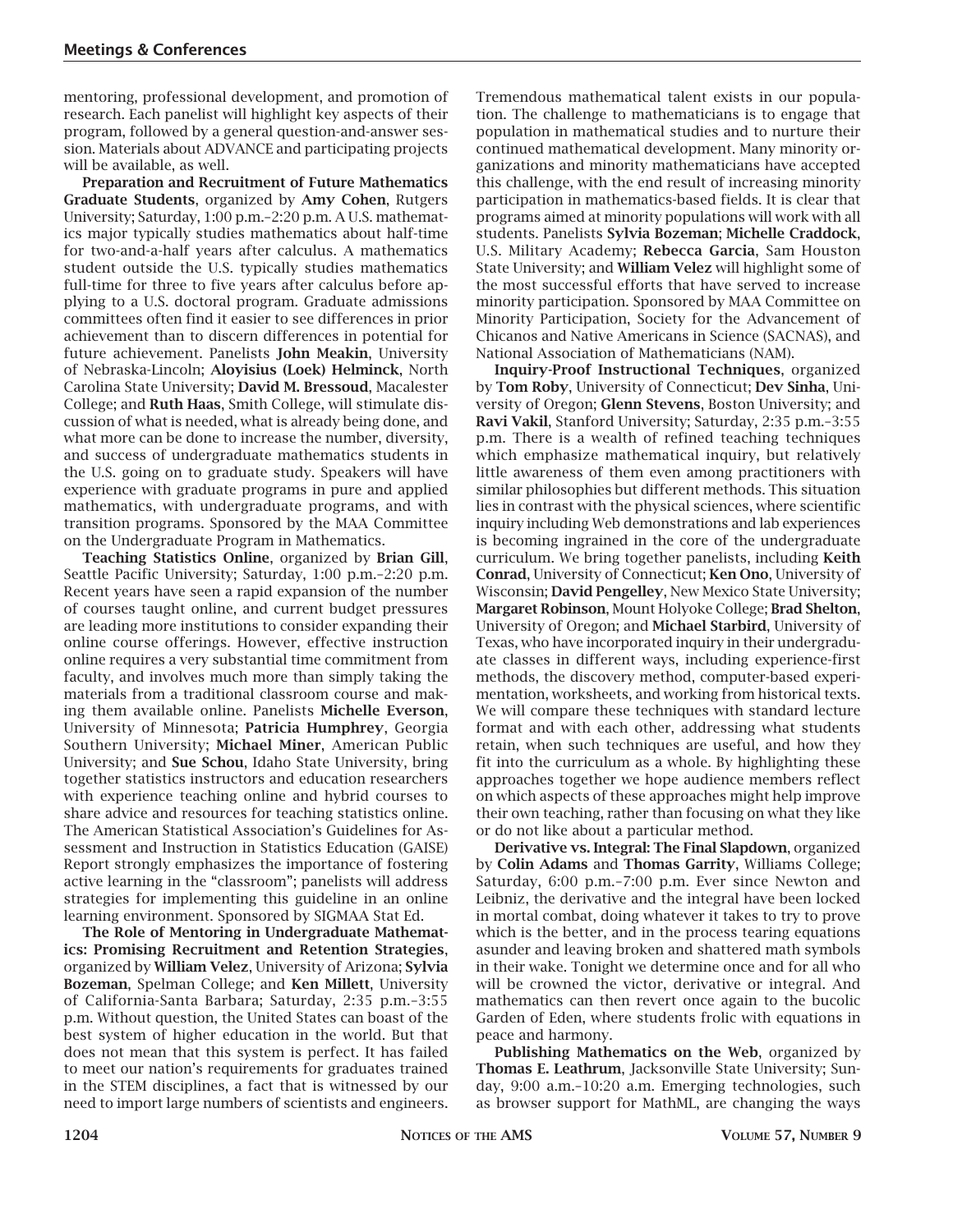authors will be expected to present mathematical material in online documents. As academic journals move toward online formats, and as libraries and archives digitize existing content, online presentation will become essential to the profession. Many useful tools have become available recently, including visual editors and simplified embedded mark-up. These tools raise a host of new issues, though, such as how modern online search engines can find math content. Panelists **Robert Miner**, Design Science; **Thomas E. Leathrum**; and **David Ruddy**, Project Euclid/Cornell University, will provide a discussion of available and emerging tools, such as legacy format conversion, authoring tools for current standards including dynamic Web pages, and future standards for presenting mathematics in online documents. The panel will be moderated by **Lawrence Moore**, Duke University. Sponsored by the MAA Committee on Technology in Math Education (CTiME)

**Maximize your Career Potential!**, organized by **Rachel Esselstein**, California State University Monterey Bay, and **David Manderscheid**, University of Nebraska-Lincoln; Sunday, 9:00 a.m.–10:20 a.m. The past few years have been some of the hardest for finding and keeping employment. What can you do to make yourself a stronger job candidate? Speakers **Geir Helleloid**, Acuitus Inc., and **Aba Mbrika**, Bowdoin College, will focus on advice for current graduate students and postdocs who are at least one year away from applying for jobs. We will discuss what you can do NOW to strengthen your application. Our panelists will address topics such as what you can do in the classes you are teaching and in your research to help you stand out amongst the crowd. We will also discuss internship opportunities that can open new doors and provide valuable work experience. If you are planning on applying for a job in the next few years, you won't want to miss this panel! Sponsored by the MAA Committee on Graduate Students and the Young Mathematicians Network.

#### **Special Interest Groups of the MAA (SIGMAAs)**

SIGMAAs are Special Interest Groups of the MAA. SIGMAAs will be hosting a number of activities, sessions, and guest lectures. There are currently twelve such focus groups in the MAA offering members opportunities to interact, not only at meetings, but throughout the year, via newsletters and email-based communications. For more information visit http://www.maa.org/sigmaa/.

**SIGMAA Officers Meeting**, Friday, 10:30 a.m.–noon, chaired by **Amy Shell-Gellasch**, Beloit College.

#### **Mathematics and the Arts: SIGMAA ARTS**

*New and Continuing Connections between Math and the Arts*, Saturday morning (see MAA Contributed Paper Sessions).

**Business Meeting**, Saturday, January 8, 6:00–7:00 p.m.

#### **Mathematicians in Business, Industry and Government: BIG SIGMAA**

*Mathematics Experiences in Business, Industry and Government*, Saturday morning (See MAA Contributed Paper Sessions.)

**Reception**, Saturday, 6:15 p.m.–7:30 p.m.

#### **Mathematical and Computational Biology: BIO SIGMAA**

*Trends in Undergraduate Mathematical Biology Education,* Sunday morning (see MAA Contributed Paper Sessions).

*Creating/Improving the Biomathematics/Biostatistics Course*, Friday afternoon (see MAA Panels).

**Business Meeting**, Friday, 6:00 p.m.–7:00 p.m.

**Guest Lecture**, Friday, 7:00 p.m.–8:00 p.m., speaker and title to be announced.

#### **Environmental Mathematics: SIGMAA EM**

**Paper Session**: *Modeling the Oil Spill Disaster and Its Consequences*, Saturday, 1:00 p.m.–4:20 p.m.

*The Oil Volcano: Truth and Consequences*, a dramatic presentation on Saturday, 6:00–7:00 p.m.

**Bus Trip**, Sunday morning, exact time to be determined. We will visit the coastal areas with Dr. Paul Kemp of the National Audubon Society. His chief responsibility is working on coastal habitat for birds and other wildlife.

#### **History of Mathematics: HOM SIGMAA**

*Treasures from the Past: Using Primary Sources in the Classroom*, Friday afternoon (see MAA Contributed Paper Sessions).

**Reception and Business Meeting**, Thursday, 5:30 p.m.–6:30 p.m.

**Guest Lecture**, Thursday, 6:30 p.m.–7:30 p.m., speaker and title to be announced.

#### **Math Circles for Students and Teachers: SIGMAA MCST**

*Fostering, Supporting, and Propagating Math Circles for Students and Teachers*, Saturday morning (see MAA Contributed Paper Sessions).

**Math Circles Demonstration**, Sunday, 9:00 a.m.–11:00 a.m. Our mathematical circles are modeled after those in Eastern Europe and are as successful here as they were there. Circles bring mathematicians into direct contact with middle and high school students to work, through the give and take of conversation, on problems that require deep thinking and creative exploration. Circles also provide a social context for these students who enjoy studying mathematics. James Tanton will demonstrate a real math circle in action—with real students!

#### **Philosophy of Mathematics: POM SIGMAA**

*Philosophy of Mathematics in Teaching and Learning*, Saturday afternoon. (See MAA Contributed Paper Sessions.)

**Business Meeting**, Saturday, 6:00 p.m.–6:30 p.m. **Guest Lecture**, Saturday, 6:30 p.m.–7:30 p.m., by **Keith Devlin**, Stanford University, *title to be announced*.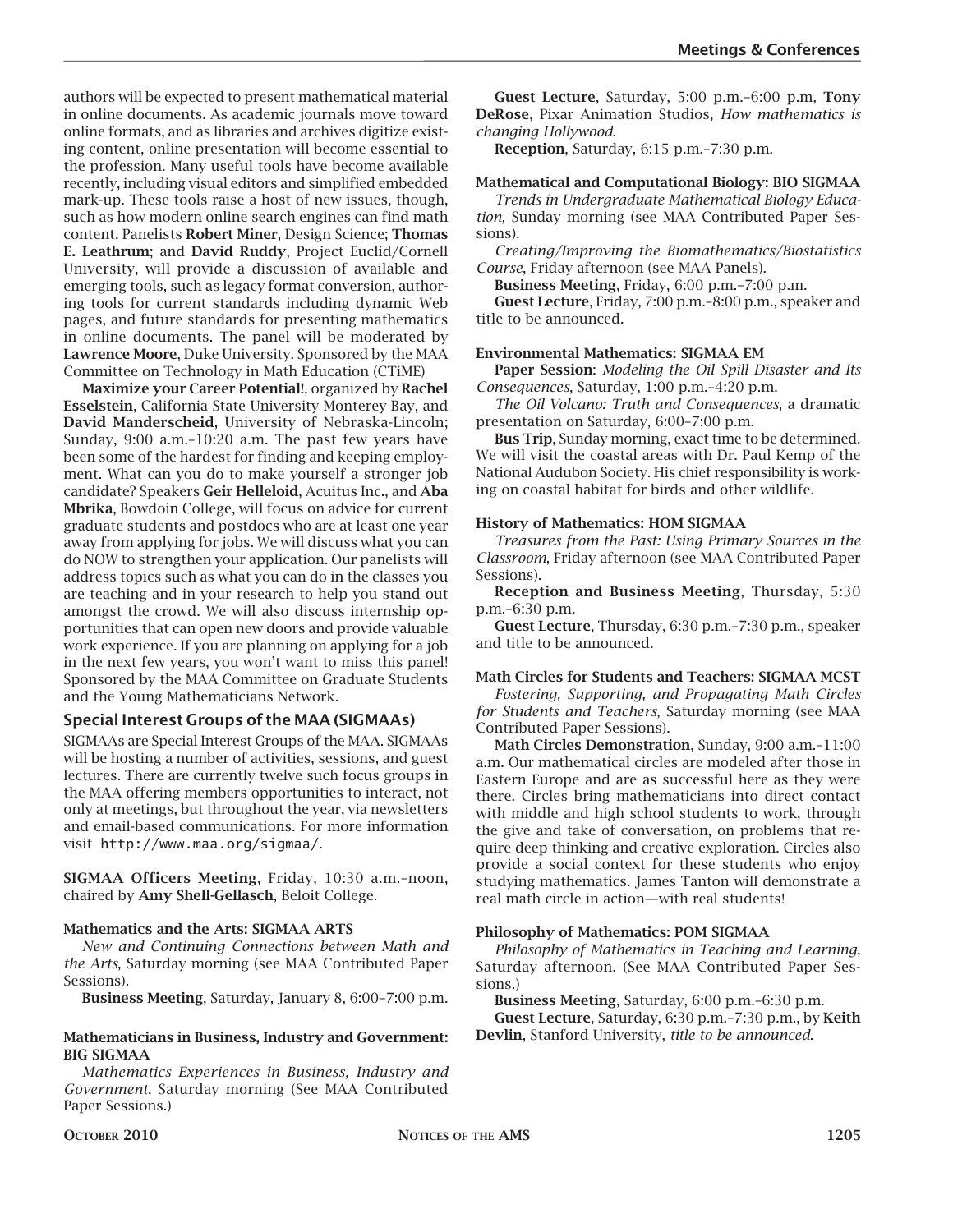#### **Quantitative Literacy: SIGMAA QL**

*The Role of QL in the High School Mathematics Curriculum*, Friday morning and afternoon (see AMS Special Sessions).

**Business Meeting,** Thursday, 5:30 p.m.–6:00 p.m.

**Reception and Discussion Pane**l: Mathematics and Democracy Ten Years Later, Thursday, 6:00 p.m.–7:00 p.m.

#### **Research in Undergraduate Mathematics Education: SIGMAA RUME**

*Research on the Teaching and Learning of Undergraduate Mathematics*, **Sean Larsen**, Portland State University; **Natasha Speer**, University of Maine; and **Stacy Brown**, Pitzer College; Friday morning and afternoon.

**Business Meeting**, Friday, 5:45 p.m.–6:30 p.m.

#### **Statistics Education: SIGMAA STAT-ED**

*Alternative Approaches to Traditional Introductory Statistics Courses*, Sunday afternoon (see MAA Contributed Paper Sessions).

*Report from the International Conference on Teaching Statistics: A World View of Statistics Education*, Friday afternoon (see MAA Panels).

*Creating/Improving the Biomathematics/Biostatistics Course*, Friday afternoon (see MAA panels).

*Teaching Statistics Online*, Saturday afternoon (see MAA panels).

**Business Meeting and Reception**, Friday, January 7, 5:45 p.m.–7:15 p.m.

#### **Teaching Advanced High School Mathematics: SIGMAA TAHSM**

**Business Meeting**, Thursday, 6:00 p.m.–7:00 p.m.

#### **Mathematics Instruction Using the Web: WEB SIGMAA**

*Harnessing Mobile Communication Devices and Online Communication Tools for Mathematics Education*, Thursday morning (see MAA Contributed Paper Sessions).

*Assessment of Learning in an Age of Technology*, Friday afternoon (see MAA Panels).

**Business Meeting and Open Discussion**, Saturday, 4:30 p.m.–6:00 p.m. A discussion providing WEB SIGMAA members with an opportunity to share their interests in teaching and learning mathematics online and the direction of future WEB SIGMAA activities.

#### **MAA Sessions for Students**

**Grad School Fair**, Saturday, 8:30 a.m.–10:30 a.m. Here is the opportunity for undergrads to meet representatives from mathematical sciences graduate programs from universities all over the country. January is a great time for juniors to learn more, and college seniors may still be able to refine their search. This is your chance for one-stop shopping in the graduate school market. At last year's meeting about 300 students met with representatives from 45 graduate programs. If your school has a graduate program and you are interested in participating, a table will be provided for your posters and printed materials for US\$60 (registration for this event must be made by a person already registered for the JMM), and you are welcome to personally speak to interested students. Complimentary coffee will be served. Cosponsored by the AMS and MAA.

**Graduate School: Choosing One, Getting In, Staying In**, organized by **Aaron Luttman**, Clarkson University, and **Kristi Meyer**, Wisconsin Lutheran College; Friday, 10:35 a.m.–11:55 a.m. With so many graduate school choices and so much information available online, how do you decide on a list of schools to apply to? How can you strengthen your application so you will be accepted into a program? How do you choose which school to attend? And once you've started a program, how do you successfully navigate grad school and complete your degree? Panelists **Jessie Lenarz**, Concordia College; **Richard McGehee**, University of Minnesota; and **Jennifer McNulty**, University of Montana, will discuss these and other important issues for those students who are considering a graduate degree or thinking about switching graduate programs. Sponsored by the Young Mathematicians Network and the MAA Committee on Graduate Students.

**This Could be YOUR Graduate Research!**, organized by **Ralucca Gera**, Naval Postgraduate School, and **Aaron Luttman**, Clarkson University; Friday, 1:00 p.m.–2:20 p.m. Are you interested in graduate school but don't know what kind of research you want to do? Ever feel like you don't really even know what kind of research is being done by mathematicians? This session, including speakers **Timothy Chartier**, Davidson College; **Steven Horton**, U.S. Military Academy; and **Keri Kornelson**, University of Oklahoma, is designed to introduce you to current research in the mathematical sciences. The presenters come from new and developing fields like network science and dynamical systems, as well as classical research areas such as analysis and algebra. Each talk is aimed specifically at introducing undergraduate students to active fields of research. Come and find out about cuttingedge mathematical problems: These could become your graduate research! Sponsored by the MAA and the Young Mathematicians Network.

**MAA Lecture for Students**, Saturday, 1:00 p.m.–1:50 p.m., will be given by **Steve Abbott**, Middlebury College, on *Turning theorems into plays*.

**Undergraduate Student Poster Session**, Saturday, 4:00 p.m.–5:30 p.m., organized by **Joyati Debnath**, Winona State University. The session is reserved to undergraduates and first-year graduate students submitting posters on work done while undergraduates. Abstracts are accepted on a first-come basis. Space is limited and students are encouraged to apply early. Beginning September 1, 2010, students can submit abstracts online at www.maa. org/students/undergrad/poster10.htm. Examples of poster topics include a new result, a different proof of a known theorem, an innovative solution of a Putnam problem, a new mathematical model, or method of solution of an applied problem. Purely expository posters cannot be accepted. Prizes will be awarded to the top-rated posters with money provided by the AMS, MAA, AWM, CUR, PME, and by the Moore Foundation. Trifold, self-standing 48" by 36" tabletop posterboards will be provided. Additional material or equipment is the responsibility of the presenters. Questions regarding this session should be directed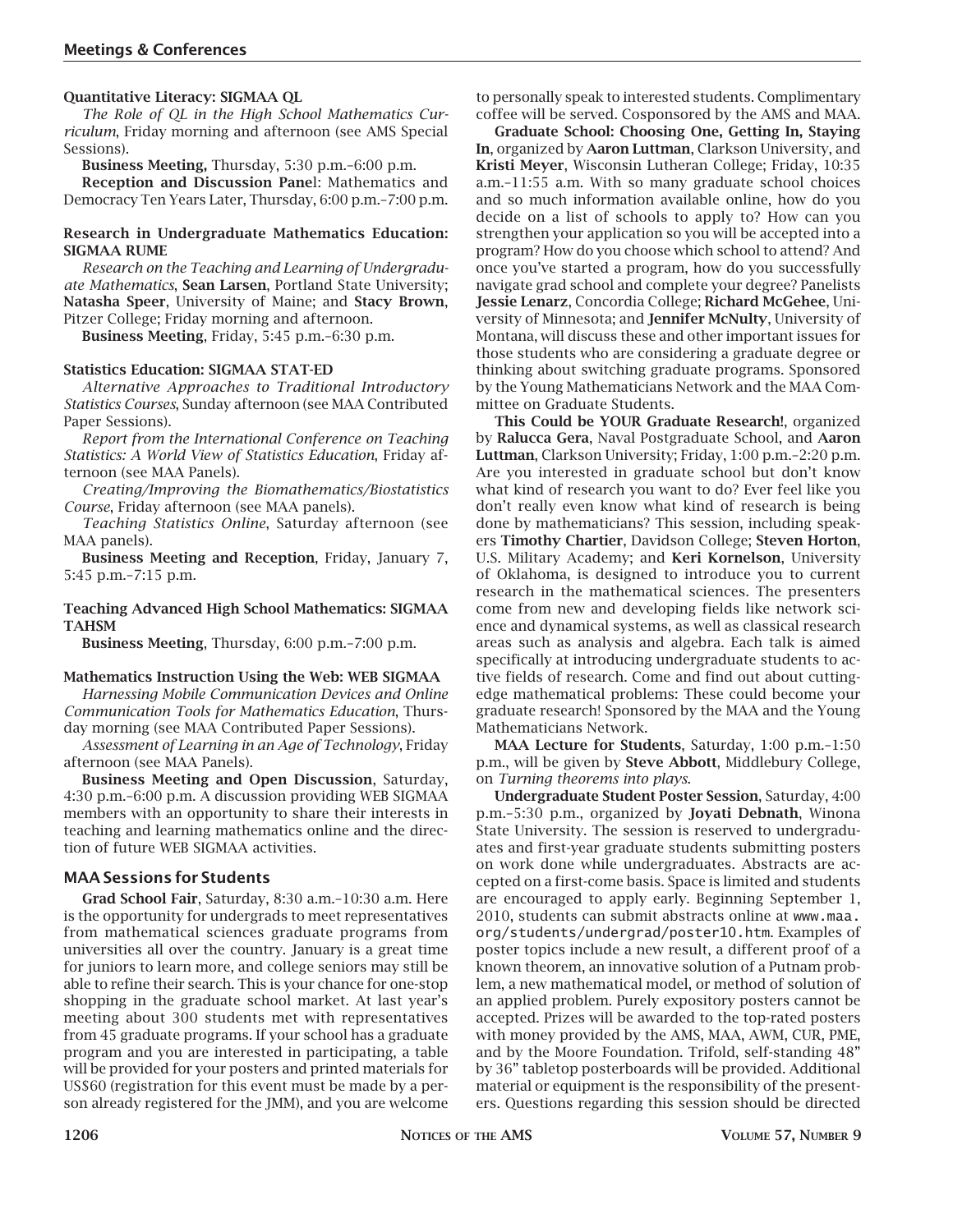to Joyati Debnath at jdebnath@winona.edu. The deadline for proposals is **November 9, 2010**. Cosponsored by the MAA-CUPM Subcommittee on Undergraduate Research and the MAA Committee on Undergraduate Student Activities and Chapters (CUSAC).

Some more advanced students might be interested in the session on **How to Interview for a Job in the Mathematical Sciences**, Thursday at 2:15 p.m.; **Career Options for Undergraduate Mathematics Majors**, Friday, 9:00 a.m.; **Maximize your Career Potential!**, Sunday at 9:00 a.m.; see the full descriptions in the "MAA Panels…" section.

Also see the "Social Events" section for the open hours of the **Student Hospitality Center**, **Reception for Undergraduates**, and **Reception for Graduate Students and First-Time Participants**.

#### **MAA Short Course**

This two-day Short Course on *What is a Matroid? Theory and Applications, from the Ground Up* is organized by **Nancy Ann Neudauer**, Pacific University, and will take place on Tuesday and Wednesday, January 4 and 5, before the annual meeting begins. Gian-Carlo Rota said that "Anyone who has worked with matroids has come away with the conviction that matroids are one of the richest and most useful ideas of our day."

Hassler Whitney introduced the theory of matroids in 1935 and developed a striking number of their basic properties as well as different ways to formulate the notion of a matroid. As more and more connections between matroid theory and other fields have been discovered in the ensuing decades, it has been realized that the concept of a matroid is one of the most fundamental and powerful in mathematics. Examples of matroids arise from networks, matrices, configurations of points, arrangements of hyperplanes, and geometric lattices; matroids play an essential role in combinatorial optimization.

We all know some matroids, but not always by name. In mathematics, notions of independence akin to linear independence arise in various contexts; matroids surface naturally in these situations. We provide a brief, accessible introduction so that those interested in matroids have a place to start. We look at connections between seemingly unrelated mathematical objects, and show how matroids have unified and simplified diverse areas.

Speakers and the titles of their talks include *Matroids you have known*, **Nancy Ann Neudauer**; *Cryptomorphisms and optimization*, **Jenny McNulty**, University of Montana; *Matroid representations*, **Gary Gordon**, Lafayette College; *Matroid operations*, **Dillon Mayhew**, Victoria University of Wellington; *Transversal matroids*, *Joseph Bonin*, The George Washington University; *Oriented matroids*, **Winfried Hochstättler**, Fern Universität, Hagen, Germany; *Research in matroids*, **James Oxley**, Louisiana State University; and *Concluding Session: Tying it together*.

See the full announcement at www.ams.org/meetings/ national/jmm/2125\_maasc.html. There are separate registration fees to participate in this Short Course. See the fee schedule on the registration form at the back of this issue or visit www.ams.org/amsmtgs/2125\_reg.html.

#### **Other MAA Events**

**Board of Governors**,Wednesday, 9:00 a.m.–5:00 p.m.

**Section Officers**, chaired by Rick Gillman, Valparaiso University; Thursday, 2:30 p.m.–5:00 p.m.

**Business Meeting**, Sunday, 11:10 a.m.–11:40 a.m., chaired by MAA President **David M. Bressoud**, Macalester College.

**Department Liaisons Meeting**, Thursday, 9:30 a.m.– 11:30 a.m.

**Joint PME and MAA Student Chapter Advisors' Meeting**, day and time to be determined.

**Minority Chairs Meeting**, day and time to be determined.

See the listings for various receptions in the "Social Events" section.

#### **MAA Ancillary Workshop**

**Teaching Introductory Statistics following GAISE and the Common Core**, presented by **Robert Gould**, UCLA, Wednesday, 9:00 a.m. to 5:00 p.m. The Guidelines for Assessment and Instruction in Statistics Education (GAISE) were developed by members of the American Statistical Association (which endorses the Guidelines) to assist instructors of Introductory Statistics. The GAISE were integrated to some extent in the Common Core State Standards for Mathematics. The emphasis of the Guidelines on data analysis provides some challenges to mathematics instructors, particularly those relatively new to teaching statistics. In this workshop, we will examine strategically chosen data sets to demonstrate how to use technology to teach fundamental concepts as well as analyze data (Recommendations 2, 3, and 5), and explore the relationship between the GAISE recommendation to emphasize statistical literacy and statistical thinking with the more mathematically minded goals of the Core Curriculum Standards.

This workshop will be held on Wednesday, January 5, the day before the Joint Mathematics Meetings actually begin. There is no cost to participate. For more information and to apply, see www.causeweb.org/workshop.

### *Activities of Other Organizations*

This section includes scientific sessions. Several organizations or special groups are having receptions or other social events. Please see the "Social Events" section of this announcement for details.

#### **Association for Symbolic Logic (ASL)**

This two-day program on Saturday and Sunday will include sessions of contributed papers as well as Invited Addresses by **Samson Abramsky**, University of Oxford; **Andreas Blass**, University of Michigan; **Larry Moss**, Indiana University; **Alf Onshuus**, University of Los Andes; **Patrick Speissegger**; McMaster University; **Juris Stephrans,** Your University (CA); and **Monica VanDieren**, Robert Morris University.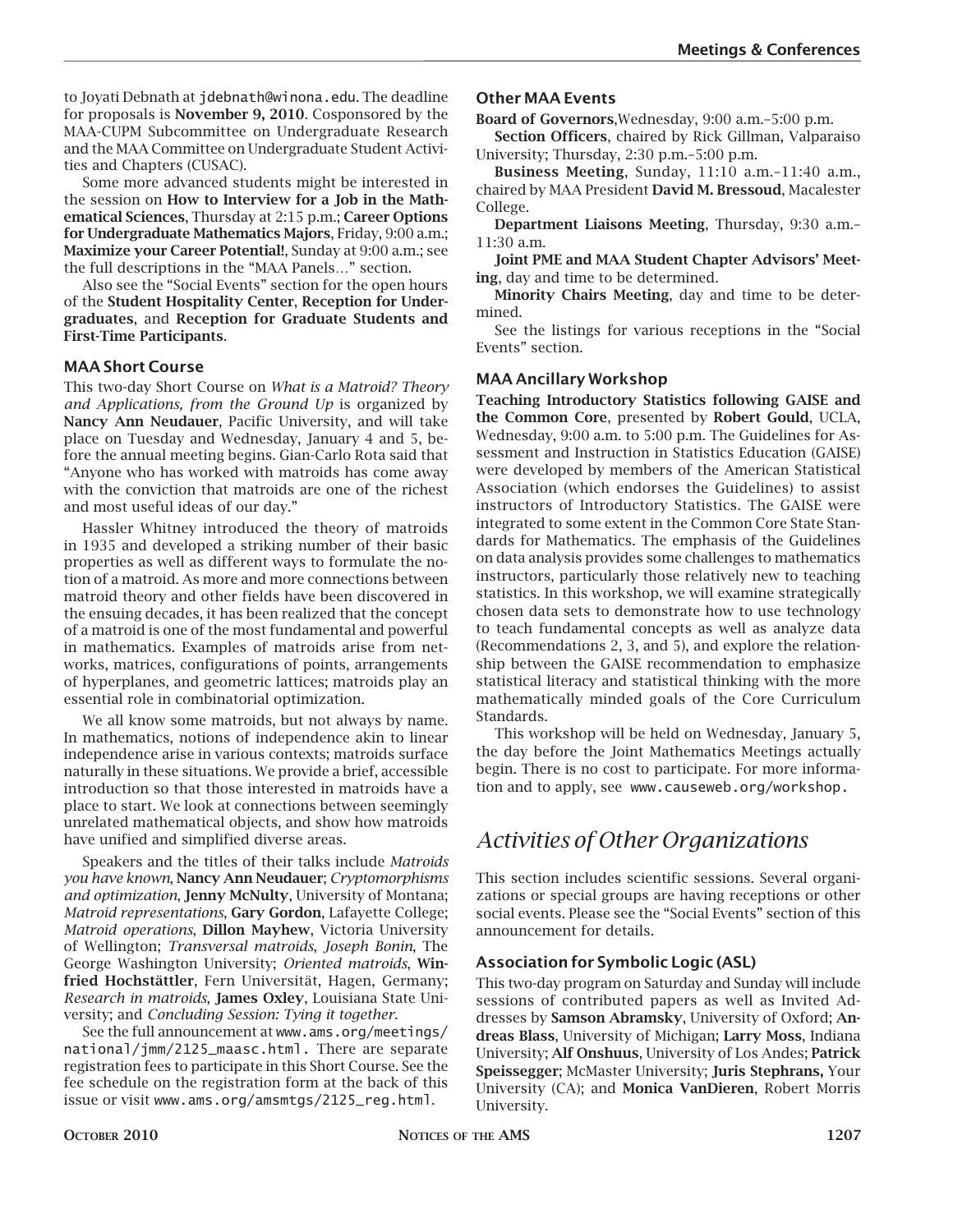See also the session cosponsored by the ASL on *Logic and Analysis* on Friday in the "AMS Special Sessions" listings.

#### **Association for Women in Mathematics (AWM)**

In 2011 the Association for Women in Mathematics will celebrate its 40th anniversary. In honor of this special event, AWM plans to hold several activities in addition to its customary ones at the JMM. We hope you will join us during these celebrations.

**Thirty-second Annual Emmy Noether Lecture,** Friday, 10:05 a.m., will be given by **M. Susan Montgomery**, University of Southern California, *Title to be announced.* 

A luncheon will be given in honor of the lecturer on Friday; see the "Social Events" section for details.

Also see the Special Session on *Hopf Algebras and Their Representations* jointly sponsored by the AWM in the "AMS Special Session" listings.

**AWM Business Meeting**, Thursday, 2:15 p.m.–2:45 p.m. **Schafer Minisymposium**, organized by **Sami Assaf**,

Massachusetts Institute of Technology, and **Patricia Hersh**, North Carolina State University, Thursday, 2:45 p.m.–6:15 p.m. The minisymposium will feature a retrospective on the contributions of Alice T. Schafer and on the founding of the AWM. It will be followed by five research talks by former Schafer Prize winners. Just before the minisymposium begins, the AWM will recognize the honorees for the Alice T. Schafer Prize for Excellence in Mathematics by an Undergraduate Woman. Note that formal prizewinner announcements are made at the Joint Prize Session on Friday afternoon.

**Hay Minisymposium**, organized by **Cathy Kessel**, Education Consultant, and **W. James Lewis**, University of Nebraska-Lincoln; Friday, 8:00 a.m.–11:00 a.m. This session brings together a group of distinguished mathematics education researchers and mathematicians involved in teacher education to discuss the education of teachers in light of the Common Core Standards Initiative of the National Governors' Association and the Council of Chief State School officers,

**Michler and Mentoring Minisymposium**, organized by **Georgia Benkart**, University of Wisconsin-Madison, and **J. Matthew Douglass**, University of North Texas, Saturday, 1:00 p.m.–5:30 p.m. This session will highlight the research of AWM Michler Prize winners, and then be followed by a panel discussion to address the critical junctures in research careers in mathematics and on ways to establish, sustain, and expand research, teaching, and service credentials for tenure and promotion.

**Workshop**, Sunday, 8:00 a.m.–4:00 p.m. With funding from the Office of Naval Research and the National Security Agency, AWM will conduct its workshop for women graduate students and women who have received the Ph.D. within the last five years. Twenty women mathematicians are selected in advance of this workshop to present their research: graduate students will present posters, and recent Ph.D.s will give 20-minute talks. At 1:00 p.m. there is a panel discussion on *Starting a Career in Mathematics*, moderated by **Susan Williams**, University of South Alabama, with panelists **Sarah Frick**, Furman University; **Pierre Grem-**

**aud**, SAMSI and North Carolina State University; **T. Christine Stevens**, Saint Louis University, and **Tad White**, National Security Agency. All mathematicians (female and male) are invited to attend the entire program. Departments are encouraged to help graduate students and recent Ph.D.s who do not receive funding to obtain some institutional support to attend the workshop and other meeting sessions. Updated information about the workshop is available at www. awm-math.org/workshops.html. AWM seeks volunteers to lead discussion groups and act as mentors for workshop participants. If you are interested, please contact the AWM office; inquiries regarding future workshops may be made to the office at awm@awm-math.edu.

**Reception**, Thursday, 9:30 p.m.–11:00 p.m. See the listing in the "Social Events" section of this announcement.

#### **National Association of Mathematicians (NAM) Granville-Brown-Haynes Session of Presentations by Recent Doctoral Recipients in the Mathematical Sciences**, Saturday, 1:00 p.m.–3:30 p.m.

**Cox-Talbot Address**, to be given Saturday after the banquet by **Robert Bozeman**, Morehouse College, *Title to be announced*.

**Panel Discussion**, Sunday, 9:00 a.m.–9:50 a.m., *NAM honors the life of Dr. David Harold Blackwell*.

**Business Meeting**, Sunday, 10:00 a.m.–10:50 a.m.

**Claytor-Woodard Lecture**: Sunday, 1:00 p.m., will be given by **Edray Herbert Goins**, Purdue University, *Title to be announced*.

See details about the banquet on Saturday in the "Social Events" section.

#### **National Science Foundation (NSF)**

The NSF will be represented at a booth in the exhibit area. NSF staff members will be available to provide counsel and information on NSF programs of interest to mathematicians. The booth is open the same days and hours as the exhibits. Times that staff will be available will be posted at the booth.

#### **Pi Mu Epsilon (PME)**

**Council Meeting**, Saturday, 8:00 a.m.–11:00 a.m.

#### **Rocky Mountain Mathematics Consortium (RMMC)**

**Board of Directors Meeting**, Saturday, 2:15 p.m.–4:10 p.m.

#### **Society for Industrial and Applied Mathematics (SIAM)**

This program consists of an Invited Address at 11:10 a.m. on Friday by **William Cook**, Georgia Institute of Technology, *title to be announced*, and a series of Minisymposia scheduled Thursday through Sunday on *Applications of Difference and Differential Equations in Ecology and Epidemiology*, **Zhilan Feng**, Purdue University, and **Yun Kang**, Arizona State University, Thursday morning and afternoon; *Combinatorial Optimization*, **David Hartvigsen**, University of Notre Dame, and **Donald Wagne**r, Office of Naval Research, Friday morning and afternoon; *Education*, **Peter Turner,** Clarkson University, Saturday morning;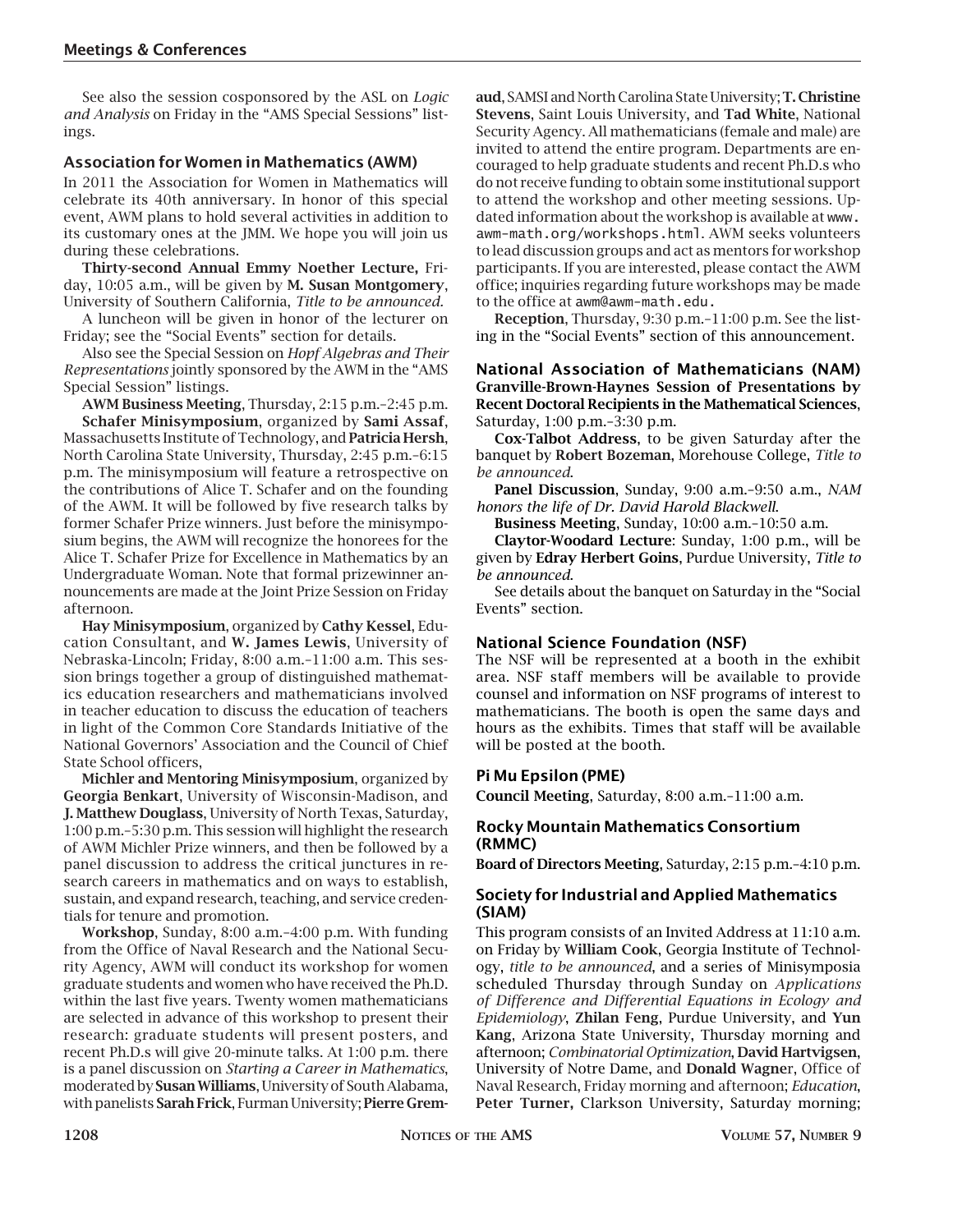*Frontiers in Geomathematics*, **Willi Freeden**, University of Kaiserslawtern, **Zuhair Nashed**, University of Central Florida, **Volker Michel**, Universität Siegen, and **Thomas Soner**, Technical University of Braunschweig, Germany, Saturday afternoon; *Vistas in Applied Mathematics*, **Maria-Carme Calderer**, University of Minnesota, **Zuhair Nashed**, University of Central Florida, Sunday morning; and *Graph Theory*, **Michael Ferrara**, University of Colorado, Denver, and **Stephen Hartke**, University of Nebraska-Lincoln.

#### **Young Mathematicians Network (YMN)**

**Open Forum**, Friday, 7:30 p.m.–8:30 p.m., organized by **Sarah Ann Stewart**, Belmont University, and **Joshua D. Laison**, Willamette University. All meeting attendees, including undergraduates and graduate students, are invited to discuss topics and issues affecting young mathematicians.

Also see details about other sessions cosponsored by the YMN under these headings: **MAA Panels, Posters, and Other Sessions**: **Project NExT-YMN Poster Session**, Thursday at 4:00 p.m.; **How to Interview…**, Thursday at 2:15 p.m.; **Career Options for Students**…, Friday at 9:00 a.m. and **MAA Sessions for Students: Graduate School: Choosing One…** Friday at 10:35 a.m.; **This could be YOUR Graduate Research…**, Friday at 1:00 p.m.).

#### **Others**

**Mathematical Art Exhibition**, organized by **Robert Fathauer**, Tessellations Company, **Nathaniel A. Friedman**, ISAMA and SUNY Albany, **Anne Burns**, Long Island University, C. W. Post University, **Reza Sarhangi**, Towson University, and **Nathan Selikoff**, Digital Awakening Studios. A popular feature at the last Joint Mathematics Meetings, this exhibition provides a break in your day. On display are works in various media by artists who are inspired by mathematics and by mathematicians who use visual art to express their findings. Fractals, symmetry, and tiling are some of the ideas at play here. Don't miss this unique opportunity for a different perspective on mathematics. The exhibition will be open during the regular exhibit hours.

**The Mathematical Sciences in 2025,** organized by **Mark L. Green**, University of California Los Angeles, and **Scott Weidman**, National Academy of Sciences; Saturday, 4:30 p.m.-5:20 p.m.

A study commissioned by the National Science Foundation and conducted by the National Academies under the auspices of the Board on Mathematical Sciences and Their Applications has begun that we hope will develop a strategic view that is useful to the NSF and other federal agencies; to chairs, deans, and academic administrators; to the mathematics and statistics communities; to the science and engineering community more broadly; and to the leadership of business, industry, government laboratories, and federal mission agencies.

This study will be a strategic examination of the mathematical sciences and how they can best position themselves to grow and contribute through 2025. It will cover three aspects of the mathematical sciences enterprise: discovery, connections, community. Here, "discovery" refers to basic research at the frontiers of knowledge in mathematics and

statistics. "Connections" refers to exploiting research opportunities at boundaries of the mathematical sciences to promote the progress of science, to enhance national security, and to strengthen economic competitiveness. "Community" refers to cultivating a community of researchers, students, and professionals of sufficient breadth, depth, and diversity to sustain the nation's mathematical sciences enterprise in the twenty-first century. Please come to hear more about our goals and to be part of a dialog with the mathematical community.

**Summer Program for Women in Mathematics (SPWM) Reunion**, Friday 1:00 p.m.–4:00 p.m., organized by **Murli M. Gupta**, George Washington University. SPWM participants will describe their experiences from past programs. See http://www.gwu.edu/~spwm for more information.

### *Social Events*

All events listed are open to all registered participants. It is strongly recommended that for any event requiring a ticket, tickets should be purchased through advance registration. Only a very limited number of tickets, if any, will be available for sale on site. If you must cancel your participation in a ticketed event, you may request a 50% refund by returning your ticket(s) to the Mathematics Meetings Service Bureau (MMSB) **by December 27.** After that date no refunds can be made. Special meals are available at banquets upon advance request, but this must be indicated on the Advance Registration/Housing Form. Special meals may be subject to additional fees.

**AMS Banquet**: As a fitting culmination to the meetings, the AMS banquet provides an excellent opportunity to socialize with fellow participants in a relaxed atmosphere. The participant who has been a member of the Society for the greatest number of years will be recognized and will receive a special award. The banquet will be held on Sunday, with dinner served at 7:30 p.m. Tickets are US\$53 including tax and gratuity. The banquet will be preceded by a reception at 6:30 p.m.

**Association of Christians in the Mathematical Sciences (ACMS) Reception and Banquet**, Friday, 6:00 p.m.–8:30 p.m. This annual dinner at 6:30 p.m. is preceded by a reception at 6:00 p.m. and will be followed by an afterdinner talk by **Maria Zack**. Tickets must be ordered by **November 30**; see www.acmsonline.org for details and cost.

**Association of Lesbian, Gay, Bisexual, and Transgendered Mathematicians Reception**, Friday, 6:00 p.m.–8:00 p.m. All are welcome to attend this open reception cosponsored by NOGLSTP. Come and meet some old friends and allies, and make new friends, too!

**AWM Reception**: There is an open reception on Thursday at 9:30 p.m. after the AMS Gibbs Lecture. This has been a popular, well-attended event in the past.

**AWM Luncheon to honor Noether Lecturer, M. Susan Montgomery,** on Friday. Those interested may email awm@ awm-math.org; a sign-up sheet for those interested will also be located at the AWM table in the exhibit area and also at the AWM Business Meeting on Thursday afternoon.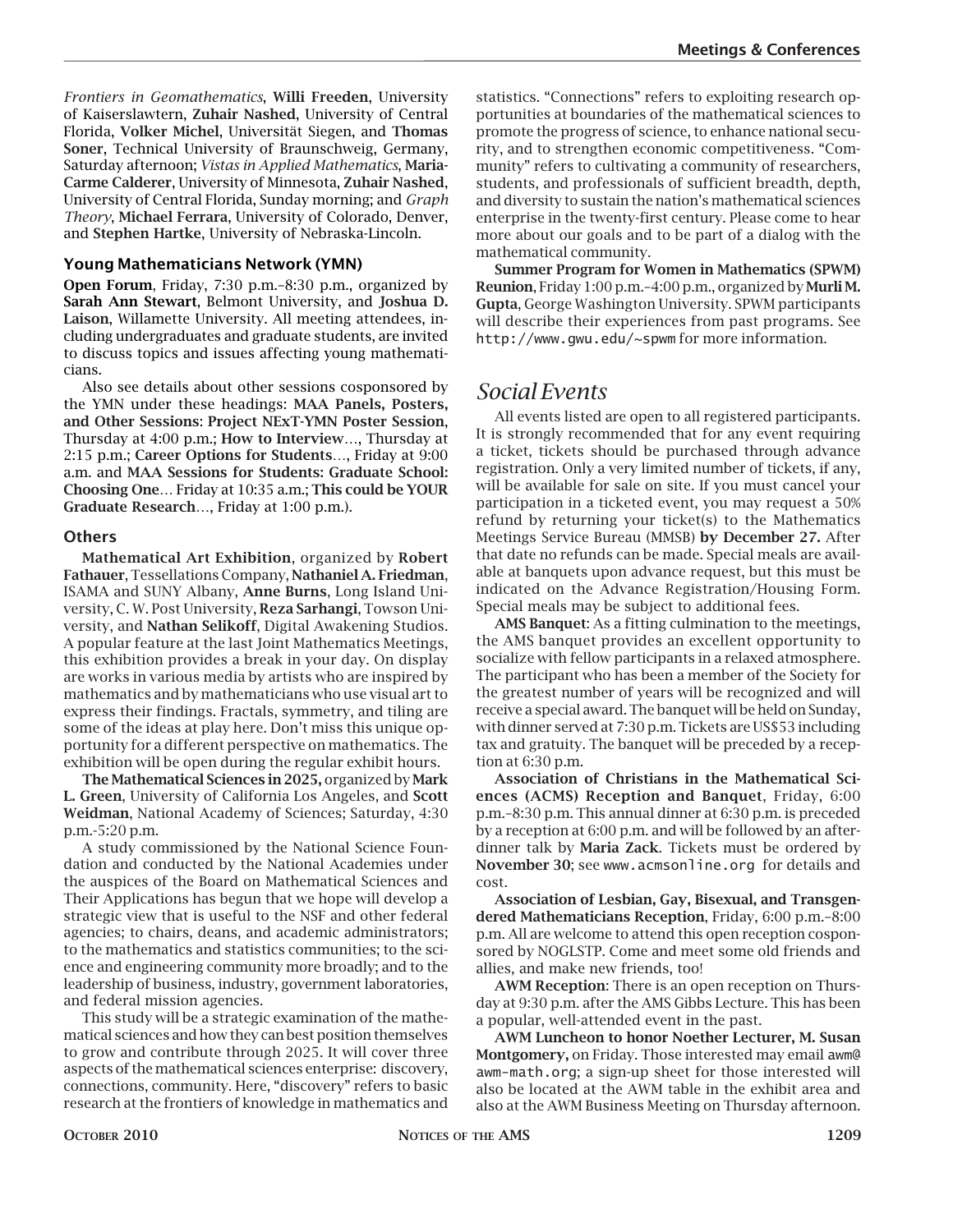**AWM 40th Anniversary Banquet and Jazz**, Friday, 7:00 p.m.–10:00 p.m. Come celebrate the 40th anniversary of the AWM with your friends and colleagues with a few invited toasts followed by some of New Orleans' finest jazz. Tickets are US\$60, including tax and gratuity.

**Budapest Semesters in Mathematics Annual Alumni Reunion**, Saturday, 6:00 p.m.–8:00 p.m. All alumni, family, and spouses are invited.

**Claremont Colleges Alumni Reception**, Friday, 7:00 p.m.–9:00 p.m. All math faculty, alumni, students, and friends are invited. H'ors d'oeuvres and drinks will be served, and special guests are welcome! Please send your RSVP to alumni@hmc.edu.

**Reception for Graduate Students and First-Time Participants**, Thursday, 5:30 p.m.–6:30 p.m. The AMS and the MAA cosponsor this social hour. Graduate students and first-timers are especially encouraged to come and meet some old-timers to pick up a few tips on how to survive the environment of a large meeting. Refreshments will be served.

**Knitting Circle**, Friday, 8:15 p.m.–9:45 p.m. Bring a project (knitting/crochet/tatting/beading/etc.) and chat with other mathematical crafters!

**MAA–Project NExT Reception**, Saturday, 8:30 p.m.–10:30 p.m., organized by **Judith Covington**, Louisiana State University Shreveport; **Joseph A. Gallian**, University of Minnesota-Duluth; **Aparna W. Higgins**, University of Dayton; and P. Gavin LaRose All Project NExT Fellows, consultants, and other friends of Project NExT are invited.

**MAA Two-Year College Reception**, Thursday, 5:45 p.m.–7:00 p.m., is open to all meeting participants, particularly two-year faculty members. This is a great opportunity to meet old friends and make some new ones. There will be hot and cold refreshments and a cash bar. Sponsored by Pearson Education.

*Mathematical Reviews* **Reception**, Friday, 6:00 p.m.– 7:00 p.m. All friends of *Mathematical Reviews* (*MR*) are invited to join reviewers and *MR* editors and staff (past and present) for a reception in honor of all the efforts that go into the creation and publication of the *Mathematical Reviews* database. Refreshments will be served.

**Mathematical Institutes Open House**, Wednesday, 5:30 p.m.–8:00 p.m. Participants are warmly invited to attend this open house cosponsored by several North American mathematical institutes. Come find out about the latest activities and programs at each of the institutes that may be suited to your own research interests.

**MER Banquet:** The Mathematicians and Education Reform (MER) Forum welcomes all mathematicians who are interested in precollege, undergraduate, and/or graduate educational reform to attend the MER banquet on Friday evening. This is an opportunity to make or renew contacts with other mathematicians who are involved in education projects and to engage in lively conversation about educational issues. The after-dinner discussion is an open forum for participants to voice their impressions, observations, and analyses of the current education scene. There will be a cash bar beginning at 6:30 p.m. Dinner will be served at 7:30 p.m. Tickets are US\$55 each, including tax and gratuity.

**NAM Banquet**, Saturday, 6:00 p.m.–8:40 p.m. The National Association of Mathematicians will host a banquet on Friday evening. A cash bar reception will be held at 6:00 p.m., and dinner will be served at 6:30 p.m. Tickets are US\$53 each, including tax and gratuity. The Cox-Talbot Invited Address will be given after the dinner.

**NSA Women in Mathematics Society Networking Session**, Thursday, 6:00 p.m.–8:00 p.m. All participants are welcome to this annual event. Please stop by the NSA booth in the exhibit hall for the exact location.

**New Mexico State University Mathematics Association Reception**, Friday, 5:30 p.m.–7:00 p.m. Alumni, faculty, and friends of the New Mexico State University Department of Mathematical Sciences are cordially invited to this reception.

**Pennsylvania State University Mathematics Alumni Reception**, Thursday, 6:00 p.m.–8:00 p.m. Please join us for h'ors d'oeuvres and beverages, and mingle with math alumni, faculty, and College of Science representatives.

**Student Hospitality Center**, Thursday–Saturday, 9:00 a.m.–5:00 p.m., and Sunday, 9:00 a.m.–3:00 p.m., organized by **Richard** and **Araceli Neal**, American Society for the Communication of Mathematics.

**Reception for Undergraduates,** Thursday, 4:00 p.m.– 5:00 p.m.

**Worship Service**, Sunday, 7:00 a.m.–8:00 a.m. Begin the final day of the joint meetings by attending a nondenominational service provided by members of the Association of Christians in the Mathematical Sciences.

### *Other Events of Interest*

**AMS Information Booth**: All meetings participants are invited to visit the AMS Information Booth during the meetings. A special gift will be available for participants, compliments of the AMS. AMS staff will be at the booth to answer questions about AMS programs and membership.

**Book Sales and Exhibits**: All participants are encouraged to visit the book, education media, and software exhibits from 12:15 p.m.–5:30 p.m. on Wednesday, 9:30 a.m.–5:30 p.m. on Thursday and Friday, and 9:00 a.m.– noon on Saturday. Books published by the AMS and MAA will be sold at discounted prices somewhat below the cost for the same books purchased by mail. These discounts will be available only to registered participants wearing the official meetings badge. Participants visiting the exhibits are required to display their meetings badge in order to enter the exhibit area.

The AMS and the MAA cordially invite all registered participants to enjoy complimentary tea and coffee while perusing the associations' booths.

**Mathematical Sciences Employment Center**: Those wishing to participate in the Mathematical Sciences Employment Center should read carefully the important article about the center beginning on page 1182 in this issue of *Notices* or at www.eims.ams.org. Employers should pay the appropriate fees; there are no fees for applicants to participate, except that all Employment Center participants must also register for the Joint Mathematics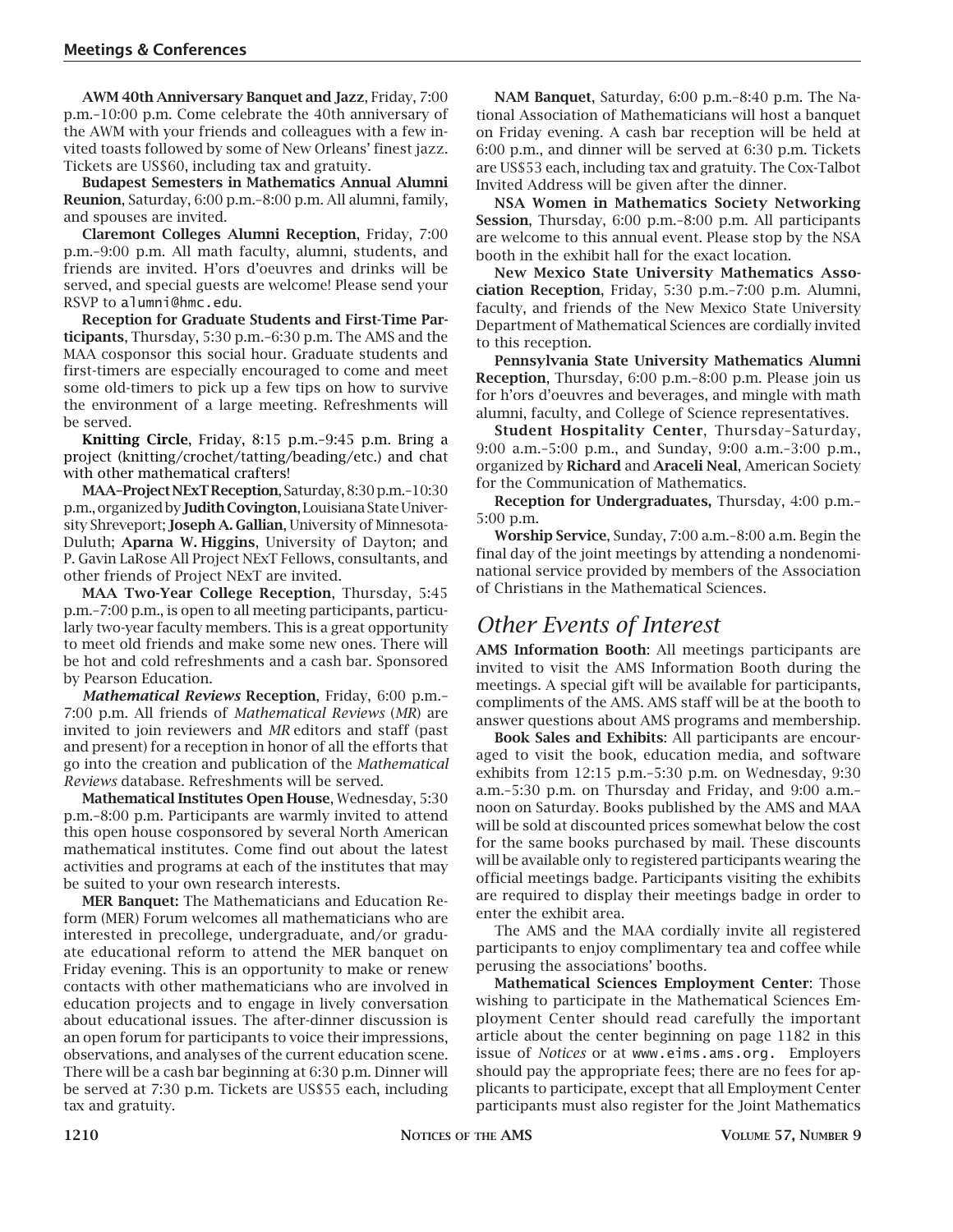Meetings (JMM). Official meeting badges are required to enter the Employment Center.

**Networking Opportunities**: There are many opportunities to meet new friends and greet old acquaintances in addition to the vast array of scientific sessions offered at these meetings. These opportunities are listed on the newcomers page at www.ams.org/amsmtgs/2125\_ newcomers.html. Newcomers may want to investigate the many receptions listed in the "Social Events" section, the Student Hospitality Center, and the Employment Center. On site, a Networking Center featuring casual seating and lists of registered participants sorted by school and math subject classification will be available for your perusal. This is a great place to relax between sessions and forge new friendships.

### *Registering in Advance and Obtaining Hotel Accommodations*

The AMS and MAA make every effort to keep participant expenses at meetings and registration fees for meetings as low as possible. We work hard to negotiate the best hotel rates and to make the best use of your registration dollars to keep the meetings affordable for you. The AMS and the MAA encourage all participants to register for the meeting. When you pay the registration fee, you are helping to support a wide range of activities associated with planning, organizing, and running a major meeting of this size.

**How to Register in Advance:** The importance of advance registration cannot be overemphasized. Advance registration fees are considerably lower than the fees that will be charged for registration at the meetings. Participants registering by **November 19** may receive their badges, programs, and tickets (where applicable) in advance by mail approximately three weeks before the meetings. Those who do not want their materials mailed should check the box on the form. Because of delays that occur in U.S. mail to Canada, advance registrants from Canada must pick up their materials at the meetings. Because of delays that occur in U.S. mail to overseas, materials are never mailed overseas. There will be a special Registration Assistance Desk at the Joint Meetings to assist individuals who either did not receive this mailing or who have a problem with their registration. Please note that a US\$5 replacement fee will be charged for programs and badges that are mailed but not taken to New Orleans. Acknowledgments of registrations will be sent by email to the email addresses given on the Advance Registration/Housing Form. If you do not wish your registration acknowledged by email, please mark the appropriate box on the form.

**Internet Advance Registration:** This service is available for advance registration and hotel reservations at jointmathematicsmeetings.org/2125\_reg.html. VISA, MasterCard, Discover, and American Express are the only methods of payment which are accepted for Internet advance registration, and charges to credit cards will be made in U.S. funds. All Internet advance registrants will receive acknowledgment of payment upon submission of this form.

**Cancellation Policy:** Those who cancel their advance registration for the meetings, minicourses, or short courses by **December 31** will receive a 50% refund of fees paid. Those who cancel their banquet tickets by December 27 will receive a 50% refund of monies paid. No refunds will be issued after these dates.

#### **Joint Mathematics Meetings Registration Fees**

|                                     | by Dec. 22    | at meeting |
|-------------------------------------|---------------|------------|
| Member of AMS, ASL, CMS,            |               |            |
| MAA, SIAM                           | US\$224       | US\$294    |
| Emeritus Member of AMS, MAA;        |               |            |
| Unemployed; High School Teacher;    |               |            |
| Developing Countries Special Rate;  |               |            |
| Librarian                           | 49            | 59         |
| Graduate Student Member of AMS, MAA | 49            | 59         |
| Graduate Student Nonmember          | 76            | 86         |
| Undergraduate Student               | 42            | 52         |
| <b>High School Student</b>          | 5             | 10         |
| <b>Temporarily Employed</b>         | 181           | 210        |
| Nonmember                           | 349           | 453        |
| One-Day Member                      |               |            |
| of AMS, ASL, CMS, MAA, SIAM         | N/A           | 160        |
| One-Day Nonmember                   | N/A           | 250        |
| Nonmathematician Guest              | 15            | 15         |
| <b>MAA Minicourses</b>              | 75            | $75*$      |
| *if space is available              |               |            |
| <b>Grad Student Fair</b>            | <b>US\$60</b> | N/A        |
| (table/posterboard/electricity)     |               |            |
| <b>AMS Short Course</b>             |               |            |
| Member of AMS or MAA                | US\$100       | US\$140    |
| Nonmember                           | 134           | 170        |
| Student/Unemployed/Emeritus         | 48            | 69         |
| <b>MAA Short Course</b>             |               |            |
| MAA or AMS Member                   | US\$150       | US\$160    |
| Nonmember                           | 200           | 210        |
| Student/Unemployed/Emeritus         | 75            | 85         |

**Full-Time Students:** Those currently working toward a degree or diploma. Students are asked to determine whether their status can be described as graduate (working toward a degree beyond the bachelor's), undergraduate (working toward a bachelor's degree), or high school (working toward a high school diploma) and to mark the Advance Registration/Housing Form accordingly.

**Graduate Student:** Those currently working toward a degree or diploma. Students are asked to determine whether their current status can be described as graduate (working toward a degree beyond the bachelor's), undergraduate (working towards a bachelor's degree), or high school (working toward a high school diploma). The member status refers to any graduate student who is a member of the AMS or MAA. These students should check with their department administrator to check their membership status.

**Emeritus:** Any person who has been a member of the AMS or MAA for twenty years or more and who retired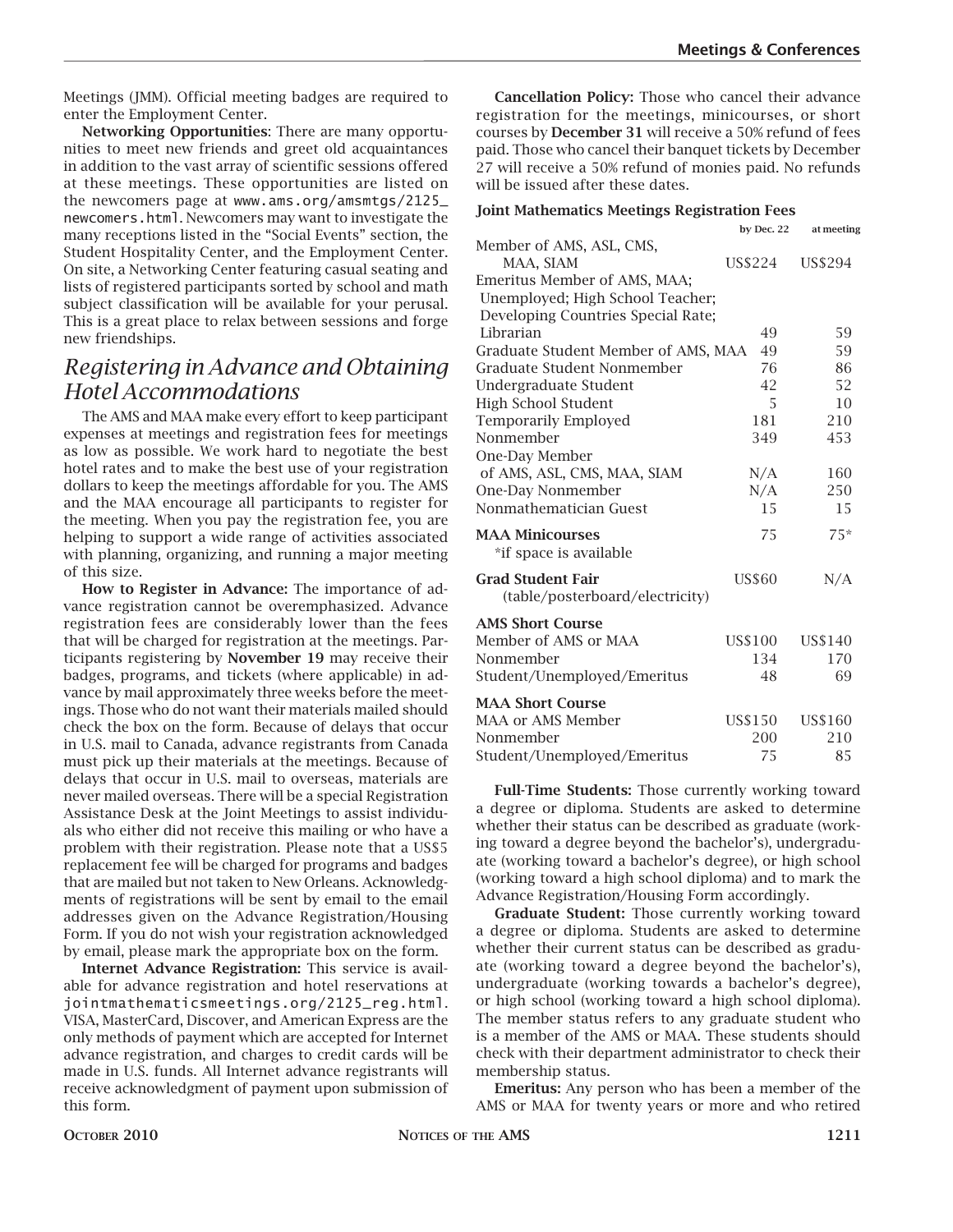because of age or long-term disability from his or her latest position.

**Librarian:** Any librarian who is not a professional mathematician.

**Unemployed:** Any person currently unemployed, actively seeking employment, and not a student. It is not intended to include any person who has voluntarily resigned or retired from his or her latest position.

**Developing Country Participant:** Any person employed in developing countries where salary levels are radically noncommensurate with those in the U.S.

**Temporarily Employed:** Any person currently employed but who will become unemployed by June 1, 2011, and who is actively seeking employment.

**Nonmathematician Guest:** Any family member or friend who is not a mathematician and who is accompanied by a participant in the meetings. These official guests will receive a badge and may attend all sessions and the exhibits.

**Participants Who Are Not Members of the AMS or MAA** and register for the meetings as a nonmember will receive mailings after the meetings are over with a special membership offer.

Advance registration and on-site registration fees only partially cover the expenses of holding meetings. All mathematicians who wish to attend sessions are expected to register and should be prepared to show their badges if so requested. Badges are required to enter the exhibit area, to obtain discounts at the AMS and MAA Book Sales, and to cash a check with the Joint Meetings cashier.

Advance registration forms accompanied by insufficient payment will be returned, thereby delaying the processing of any housing request, or a US\$5 charge will be assessed if an invoice must be prepared to collect the delinquent amount. Overpayments of less than US\$5 will not be refunded.

For each invalid check or credit card transaction that results in an insufficient payment for registration or housing, a US\$5 charge will be assessed. Participants should check with their tax preparers for applicable deductions for education expenses as they pertain to these meetings.

If you wish to be included in a **list of individuals sorted by mathematical interest**, please provide the one mathematics subject classification number of your major area of interest on the Advance Registration/Housing Form. (A list of these numbers is available by sending an empty email message to abs-submit@ams.org; include the number 1067 as the subject of the message.) Copies of this list will be available for your perusal in the Networking Center.

If you do not wish to be included in any mailing list used for promotional purposes, please indicate this in the appropriate box on the Advance Registration/Housing Form.

#### **Advance Registration Deadlines**

There are three separate advance registration deadlines, each with its own advantages and benefits.

**EARLY** meetings advance registration (room drawing) **November 5**

| <b>ORDINARY</b> meetings advance registration |             |
|-----------------------------------------------|-------------|
| (hotel reservations, materials                |             |
| mailed)                                       | November 19 |
| <b>FINAL</b> meetings advance registration    |             |
| (advance registration, short courses,         |             |
| Employment Center, minicourses,               |             |
| banquets)                                     | December 15 |

**Early Advance Registration:** Those who register by the early deadline of **November 5** will be included in a random drawing to select winners of complimentary hotel rooms in New Orleans. Multiple occupancy is permissible. The location of rooms to be used in this drawing will be based on the number of complimentary rooms available in the various hotels. Therefore, the free room may not necessarily be in the winner's first-choice hotel. The winners will be notified by mail prior to **December 24**. So register early!

**Ordinary Advance Registration:** Those who register after **November 5** and by the ordinary deadline of **November 19** may use the housing services offered by the MMSB but are not eligible for the room drawing. You may also elect to receive your badge and program by mail in advance of the meetings.

**Final Advance Registration:** Those who register after **November 19** and by the final deadline of **December 15**  must pick up their badges, programs, and any tickets for social events at the meetings. Unfortunately, it is sometimes not possible to provide final advance registrants with housing, so registrants are strongly urged to make their hotel reservations by **November 19**. Please note that the **December 15** deadline is firm; any forms received after that date will be returned and full refunds issued. To pick up your materials, please come to the Meetings Registration Desk located on the second floor of the New Orleans Marriott.

#### **Special Assistance**

We strive to take the appropriate steps required to ensure that no individual with a disability is excluded, denied services, segregated, or otherwise treated differently. Please tell us what you require to help make your participation more enjoyable and meaningful. If you require special assistance, auxiliary aids or other reasonable accommodations to fully participate in this event, please check off the appropriate box on the Registration/ Housing Form or email the MMSB at mmsb@ams.org. All requests for special accommodations under the Americans with Disabilities Act of 1990 (ADA) must be made allowing enough time for evaluation and appropriate action by the JMM. Any information regarding your disability will remain confidential.

#### **Hotel Reservations**

The AMS and MAA contract only with facilities who are working toward being in compliance with the public accommodations requirements of ADA. Participants requiring hotel reservations should read the instructions on the following hotel pages. Participants who did not reserve a room during advance registration and would like to obtain a room at one of the hotels listed on the following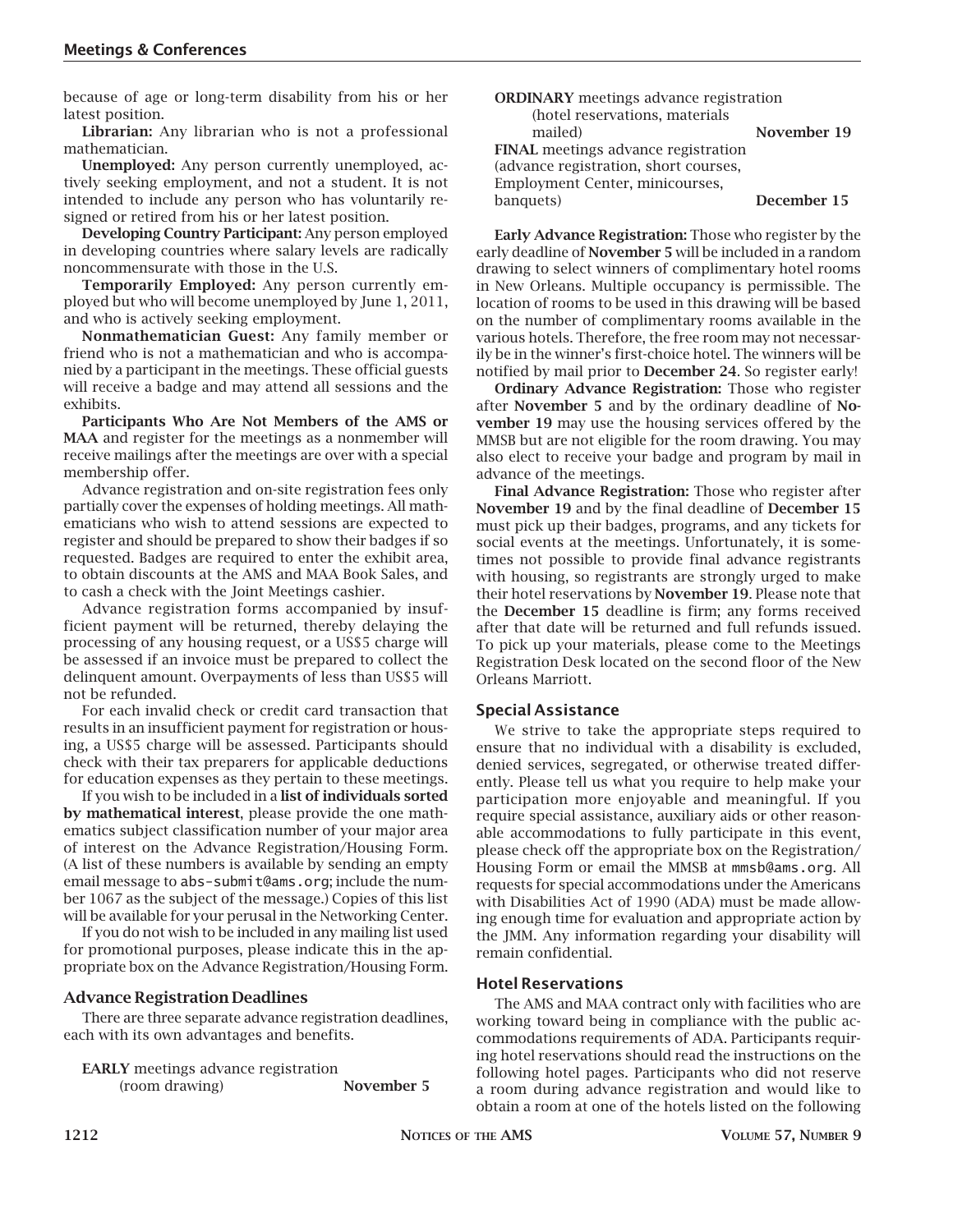pages should call the hotels directly after **December 17**. However, the MMSB can no longer guarantee availability of rooms or special convention rates after that date.

Participants should be aware that most hotels are starting to charge a penalty fee to guests for departure changes made before or after guests have checked into their rooms. These hotels are indicated on the hotel page at jointmathematicsmeetings.org/2125\_hotelpage. html. Participants should also inquire about this at checkin and make their final plans accordingly.

Participants should also be aware that it is general hotel practice in most cities to hold a nonguaranteed reservation until 6:00 p.m. only. When one guarantees a reservation by paying a deposit or submitting a credit card number as a guarantee in advance, however, the hotel will usually honor this reservation until checkout time the following day. If the individual holding the reservation has not checked in by that time, the room is then released for sale, and the hotel retains the deposit or applies a room charge to the credit card number submitted equivalent to a one-night stay.

If you hold a guaranteed reservation at a hotel but are informed upon arrival that there is no room for you, there are certain things you can request the hotel do. First, they should provide for a room at another hotel in town for that evening at no charge. (You already paid for the first night when you made your deposit.) Second, they should pay for taxi fares to the other hotel that evening and back to the hotel the following morning, assuming a room is available. Third, they should pay for one telephone call so that you can notify people of where you are staying. The hotel should make every effort to find a room for you in their hotel the following day and, if successful, pay your taxi fares to and from the second hotel so that you can pick up your baggage and bring it to the first hotel. Not all hotels in all cities follow this practice, so your request for these services may bring mixed results or none at all. If you did not receive satisfactory service in this regard, please inform the Housing Coordinator for the meeting.

**Importance of Staying in the Official Meetings Hotels:** Your patronage of the official Meetings hotels enables the JMM to secure the meeting space at a greatly reduced cost which helps to keep the cost of the meeting and your registration fees down.

**Room Drawing:** Win FREE room nights at our official hotels as listed on the hotel pages. Multiple winners! Participants who register and reserve a room at any of the listed meetings hotels by **November 5**, will automatically be included in a random drawing to select a winner of free room nights in that hotel. The number of drawings to be made will be based on the number of complimentary room nights available in the various hotels. Multiple occupancy is permissible. The winners will be drawn at random from the hotel reservation lists and notified by email or phone prior to December 24.

### *Miscellaneous Information*

**Audio-Visual Equipment**: Standard equipment in all session rooms is one overhead projector and screen.

Invited 50-minute speakers are automatically provided with two overhead projectors and a laptop projector; AMS Special Sessions and Contributed Papers, and MAA Invited and Contributed Paper Sessions, are provided with the standard equipment and a laptop projector. Blackboards are not available, nor are Internet hookups in session rooms. Any request for additional equipment should be sent to meet@ams.org and received by November 1.

Equipment requests made at the meetings most likely will not be granted because of budgetary restrictions. Unfortunately no audio-visual equipment can be provided for committee meetings or other meetings or gatherings not on the scientific program.

**Childcare**: The American Mathematical Society and the Mathematical Association of America will again offer childcare services for the Joint Mathematics Meetings to registered participants.

The childcare will be offered through KiddieCorp Children's Program. KiddieCorp is an organization that has been providing high-quality programs for children of all ages at meetings throughout the United States and Canada since 1986. Read all about them at www. kiddiecorp.com/.

The childcare services provided at the JMM are for children ages 6 months through 12 years old. Space per day will be limited and is on a space available basis. The dates and times for the program are January 6–9, 2011, 8:00 a.m.–5:00 p.m. each day. It will be located at the Sheraton New Orleans. If you would like to know how many children will be in the same age group as your child's, please call KiddieCorp. Parents are encouraged to bring snacks and beverages for their children but items such as juice boxes, Cheerios, and crackers will be provided. KiddieCorp can arrange meals for children at cost plus 15% or parents can be responsible for meals for their children. Parents who have questions about specific programs that will be offered or special requests, rules, or needs for their children must call KiddieCorp ahead of time.

Registration starts on **September 1**. The registration fee is US\$30 per family (nonrefundable). Additional cost will be US\$10 per hour per child or US\$8 per hour per child for graduate students. These reduced child care rates are made possible to the meetings participant by the American Mathematical Society and the Mathematical Association of America, who heavily subsidize the cost of this service, thus keeping this program affordable for families. Parents must be registered for the JMM to participate. Full payment is due at the time of registration with KiddieCorp. Deadline for registering is **December 9, 2010**.

If parents do not pick up their children at the time scheduled or by the end of the day (no later than 5:00 p.m.), they will be charged a late fee of US\$5 per child for every 15 minutes thereafter.

Cancellations must be made to KiddieCorp prior to December 9, 2010, for a full refund. Cancellations made after that date will be subject to a 50% cancellation fee. Once the program has begun, no refunds will be issued.

To register, go to https://www.kiddiecorp.com/ jmmkids.htm or call KiddieCorp at 858-455-1718 to request a form.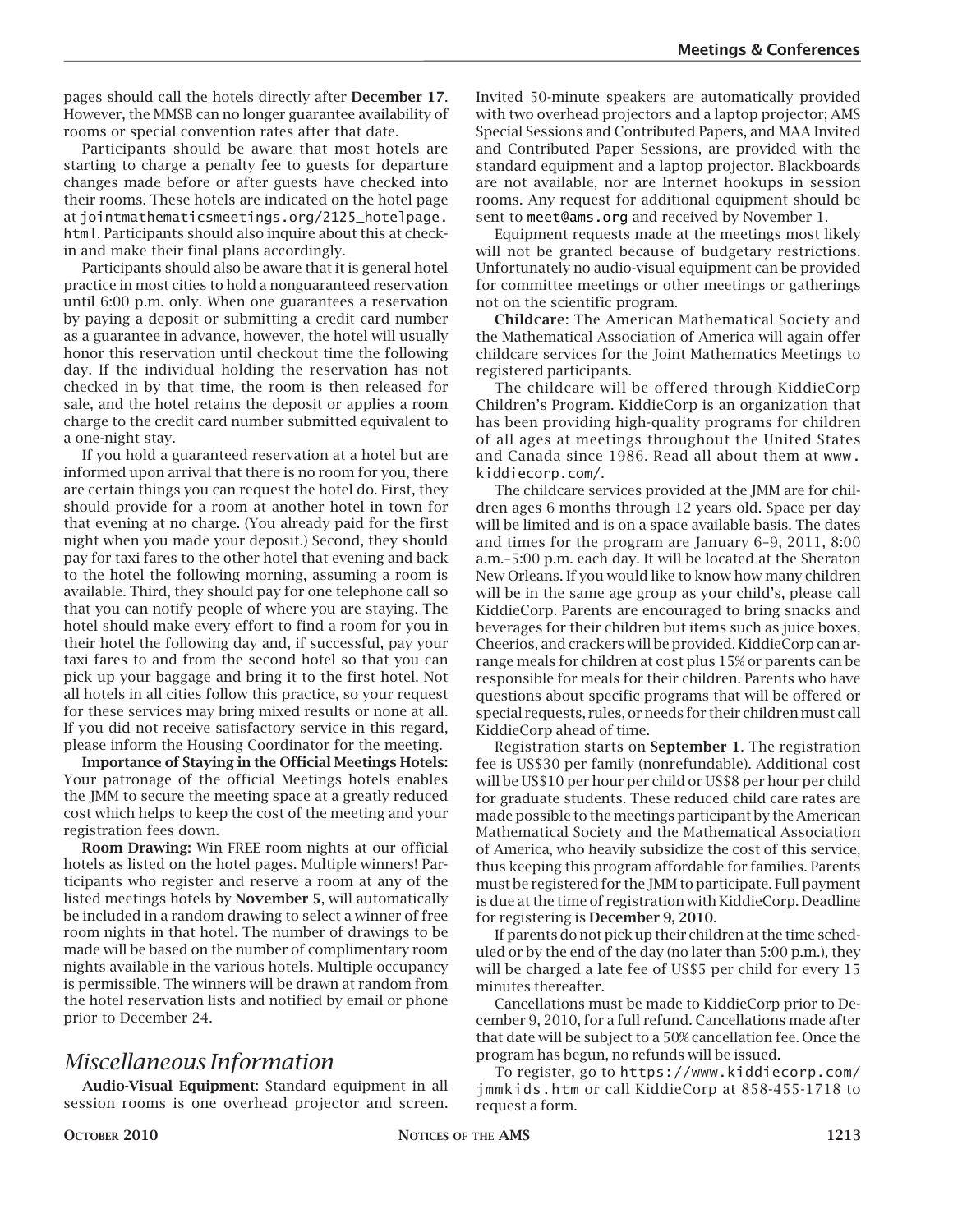**Email Services**: Limited email access for all Joint Meetings participants will be available in an email center located near the JMM Registration Desk. The hours of operation will be published in the program. Participants should be aware that **complimentary Internet access** will be available in the public areas of the New Orleans Marriott Hotel.

**Information Distribution**: Tables are set up in the exhibit area for dissemination of general information of possible interest to the members and for the dissemination of information of a mathematical nature not promoting a product or program for sale. Information must be approved by the director of meetings prior to being placed on these tables.

If a person or group wishes to display information of a mathematical nature promoting a product or program for sale, they may do so in the exhibit area at the Joint Books, Journals, and Promotional Materials exhibit for a fee of US\$50 (posters are slightly higher) per item. Please contact the exhibits manager, MMSB, P.O. Box 6887, Providence, RI 02940, or by email at cpd@ams.org for further details.

The administration of these tables is in the hands of the AMS-MAA Joint Meetings Committee, as are all arrangements for Joint Mathematics Meetings.

**Local Information**: For information about the city see www.neworleanscvb.com/jointmath.

**Petition Table:** At the request of the AMS Committee on Human Rights of Mathematicians, a table will be made available in the exhibit area at which petitions on behalf of named individual mathematicians suffering from human rights violations may be displayed and signed by meetings participants acting in their individual capacities. For details contact the director of meetings in the Providence office at 401-455-4145 or by email at pop@ams.org.

Signs of moderate size may be displayed at the table but must not represent that the case of the individual in question is backed by the Committee on Human Rights unless it has, in fact, so voted. Volunteers may be present at the table to provide information on individual cases, but notice must be sent at least seven days in advance of the meetings to the director of meetings in the Providence office. Since space is limited, it may also be necessary to limit the number of volunteers present at the table at any one time. The Committee on Human Rights may delegate a person to be present at the table at any or all times, taking precedence over other volunteers.

Any material that is not a petition (e.g., advertisements, résumés) will be removed by the staff. At the end of the exhibits on Sunday, any material on the table will be discarded, so individuals placing petitions on the table should be sure to remove them prior to the close of exhibits.

**Telephone Messages**: The most convenient method for leaving a message is to do so with the participant's hotel. Another method would be to leave a message at the meetings registration desk from January 6 through 9 during the hours that the desk is open. These messages will be posted on the Mathematics Meetings Message Board; however, staff at the desk will try to locate a participant in the event of a bona fide emergency. The telephone number will be published in the program and daily newsletter.

#### **Travel/Transportation**

New Orleans is on Central Standard Time. Louis Armstrong New Orleans International Airport (MSY) in Kenner, Louisiana, is located approximately 15 miles north of the French Quarter in New Orleans and is served by all major airlines.

#### **Airline**

**The official airline for the meeting is United Airlines**. Book your flight for the meeting with United or United Express and receive special pricing on scheduled service to New Orleans on applicable carriers. Book your airline reservation with United by calling the toll free reservation line (800-521-4041), going to united.com, or going through through your preferred travel professional. **Please be sure to reference the Meeting ID / Tour Code 586XQ**. Reservation agents are available Monday thru Friday from 8:00 a.m. to 10:00 p.m. (ET) at 800-521-4041. **The specialized meeting reservations center will be closed on all major holidays.**

Special pricing includes:

• 5% off published fares—a percentage discount off published fares for qualifying travel in or between the domestic 48 States, Hawaii, and Canada when the tickets are purchased subject to all restrictions and rules applicable to the fare purchased and issued in the United States; see below for other discounts available with over 30 days advance ticketing.

#### **DOMESTIC–US 48 states, Hawaii, & Canada**

| <b>Booking Class Discount Account</b> |    |
|---------------------------------------|----|
| Code All Classes (F, J, A, C, D, Y-L) | 5% |
|                                       |    |

| <b>Over 30 Days Advance Ticketing</b> |     |
|---------------------------------------|-----|
| A,O,V,W                               | 7%: |
| M, E, U, H, F, J, C, D, Y, B          | 10% |

• 5% percent discount off united.com bookings. Not applicable for discounts off Internet only fares. Applicable for U.S./Canadian locations only.

Additional benefits are:

• Mileage Plus® miles—Each Mileage Plus member will receive full credit to their account for all their miles flown when attending this meeting.

• Special discounts on car rentals with Hertz—Hertz will offer, to participants of the Joint Mathematics Meetings, discounts of up to 20% off the applicable rental rates when reservations are made in conjunction with United Airlines air reservations. To make reservations with Hertz and take advantage of this discount, call 888-444-1074 or to go www.Hertz.com. Please make sure you reference Hertz Discount number **CV 02R30006**. See other rental car options below.

#### **Advance Check-In**

Available seven days a week, Advance Check-In luggage delivery services will transfer your luggage from the Airport to your hotel. Enjoy New Orleans while leaving behind the worry of carrying around your luggage. For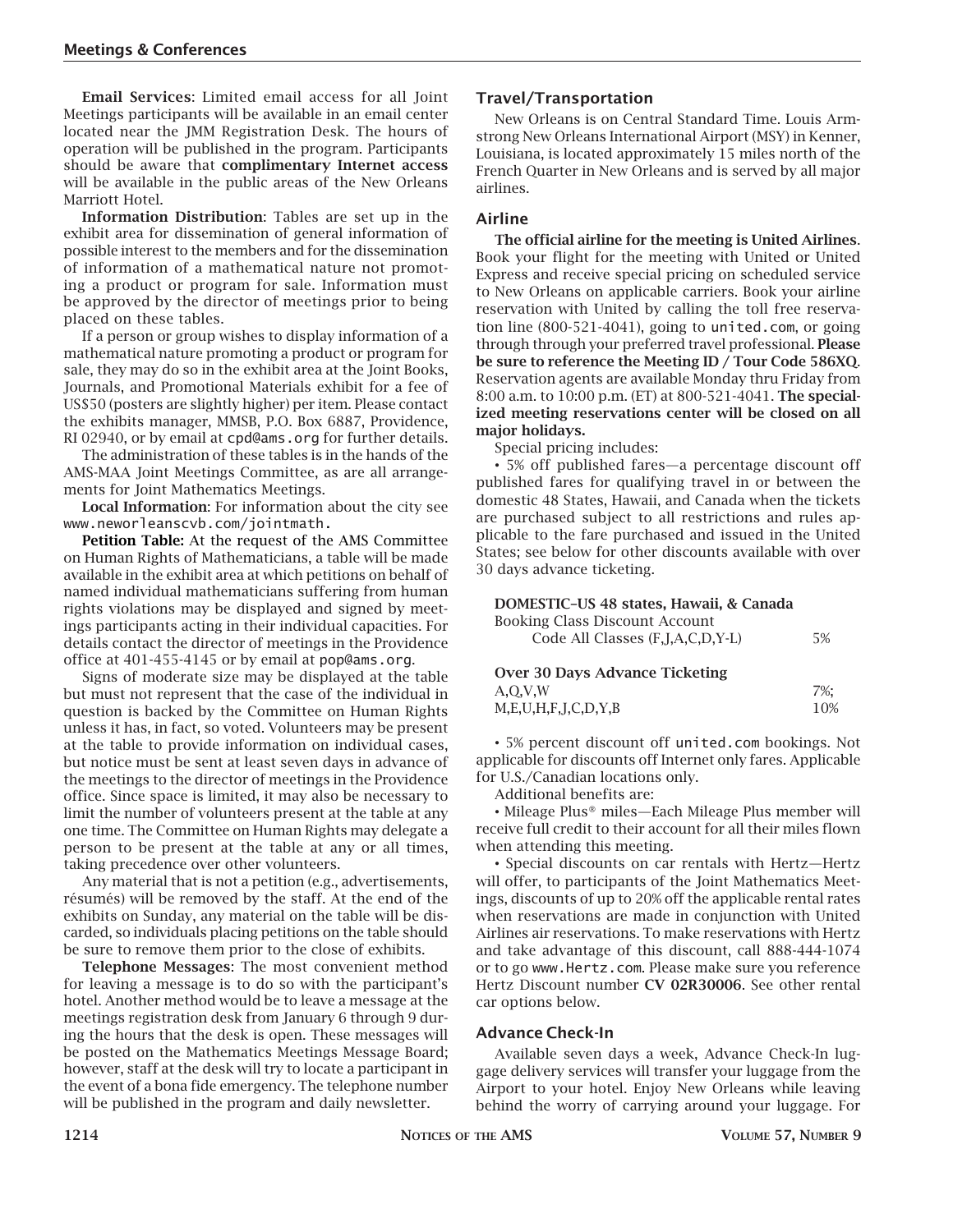| 2011 Joint Mathematics Meetings               | guest reward programs in place, such as "Green Guest Linen<br>• Subject to a 13% tax/TID tax plus an additional occupancy<br>· Only certified students or unemployed mathematicians<br>and Terry Program".<br>charge of US\$3<br>Rates                                                                                                                                                                                         | $\approx$<br>• All four hotels: 72 hours prior to arrival, to avoid penalties<br>· See the Advanced Registration/Housing (ARH) Form for<br>detailed breakdown of rates for each hotel.<br><b>Guarantee Requirements</b><br><b>Cancellation Policies</b><br>qualify for student rates.                                                                                               | will contact you at the phone number provided. For your se-<br>curity, we do not accept credit card numbers by postal mail,<br>· Credit cards (online only): Visa, MC, AMEX, Diners, and<br>Discover. If you reserve a room by paper form, the MMSB<br>• One night deposit by check, or<br>e-mail or fax.                                                                                                                                       | Check-in at each hotel is 3:00 p.m. Check-out at each hotel<br>Check-in/Check-out<br>is noon.                                                                                                                                                                                                   | lobby and public areas; wired ONLY in guest rooms for a<br>• Marriott New Orleans: Complimentary wireless in the<br>Internet Access/Wireless<br>daily rate of US\$14.95                                                                                                            | lobby and public areas to hotel guests ONLY; wired ONLY<br>• Sheraton New Orleans: Complimentary wireless in the<br>in the lobby and public areas to hotel guests ONLY; wired<br>• JW Marriott New Orleans: Complimentary wireless<br>ONLY in the guest rooms for a daily rate of US\$14.95<br>in the guest rooms for a daily rate of US\$14.95 | • Astor Crowne Plaza New Orleans: Complimentary wire-<br>less in the lobby and public areas; wired ONLY in guest<br>rooms for a daily rate of US\$9.95                                                              |
|-----------------------------------------------|--------------------------------------------------------------------------------------------------------------------------------------------------------------------------------------------------------------------------------------------------------------------------------------------------------------------------------------------------------------------------------------------------------------------------------|-------------------------------------------------------------------------------------------------------------------------------------------------------------------------------------------------------------------------------------------------------------------------------------------------------------------------------------------------------------------------------------|-------------------------------------------------------------------------------------------------------------------------------------------------------------------------------------------------------------------------------------------------------------------------------------------------------------------------------------------------------------------------------------------------------------------------------------------------|-------------------------------------------------------------------------------------------------------------------------------------------------------------------------------------------------------------------------------------------------------------------------------------------------|------------------------------------------------------------------------------------------------------------------------------------------------------------------------------------------------------------------------------------------------------------------------------------|-------------------------------------------------------------------------------------------------------------------------------------------------------------------------------------------------------------------------------------------------------------------------------------------------------------------------------------------------|---------------------------------------------------------------------------------------------------------------------------------------------------------------------------------------------------------------------|
| $\vert$<br>How to Obtain Hotel Accommodations | November 19<br>November 5<br>December 6<br>• Complimentary Room Drawing:<br><b>Deadlines</b><br>· Changes/Cancellations through<br>MMSB:<br>• Reservations through MMSB:                                                                                                                                                                                                                                                       | complimentary room nights during the meeting. See<br>by November 5 is eligible for a drawing to receive<br>Anyone who reserves a room through the MMSB<br>Complimentary Room Drawing<br>How to Register in Advance for details.                                                                                                                                                     | For your convenience, a search board has been set<br>up at http://boards2go.com/boards/board<br>cgi?user=webgoddess1 to help you find a<br><b>Looking for a Roommate?</b><br>roommate. Good Luck!                                                                                                                                                                                                                                               | tell us what you require to help make your participation<br>more enjoyable and meaningful. If you require special<br>assistance, auxiliary aids or other reasonable accom-                                                                                                                      | modations to fully participate in this event, please check<br>cans with Disabilities Act of 1990 (ADA) must be made<br>requests for special accommodations under the Ameri-<br>off the appropriate box on the Registration/Housing<br>Form or e-mail the MMSB at mmsb@ams.org. All | action by the AMS and MAA. Any information regard-<br>allowing enough time for evaluation and appropriate<br>ing your disability will remain confidential.<br><b>Environmental Policies</b>                                                                                                                                                     | hotel company. In addition, the Sheraton has numerous<br>awarded more ENERGY STAR labels than any other<br>The majority of the hotels have successful "green"<br>programs in place. Since 2004 Marriott has been    |
|                                               | hotel accommodations through the Mathematics Meetings<br>Service Bureau (MMSB). Special rates have been negoti-<br>Reservations must be made through the MMSB to receive<br>riott New Orleans, and Astor Crowne Plaza New Orleans.<br>ated exclusively for this meeting at the following hotels:<br>New Orleans Marriott, Sheraton New Orleans, JW Mar-<br>Participants must register in advance in order to obtain<br>General | To reserve a room, please complete the housing section of<br>directly after December 17, at which time rooms and rates<br>the Advanced Registration/Housing (ARH) Form (via pa-<br>will be based on availability. Higher rates will be applied<br>these rates. These hotels can ONLY accept reservations<br>to any rooms reserved directly with these hotels before<br>December 17. | per or the web) by November 19. All reservations must be<br>guaranteed by either credit card or deposit by check in the<br>total amount of first night stay. If you use the online form,<br>a credit card number will be required for guarantee. If you<br>use the paper form, a credit card number or check may be<br>bers will not be accepted by postal mail, e-mail, or fax. If<br>given for guarantee. For your security, credit card num- | number provided. The online form is located at www.ams.<br>at the back of this announcement. Participants interested<br>submitting a paper form, the MMSB will call you at the<br>org/meetreg?meetnum=2125. The paper form is located<br>you wish to guarantee your room by credit card and are | 1-800-321-4267 ext. 4137 or 4144 for further information<br>in suites should contact the MMSB at mmsb@ams.org or<br>Sorry, reservations cannot be taken over the phone.<br>Confirmations                                                                                           | after December 17 if you did not receive a confirmation<br>All hotels will be sending out e-mail confirmations if an<br>e-mail address is provided. Please contact the MMSB<br>number.                                                                                                                                                          | services, segregated or otherwise treated differently. Please<br>We strive to take the appropriate steps required to ensure<br>that no individual with a disability is excluded, denied<br><b>ADA</b> Accessibility |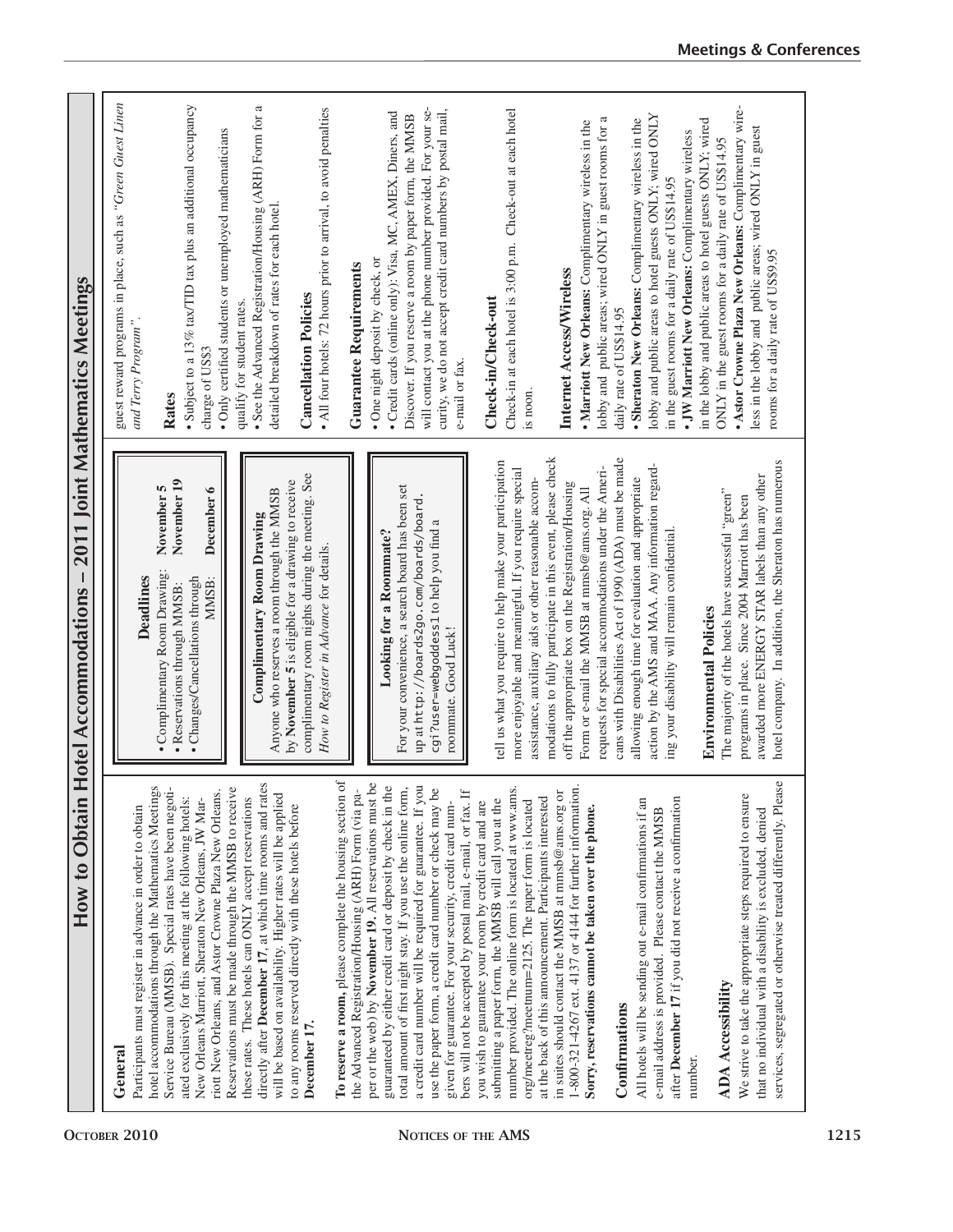| <b>New Orleans Marriott</b>                                                                                                                                                                                                                                                                                                                                                                                                                                                                                                                                                                                                                                                                                                                                                                | <b>Sheraton New Orleans</b>                                                                                                                                                                                                                                                                                                                                                                                                                                                                                                                                                                                                                                                                                                                                                                                                                                                      | (~1 block from Marriott and Sheraton)                                                                                                                                                                                                                                                                                                                                                                                                                                                                                                                                                                                                                                                                                           | (~1.5 blocks from Marriott and Sheraton)                                                                                                                                                                                                                                                                                                                                                                                                                                                                                                                                                                                                                                                                                                     |
|--------------------------------------------------------------------------------------------------------------------------------------------------------------------------------------------------------------------------------------------------------------------------------------------------------------------------------------------------------------------------------------------------------------------------------------------------------------------------------------------------------------------------------------------------------------------------------------------------------------------------------------------------------------------------------------------------------------------------------------------------------------------------------------------|----------------------------------------------------------------------------------------------------------------------------------------------------------------------------------------------------------------------------------------------------------------------------------------------------------------------------------------------------------------------------------------------------------------------------------------------------------------------------------------------------------------------------------------------------------------------------------------------------------------------------------------------------------------------------------------------------------------------------------------------------------------------------------------------------------------------------------------------------------------------------------|---------------------------------------------------------------------------------------------------------------------------------------------------------------------------------------------------------------------------------------------------------------------------------------------------------------------------------------------------------------------------------------------------------------------------------------------------------------------------------------------------------------------------------------------------------------------------------------------------------------------------------------------------------------------------------------------------------------------------------|----------------------------------------------------------------------------------------------------------------------------------------------------------------------------------------------------------------------------------------------------------------------------------------------------------------------------------------------------------------------------------------------------------------------------------------------------------------------------------------------------------------------------------------------------------------------------------------------------------------------------------------------------------------------------------------------------------------------------------------------|
| (Co Headquarters)                                                                                                                                                                                                                                                                                                                                                                                                                                                                                                                                                                                                                                                                                                                                                                          | (Co Headquarters)                                                                                                                                                                                                                                                                                                                                                                                                                                                                                                                                                                                                                                                                                                                                                                                                                                                                | <b>JW Marriott New Orleans</b>                                                                                                                                                                                                                                                                                                                                                                                                                                                                                                                                                                                                                                                                                                  | Astor Crowne Plaza New Orleans                                                                                                                                                                                                                                                                                                                                                                                                                                                                                                                                                                                                                                                                                                               |
| 15 free in room with an adult; Cribs available<br>per room with limited height restrictions. See<br>Full amenities in guest rooms; Safety deposit<br>US\$33.60 + tax per day; one vehicle allowed<br>Outdoor pool; Spa services; Business center;<br>Smoke-free hotel. Restaurants: 5 Fifty 5, 55<br>boxes at front desk; Windows do not open in<br>any rooms, including suites; Children under<br>upon request at no charge; No pets allowed<br>other parking options. Confirmations sent<br>the travel section of this announcement for<br>except service animals; Valet parking only<br>Fahrenheit, and Starbucks; Fitness center;<br>Single US\$158, Double: US\$168<br>Student Single/Double: US\$120<br>New Orleans, LA 70130<br>555 Canal Street<br>504-581-1000<br>by e-mail only. | at no charge; Pets allowed (under 80 pounds<br>travel section of this announcement for other<br>Outdoor pool; Spa services; Business center;<br>only); Valet parking only for US\$22.95 + tax<br>per day (due to height restrictions, oversized<br>Full amenities in guest rooms; In-room safe;<br>Smoke-free hotel. Restaurants: Pelican Bar,<br>Windows do not open in any rooms, includ-<br>Main House: Single: US\$158, Double:<br>Roux Bistro, and Starbucks; Fitness center;<br>with an adult; Cribs available upon request<br>Club House: Single: US\$189, Double:<br>Student Single/Double US\$120 (Main<br>ing suites; Children under 18 free in room<br>vehicles cannot be valet parked). See the<br>parking options. Confirmations sent by<br>New Orleans, LA 70130<br>Street<br>504-525-2500<br>House Only)<br>500 Canal<br>e-mail only<br><b>US\$178</b><br>US\$199 | upon request at no charge; Valet parking only<br>travel section of this announcement for other<br>day with limited height restrictions. See the<br>for registered guests for US\$32.00 + tax per<br>guest rooms; Safety deposit boxes available<br>rooms, including suites; Children under 16<br>free in room with an adult; Cribs available<br>at front desk; Windows do not open in any<br>parking options. Confirmations sent by<br>America's Steak House, Shula's Lounge<br>vices; Business center; Full amenities in<br>(bar), and Lobby Lounge (bar); Spa ser-<br>Smoke-free hotel. Restaurants: Shula's<br>Single: US\$148, Double: US\$158<br>New Orleans, LA 70130<br>614 Canal Street<br>504-525-6500<br>e-mail only. | Children under 17 free in room with an adult;<br>Fitness center; Spa services; Business center;<br>nan's Bourbon House Restaurant & Seafood;<br>Full amenities in guest rooms; Safety deposit<br>Smoke-free hotel. Restaurant: Dickie Bren-<br>US\$32.00 + tax per day with limited height<br>Valet parking for registered hotel guests for<br>boxes available at front desk; Windows do<br>Cribs available upon request at no charge;<br>restrictions. See the travel section of this<br>announcement for other parking options.<br>not open in any rooms, including suites;<br>Confirmations sent by e-mail only.<br>Student Single/Double: US\$109<br>New Orleans, LA 70130<br>Single/Double: US\$119<br>739 Canal Street<br>504-962-0500 |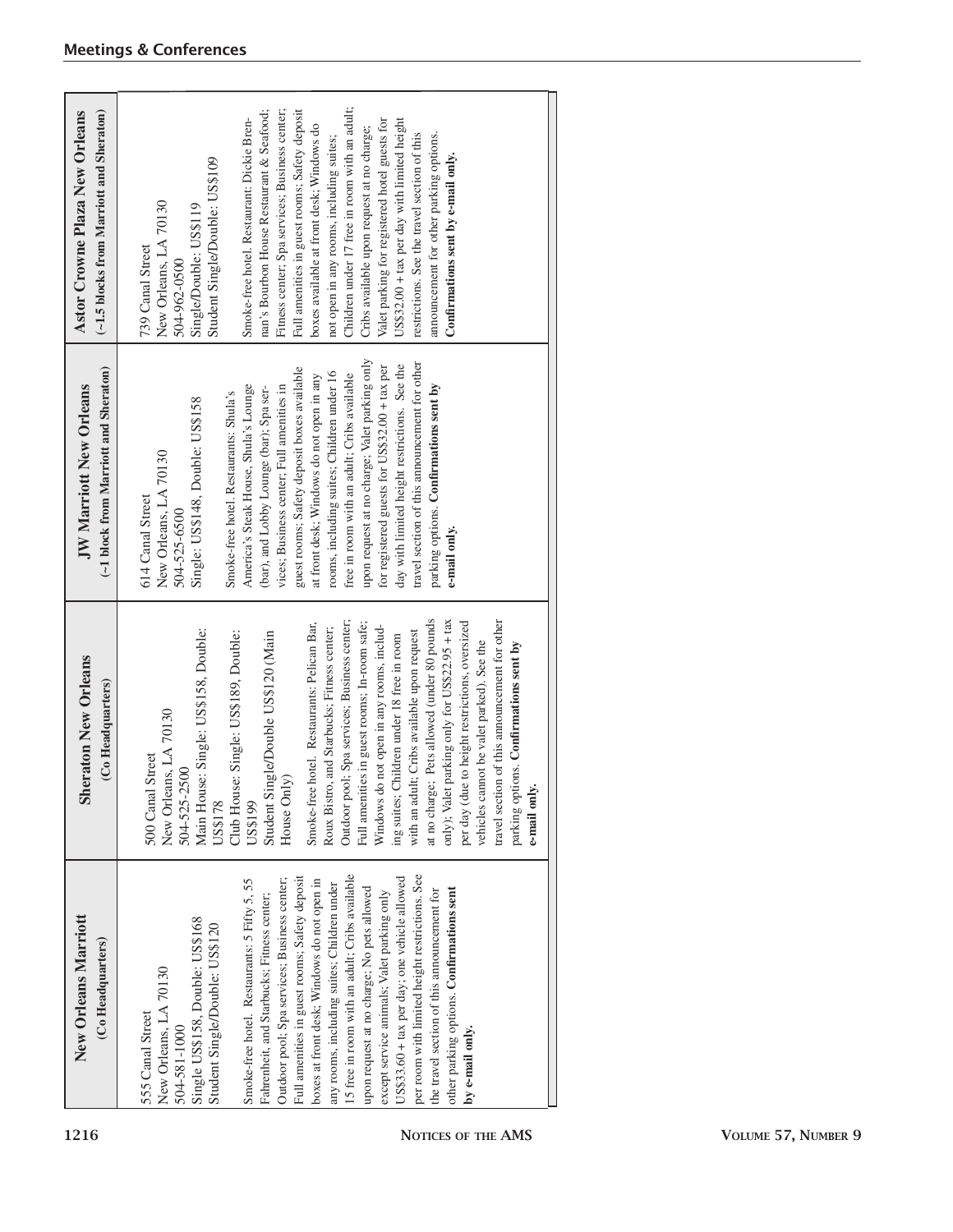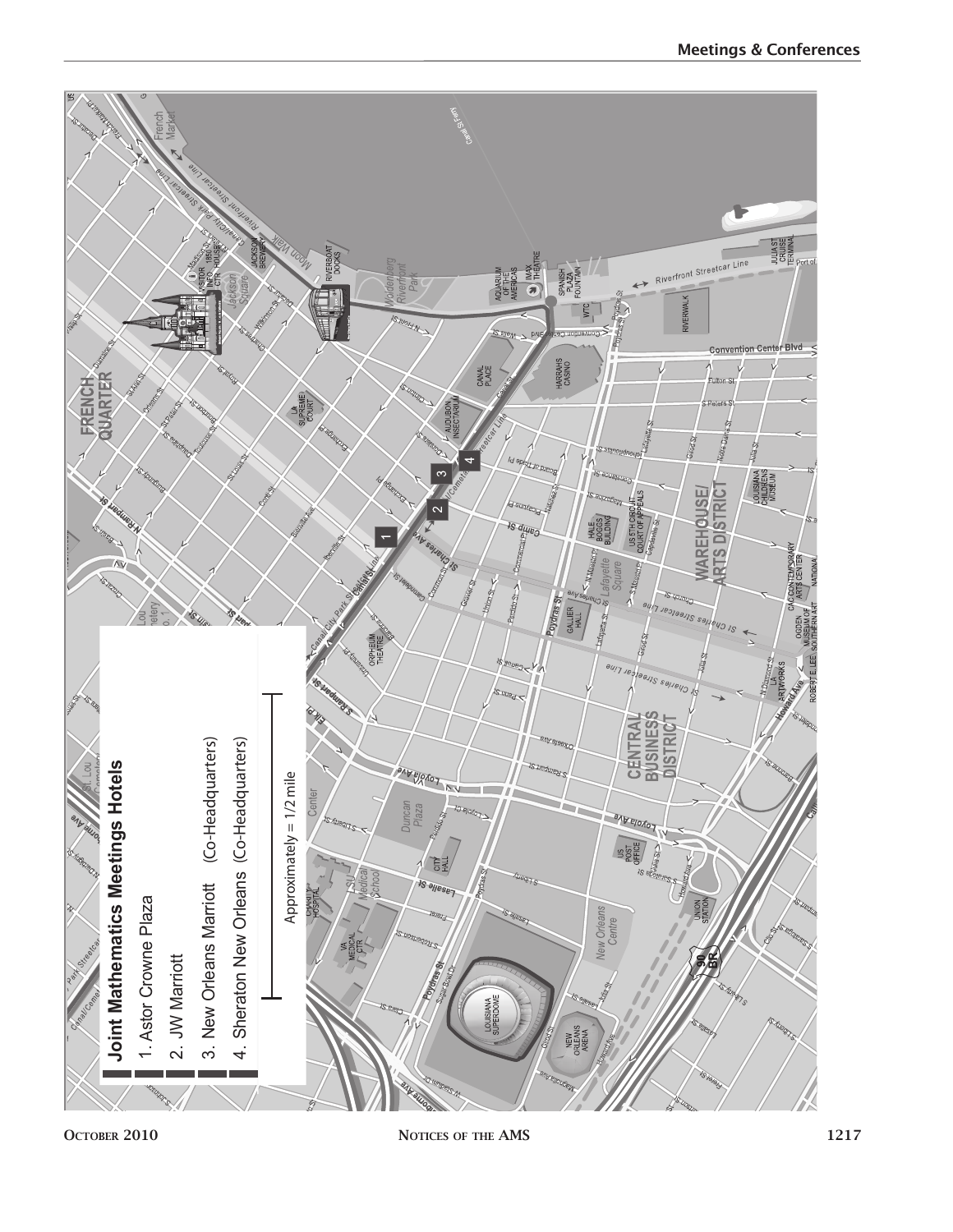more information go to www.advancecheckin.com or call toll-free at 877-467-8898. Agents are available on the lower airport level next to Belt #1 in the baggage claim area 8:00 a.m.–midnight. The charge is US\$25.00 for up to three pieces of luggage. Additional bags can be included for US\$5.00 each. There may be additional charges for overweight bags. Hotel pick-up requests must be made online.

#### **Traveling from the Airport**

To depart the New Orleans airport, head to the lower level baggage claim area, unless you are planning to take the city bus which departs from upper level entrance #7.

**SPECIAL!! Motion Transportation LLC:** Motion Transportation LLC is offering Joint Mathematics Meetings participants a special offer of US\$30 per person round trip, and US\$15 per person one way from the Louis Armstrong New Orleans International Airport. Reservations can be made by going to their website, www.motiontransportation. com, or by calling 504-390-3567 and mentioning group code **JMM-2011**. To reserve online, proceed as follows:

• Go to www.motiontransportation.com

• Click on "JMM" button

• Fill in information that is requested and if necessary reference "**JMM-2011**"

• Once page is complete, hit the submit button.

• You will receive a confirmation page.

• Other information: For arrival, participants with reservations will be met by a greeter (holding a sign with "JMM") in the baggage claim area. For departure, participants will need to make arrangements to be picked up two hours prior to their plane departures.

• If questions, call 504-390-3567.

**Airport Shuttle:** Airport Shuttle, (866-596-2699, 504- 522-3500, www.airportshuttleneworleans.com) is the official ground transportation provider for the Louis Armstrong New Orleans International Airport. Shuttle service is available from the airport to the hotels for US\$20/per person, one-way, and US\$38/per person, round-trip. The first three bags per passenger are free. Travelers must provide their own child car seats or booster seats. Advance reservations are required 48 hours prior to travel for all ADA accessible transfers. Please call well enough in advance for the specially-equipped shuttle to be reserved.

Ticket desks are located on the lower level in the baggage claim area. After you have retrieved your luggage, proceed to the Airport Shuttle Ticket Desk, across from baggage claim areas 3, 6, and 12. The desk is staffed from 8:00 p.m. to 11:00 p.m. After 11:00 p.m. you can purchase a one-way cash ticket from any driver on the loading dock outside of baggage claim area 6, and the driver will provide you with a receipt, if needed. Service is available on a continuous basis with vans departing approximately every 30 minutes. Airport Shuttle vans are white with yellow lettering with "Airport Shuttle" and the phone number 522-3500 on the side. Return trips are best reserved at least 24 hours prior to your flight.

**Taxicabs:** A cab ride to the Central Business District or the French Quarter costs approximately US\$33 for one or two persons and US\$14 (per passenger) for three or more passengers. Pickup is on the lower level, outside the baggage claim area. There may be an additional charge for extra baggage.

**Bus/Public Transit:** The Airport-Downtown Express E-2 Bus picks up outside airport Entrance #7 near the Delta counter on the upper (second) level. In the median, look for the sign and bench. Take the E-2 Bus to Carrollton at Tulane. At Carrollton and Tulane, on the corner by the Burger King, transfer to the #39 Tulane Bus. The #39 will take you to Canal Street at Saratoga. Walk to the middle of Canal Street and wait for the #47-48 Canal Streetcar going toward the river. The Marriott, the Sheraton, the JW Marriott, and the Astor Crowne Plaza are all on Canal Street. There is a streetcar stop about every other block on Canal Street near the French Quarter; get off at Canal and Bourbon Street for the Astor Crowne Plaza, Canal and Chartres for the JW Marriott and at either Canal at Chartres or Canal and Decatur for the New Orleans Marriott and the Sheraton New Orleans. For further information and schedules: E-2 Bus: www.jeffersontransit.org. New Orleans city bus routes: go to www.norta.com, call 504-248-3900 or send email to rideline@norta.com . The current fare for the Airport-Downtown Express (E-2) is US\$2. The fareboxes will accept US\$1, US\$5, US\$10, US\$20 dollar bills and all U.S. coins, and will provide change in the form of a value card that can be used for future fares. The New Orleans city bus fares are currently US\$1.25; senior citizens with valid ID, US\$0.40, transfers are 25 cents.

**Driving directions to the hotels:** Go east on Jerome S. Glazer Airport Access Road toward Airport Access Road (Jerome S. Glazer Airport Access Road turns into Airport Access Road). Take the ramp onto I-10 E. At exit 234 take the left lane toward Poydras Street/Superdome. Stay straight to go onto Poydras Street. Take a left on Camp Street, and continue to Canal Street. To go to the Sheraton, take a right on Canal, the hotel is straight ahead on your right. To go to the New Orleans Marriott, take a right on Canal Street; get into the left-hand lane and make a small U-turn. You will be in front of the Marriott. Continue a few blocks past the Marriott to get to the Astor Crowne Plaza at Canal and Bourbon Street. To go to the JW Marriott, after you take a left on Camp Street, go three blocks to Common Street, and turn left again. The motor lobby entrance is located on the right at 611 Common Street between Camp Street and St. Charles Avenue.

#### **Car Rental**

The car rental agencies are located on the lower level of the airport. **Avis** is the official car rental company for the Joint Mathematics Meetings in New Orleans. All rates include unlimited free mileage. Rates do not include any state or local surcharges, tax, optional overages, or gas refueling charges. Renters must meet Avis's age, driver, and credit requirements. For the best available rate and to make a reservation, please call Avis at 800-331-1600 or go online at http://www.avis.com. Please use the Avis Discount Number **J098887**.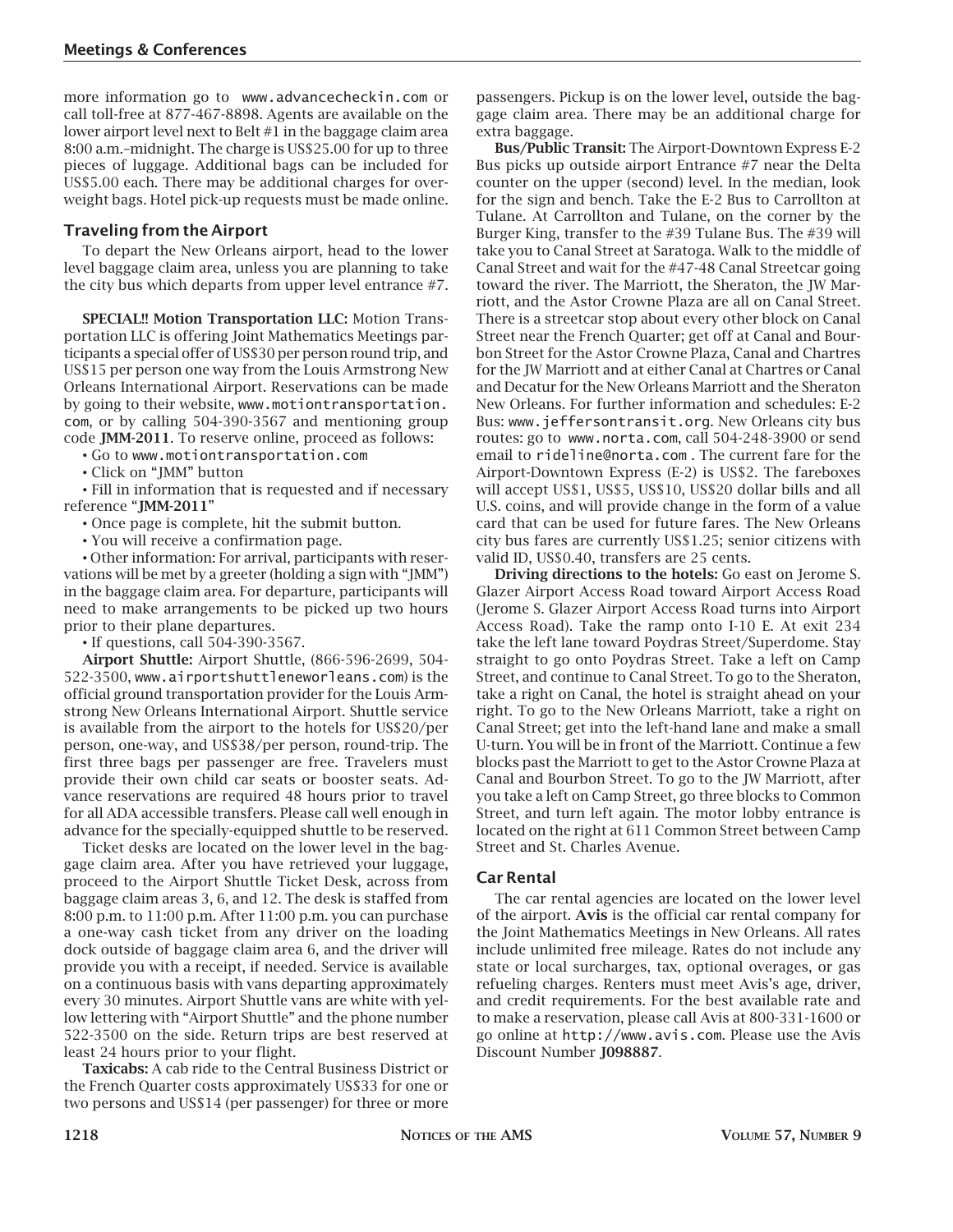#### **Parking Information**

Valet parking only with some height restrictions is available at the New Orleans Marriott, Sheraton New Orleans, JW Marriott, and the Astor Crowne Plaza. Please see the hotel page for details. Some other options for parking are:

• **Premium Parking Service**, Iberville Garage, 716 Iberville Street, New Orleans, LA 70130, 504-522- 5975, www.premiumparkingservice.com/index2. shtml. Cost: 0–2 hours—US\$9; 2–3 hours—US\$11; 3–10 hours—US\$13; 10–24 hours—US\$20. Price includes valet service and 24-hour access. See website for details.

• **Central Parking System**, 365 Canal Street, New Orleans, LA, (504) 525-7275, www.parking.com. 365 Canal is a flat lot and there is a kiosk where you can purchase parking. Cost: 3 hours—US\$15; 12 hours—US\$25. See website for details.

Please go to http://www.neworleansonline.com/ tools/transportation/gettingaround/parking. html for general information about parking in downtown New Orleans.

#### **Public Transportation around New Orleans**

Information on public transportation in New Orleans is at www.norta.com (see above for phone and email contact information); check this site for the latest bus and streetcar schedules, maps, and fares. New Orleans has three historic streetcar routes: the St. Charles Avenue Line, the Canal Street Line, and the Riverfront Line.

The St. Charles Line (Rt. 12) runs down St. Charles from Canal Street to Claiborne Avenue, going past Tulane and Loyola Universities, the Garden District, and Audubon Park. Canal Street has two lines. Rt. 47 Canal-Cemeteries travels the length of Canal Street, starting at the river and ending at City Park Avenue near Greenwood Cemetery. Rt. 48 Canal-City Park/Museum starts at the riverfront, travels up Canal Street, and ends near the entrance of the New Orleans Museum of Art. The Riverfront Line (Rt. 2) runs along the Mississippi River starting at the French Market; it stops at the riverfront on Canal Street near the Aquarium, and ends near the New Orleans Convention Center.

For the best value, consider VisiTour Passes offering unlimited rides. A one-day pass is US\$5 and can be purchased on a bus or streetcar. Three- and five-day passes are also available.

#### **Weather**

New Orleans has a subtropical climate with pleasant year-round temperatures. In January, average temperatures range from a low of 43 degrees to a high of 63 degrees. For up-to-the minute weather information, consult your favorite weather site or check http:// www.wunderground.com/US/LA/New\_Orleans. html?bannertypeclick=big2.

# Statesboro, Georgia

*Georgia Southern University*

**March 12–13, 2011** *Saturday – Sunday*

#### **Meeting #1068**

Southeastern Section Associate secretary: Matthew Miller Announcement issue of *Notices*: January 2011 Program first available on AMS website: January 27, 2011 Program issue of electronic *Notices*: March 2011 Issue of *Abstracts*: To be announced

#### **Deadlines**

For organizers: Expired

For consideration of contributed papers in Special Sessions: November 23, 2010 For abstracts: January 20, 2011

*The scientific information listed below may be dated. For the latest information, see* www.ams.org/amsmtgs/ sectional.html.

#### **Invited Addresses**

**Jason A. Behrstock**, Lehman College (CUNY), *Title to be announced*.

**Gordana Matic**, University of Georgia, *Title to be announced*.

**Jeremy T. Tyson**, University of Illinois at Urbana-Champaign, *Title to be announced*.

**Brett D. Wick**, Georgia Institute of Technology, *Title to be announced*.

#### **Special Sessions**

*Advances in Biomedical Mathematics* (Code: SS 4A), **Yangbo Ye**, University of Iowa, and **Jiehua Zhu**, Georgia Southern University.

*Algebraic and Geometric Combinatorics* (Code: SS 13A), **Drew Armstrong**, University of Miami, and **Benjamin Braun**, University of Kentucky.

*Applied Combinatorics* (Code: SS 2A), **Hua Wang**, Georgia Southern University, **Miklos Bona**, University of Florida, and **Laszlo Szekely**, University of South Carolina.

*Categorical Topology* (Code: SS 9A), **Frederic Mynard**, Georgia Southern University, and **Gavin Seal**, EPFL, Lausanne.

*Control Systems and Signal Processing* (Code: SS 14A), **Zhiqiang Gao**, Cleveland State University, **Frank Goforth**, Georgia Southern University, **Thomas Yang**, Embry-Riddle Aeronautical University, and **Yan Wu**, Georgia Southern University.

*Fractals and Tilings* (Code: SS 3A), **Ka-Sing Lau**, The Chinese University of Hong Kong, **Sze-Man Ngai**, Georgia Southern University, and **Yang Wang**, Michigan State University.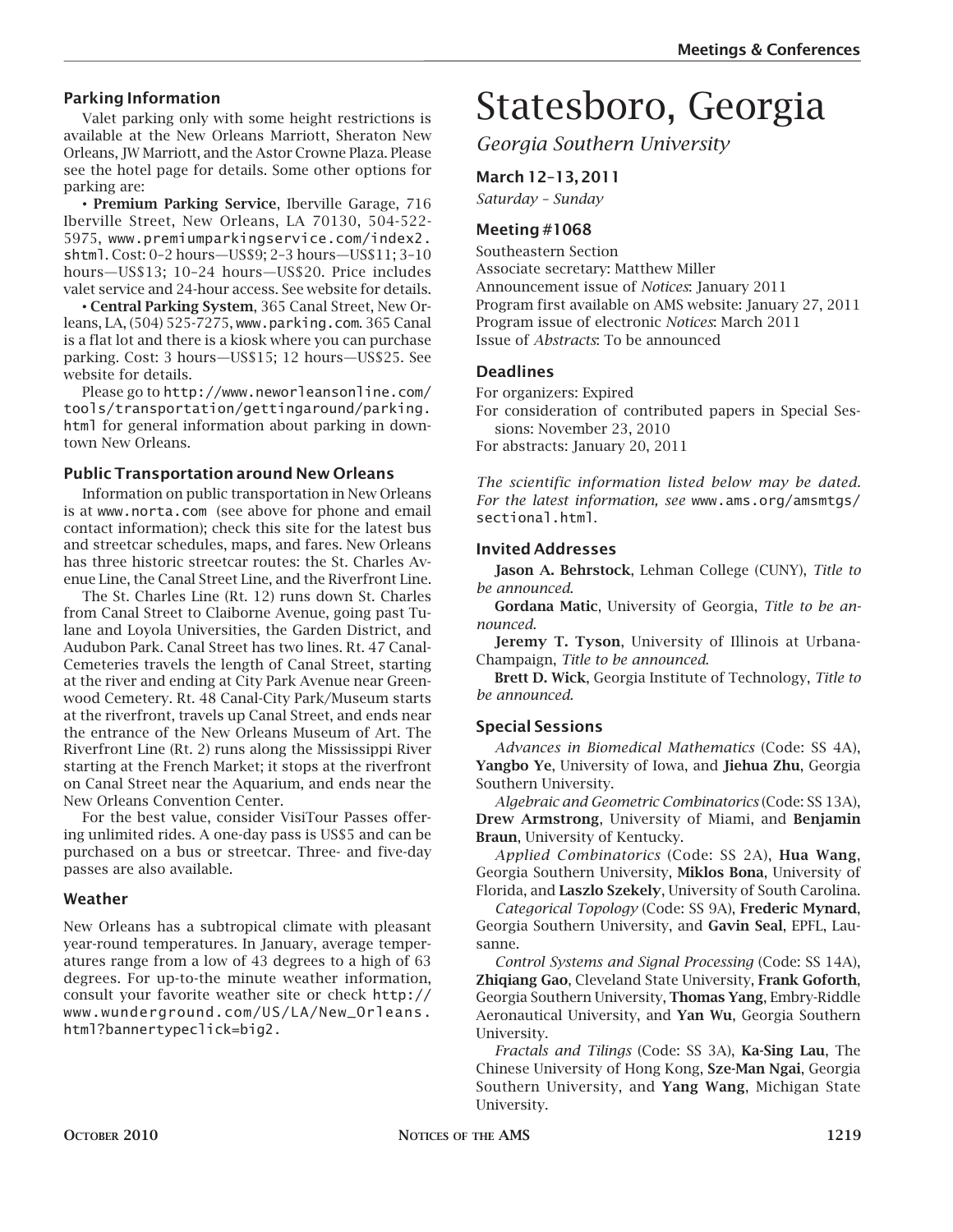*Geometric Group Theory* (Code: SS 7A), **Xiangdong Xie**, Georgia Southern University, **Jason A. Behrstock**, Lehman College, CUNY, and **Denis Osin**, Vanderbilt University.

*Geometric Mapping Theory in Euclidean and Non-Euclidean Spaces* (Code: SS 11A), **Jeremy Tyson**, University of Illinois at Urbana-Champaign, **David A. Herron**, University of Cincinnati, and **Xiagdong Xie**, Georgia Southern University.

*Harmonic Analysis and Applications* (Code: SS 5A), **Dmitriy Bilyk**, University of South Carolina, **Laura De Carli**, Florida International University, **Alex Stokolos**, Georgia Southern University, and **Brett Wick**, Georgia Institute of Technology.

*Harmonic Analysis and Partial Differential Equations* (Code: SS 1A), **Paul A. Hagelstein**, Baylor University, **Alexander Stokolos**, Georgia Southern University, **Xiaoyi Zhang**, IAS Princeton and University of Iowa, and **Shijun Zheng**, Georgia Southern University.

*Homological Methods in Commutative Algebra* (Code: SS 6A), **Alina C. Iacob**, Georgia Southern University, and **Adela N. Vraciu**, University of South Carolina.

*Matrix Theory and Numerical Linear Algebra* (Code: SS 8A), **Richard S. Varga**, Kent State University, and **Xiezhang Li**, Georgia Southern University.

*Sparse Data Representations and Applications* (Code: SS 10A), **Alexander Petukhov** and **Alex Stokolos**, Georgia Southern University, **Ahmed Zayed**, DePaul University, and **Inna Kozlov**, Holon Institute of Technology, Department of Computer Science.

*Symplectic and Poisson Geometry* (Code: SS 12A), **Yi Lin**, Georgia Southern University, **Alvaro Pelayo**, Washington University, St. Louis, and **Francois Ziegler**, Georgia Southern University.

## Iowa City, Iowa

#### *University of Iowa*

#### **March 18–20, 2011**

*Friday – Sunday*

#### **Meeting #1069**

Central Section Associate secretary: Georgia Benkart Announcement issue of *Notices*: January 2011 Program first available on AMS website: February 5, 2011 Program issue of electronic *Notices*: March 2011 Issue of *Abstracts*: To be announced

#### **Deadlines**

For organizers: Expired

For consideration of contributed papers in Special Sessions: November 30, 2010 For abstracts: January 25, 2011

*The scientific information listed below may be dated. For the latest information, see* www.ams.org/amsmtgs/ sectional.html.

#### **Invited Addresses**

**Mihai Ciucu**, Indiana University, *Title to be announced*. **David Damanik**, Rice University, *Title to be announced*. **Kevin Ford**, University of Illinois Urbana-Champaign, *Title to be announced*.

**Chiu-Chu Liu**, Columbia University, *Title to be announced*.

#### **Special Sessions**

*Algebraic K-Theory and Homotopy Theory* (Code: SS 8A), **Teena Gerhardt**, Michigan State University, and **Daniel Ramras**, New Mexico State University.

*Analytic Number Theory* (Code: SS 5A), **Yangbo Ye**, University of Iowa.

*Commutative Ring Theory* (Code: SS 6A), **Daniel D. Anderson**, University of Iowa, and **David F. Anderson**, University of Tennessee Knoxville.

*Geometric Commutative Algebra and Applications* (Code: SS 7A), **David Anderson**, University of Washington, and **Julianna Tymoczko**, University of Iowa.

*Global and P-adic Representation Theory* (Code: SS 3A), **Muthukrishnan Krishnamurthy**, **Philip Kutzco**, and **Yangbo Ye**, University of Iowa.

*Modelling, Analysis and Simulation in Contact Mechanics* (Code: SS 1A), **Weimin Han**, University of Iowa, and **Mircea Sofonea**, University of Perpignan.

*Recent Developments in Nonlinear Evolution Equations* (Code: SS 4A), **Yinbin Deng**, Central China Normal University, **Yong Yu** and **Yi Li**, University of Iowa, and **Shuangjie Peng**, Central China Normal University.

*Representations of Algebras* (Code: SS 2A), **Frauke Bleher**, University of Iowa, and **Calin Chindris**, University of Missouri.

### Worcester, **Massachusetts**

*College of the Holy Cross*

#### **April 9–10, 2011**

*Saturday – Sunday*

#### **Meeting #1070**

Eastern Section Associate secretary: Steven H. Weintraub Announcement issue of *Notices*: February 2011 Program first available on AMS website: March 10, 2011 Program issue of electronic *Notices*: April 2011 Issue of *Abstracts*: To be announced

#### **Deadlines**

For organizers: Expired For consideration of contributed papers in Special Sessions: December 21, 2010 For abstracts: February 15, 2011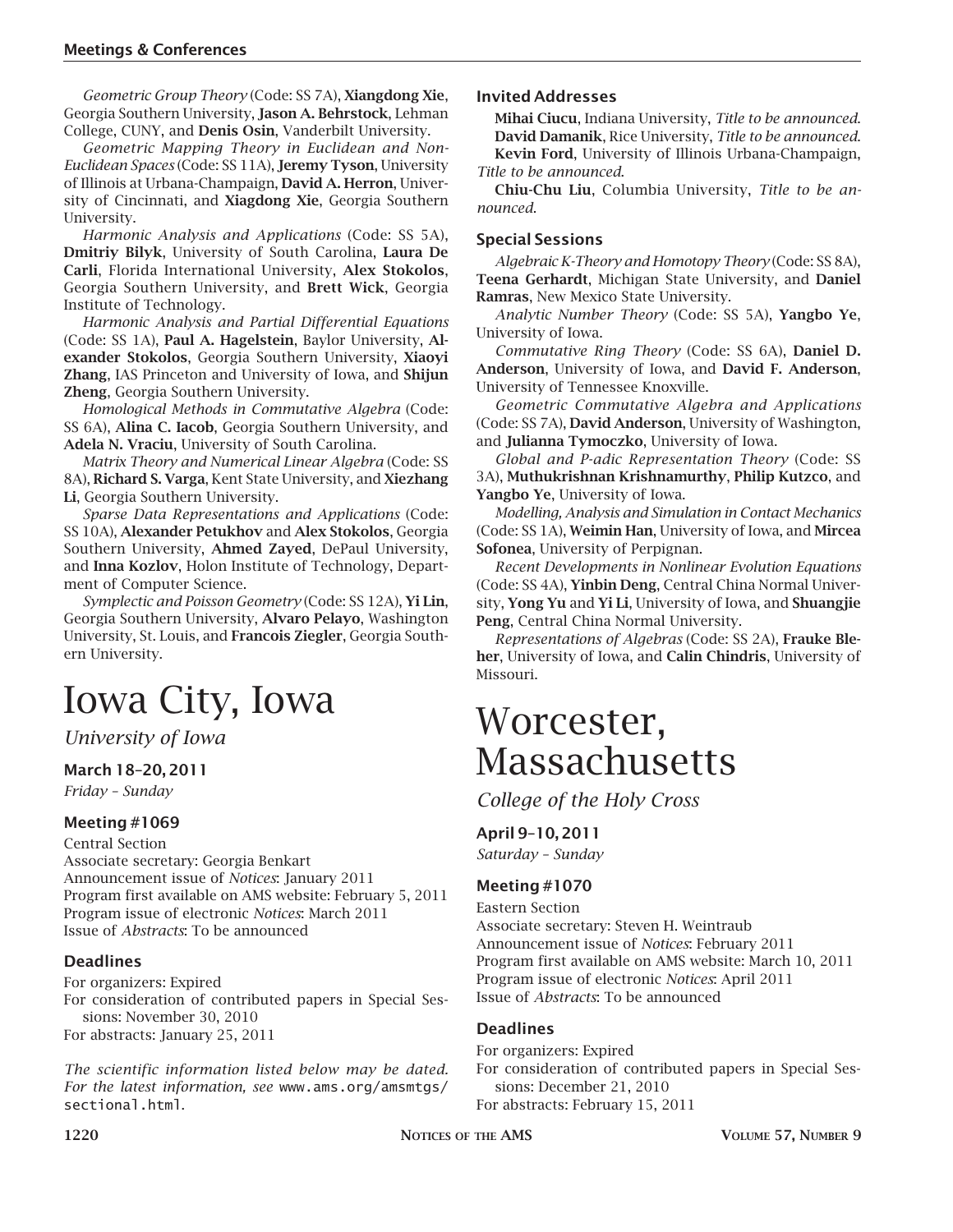*The scientific information listed below may be dated. For the latest information, see* www.ams.org/amsmtgs/ sectional.html.

#### **Invited Addresses**

**Vitaly Bergelson**, Ohio State University, *Title to be announced*.

**Kenneth M. Golden**, University of Utah, *Title to be announced*.

**Walter D. Neumann**, Columbia University, *Title to be announced*.

**Natasa Sesum**, University of Pennsylvania, *Title to be announced*.

#### **Special Sessions**

*Complex Analysis and Banach Algebras* (Code: SS 1A), **John T. Anderson**, College of the Holy Cross, and **Alexander J. Izzo**, Bowling Green State University.

### Las Vegas, Nevada

*University of Nevada*

#### **April 30 – May 1, 2011**

*Saturday – Sunday*

#### **Meeting #1071**

Western Section Associate secretary: Michel L. Lapidus Announcement issue of *Notices*: February 2011 Program first available on AMS website: March 17, 2011 Program issue of electronic *Notices*: April 2011 Issue of *Abstracts*: To be announced

#### **Deadlines**

For organizers: September 30, 2010 For consideration of contributed papers in Special Sessions: January 1, 2011 For abstracts: March 8, 2011

*The scientific information listed below may be dated. For the latest information, see* www.ams.org/amsmtgs/ sectional.html.

#### **Invited Addresses**

**Elizabeth Allman**, University of Alaska, *Title to be announced*.

**Danny Calegari**, California Institute of Technology, *Title to be announced*.

**Hector Ceniceros**, Stanford University, *Title to be announced*.

**Tai-Ping Liu**, Stanford University, *Title to be announced*.

#### **Special Sessions**

*Advances in Modeling, Numerical Analysis and Computations of Fluid Flow Problems* (Code: SS 2A), **Monika Neda**, University of Nevada Las Vegas.

*Extremal Combinatorics* (Code: SS 6A), **Jozsef Balogh**, University of California San Diego, and **Ryan Martin**, Iowa State University.

*Geometric PDEs* (Code: SS 1A), **Matthew Gursky**, Notre Dame University, and **Emmanuel Hebey**, Université de Cergy-Pontoise.

*Multilevel Mesh Adaptation and Beyond: Computational Methods for Solving Complex Systems* (Code: SS 4A), **Pengtao Sun**, University of Nevada Las Vegas, and **Long Chen**, University of California Irvine.

*Partial Differential Equations Modeling Fluids* (Code: SS 5A), **Quansen Jiu**, Capital Normal University, Beijing, China, and **Jiahong Wu**, Oklahoma State University.

*Recent Advances in Finite Element Methods* (Code: SS 3A), **Jichun Li**, University of Nevada Las Vegas.

### Ithaca, New York

*Cornell University*

#### **September 10–11, 2011**

*Saturday – Sunday*

#### **Meeting #1072**

Eastern Section Associate secretary: Steven H. Weintraub Announcement issue of *Notices*: June 2011 Program first available on AMS website: July 28, 2011 Program issue of electronic *Notices*: September 2011 Issue of *Abstracts*: To be announced

#### **Deadlines**

For organizers: February 10, 2011 For consideration of contributed papers in Special Sessions: May 24, 2011 For abstracts: July 19, 2011

*The scientific information listed below may be dated. For the latest information, see* www.ams.org/amsmtgs/ sectional.html.

#### **Invited Addresses**

**Mladen Bestvina**, University of Utah, *Title to be announced*.

**Nigel Higson**, Pennsylvania State University, *Title to be announced*.

**Gang Tian**, Princeton University, *Title to be announced*.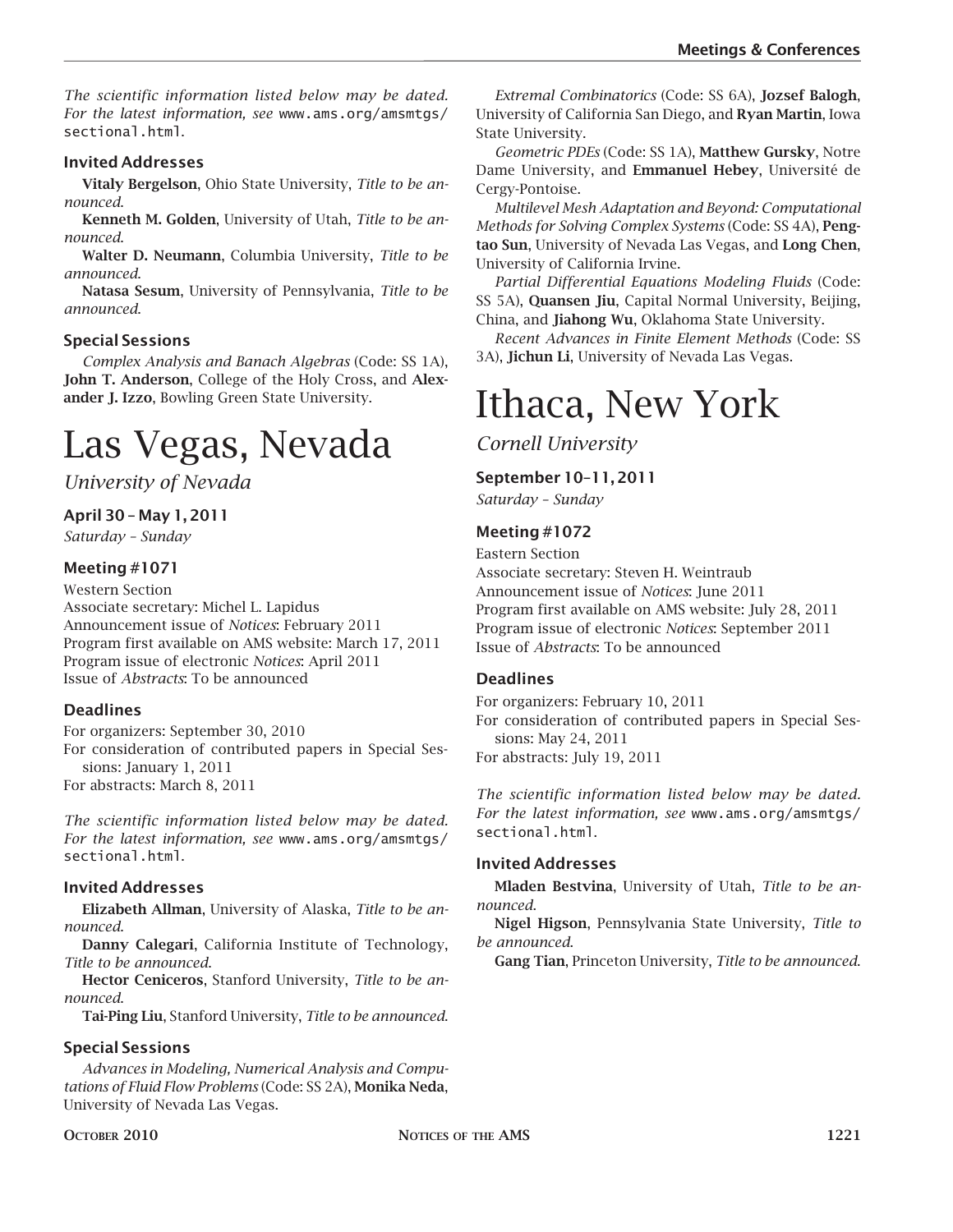## Winston-Salem, North Carolina

*Wake Forest University*

#### **September 24–25, 2011**

*Saturday – Sunday*

#### **Meeting #1073**

Southeastern Section Associate secretary: Matthew Miller Announcement issue of *Notices*: June 2011 Program first available on AMS website: August 11, 2011 Program issue of electronic *Notices*: September 2011 Issue of *Abstracts*: To be announced

#### **Deadlines**

For organizers: February 24, 2011 For consideration of contributed papers in Special Sessions: June 7, 2011 For abstracts: August 2, 2011

*The scientific information listed below may be dated. For the latest information, see* www.ams.org/amsmtgs/ sectional.html.

#### **Invited Addresses**

**Benjamin B. Brubaker**, Massachusetts Institute of Technology, *Title to be announced*.

**Shelly Harvey**, Rice University, *Title to be announced*. **Allen Knutson**, Cornell University, *Title to be announced*.

**Seth M. Sullivant**, North Carolina State University, *Title to be announced*.

### Lincoln, Nebraska

*University of Nebraska-Lincoln*

#### **October 14–16, 2011**

*Friday – Sunday*

#### **Meeting #1074**

Central Section Associate secretary: Georgia Benkart Announcement issue of *Notices*: August 2011 Program first available on AMS website: September 1, 2011 Program issue of electronic *Notices*: October 2011 Issue of *Abstracts*: To be announced

#### **Deadlines**

For organizers: March 14, 2011 For consideration of contributed papers in Special Sessions: June 28, 2011 For abstracts: August 23, 2011

*The scientific information listed below may be dated. For the latest information, see* www.ams.org/amsmtgs/ sectional.html.

#### **Invited Addresses**

**Lewis Bowen**, Texas A&M University, *Title to be announced*.

**Emmanuel Candes**, Stanford University, *Title to be announced* (Erdős Memorial Lecture).

**Alina Cojocaru**, University of Illinois at Chicago, *Title to be announced*.

**Michael Zieve**, University of Michigan, *Title to be announced*.

### Salt Lake City, Utah

*University of Utah*

#### **October 22–23, 2011**

*Saturday – Sunday*

#### **Meeting #1075**

#### Western Section

Associate secretary: Michel L. Lapidus Announcement issue of *Notices*: August 2011 Program first available on AMS website: September 8, 2011 Program issue of electronic *Notices*: October 2011 Issue of *Abstracts*: To be announced

#### **Deadlines**

For organizers: March 22, 2011

For consideration of contributed papers in Special Sessions: July 5, 2011

For abstracts: August 30, 2011

*The scientific information listed below may be dated. For the latest information, see* www.ams.org/amsmtgs/ sectional.html.

#### **Invited Addresses**

**Graeme Milton**, University of Utah, *Title to be announced*.

**Lei Ni**, University of California San Diego, *Title to be announced*.

**Igor Pak**, University of California Los Angeles, *Title to be announced*.

**Monica Visan**, University of California Los Angeles, *Title to be announced*.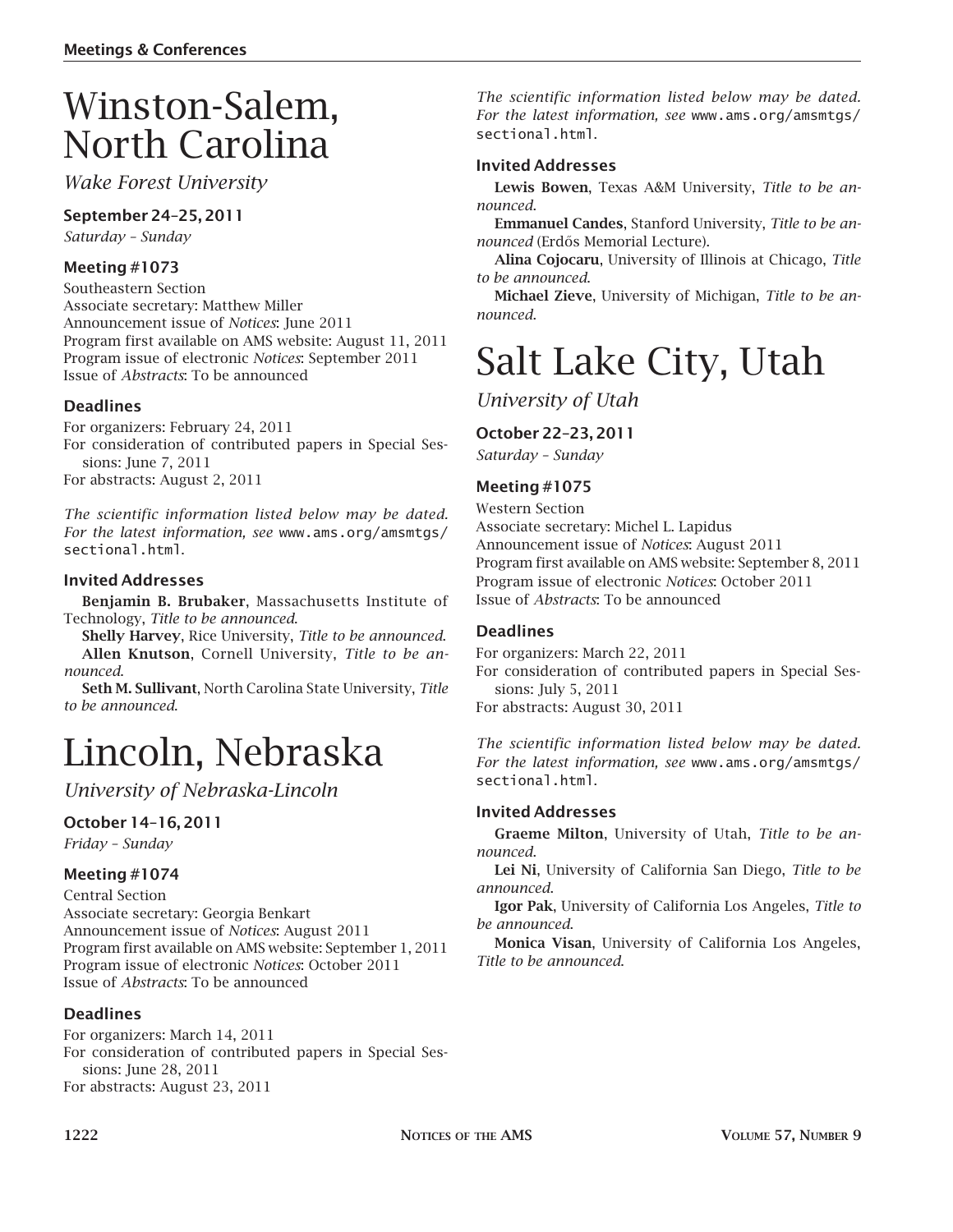### Port Elizabeth, Republic of South Africa

*Nelson Mandela Metropolitan University*

### **November 29 – December 3, 2011**

*Tuesday – Saturday*

#### **Meeting #1076**

*First Joint International Meeting between the AMS and the South African Mathematical Society.* Associate secretary: Matthew Miller Announcement issue of *Notices*: To be announced Program first available on AMS website: Not applicable Program issue of electronic *Notices*: Not applicable Issue of *Abstracts*: Not applicable

#### **Deadlines**

For organizers: To be announced For consideration of contributed papers in Special Sessions: To be announced For abstracts: To be announced

### Boston, **Massachusetts**

*John B. Hynes Veterans Memorial Convention Center, Boston Marriott Hotel, and Boston Sheraton Hotel*

### **January 4–7, 2012**

#### *Wednesday – Saturday*

*Joint Mathematics Meetings, including the 118th Annual Meeting of the AMS, 95th Annual Meeting of the Mathematical Association of America, annual meetings of the Association for Women in Mathematics (AWM) and the National Association of Mathematicians (NAM), and the winter meeting of the Association for Symbolic Logic (ASL), with sessions contributed by the Society for Industrial and Applied Mathematics (SIAM).*

Associate secretary: Michel L. Lapidus

Announcement issue of *Notices*: October 2011

Program first available on AMS website: November 1, 2011 Program issue of electronic *Notices*: January 2012 Issue of *Abstracts*: Volume 33, Issue 1

#### **Deadlines**

For organizers: April 1, 2011

For consideration of contributed papers in Special Sessions: To be announced For abstracts: To be announced

# Honolulu, Hawaii

*University of Hawaii*

### **March 3–4, 2012**

*Saturday – Sunday* Western Section Associate secretary: Michel L. Lapidus Announcement issue of *Notices*: March 2012 Program first available on AMS website: To be announced Program issue of electronic *Notices*: To be announced Issue of *Abstracts*: To be announced

#### **Deadlines**

For organizers: August 3, 2011

For consideration of contributed papers in Special Sessions: To be announced

For abstracts: To be announced

# Tampa, Florida

*University of South Florida*

#### **March 10–11, 2012**

*Saturday – Sunday* Southeastern Section Associate secretary: Matthew Miller Announcement issue of *Notices*: To be announced Program first available on AMS website: To be announced Program issue of electronic *Notices*: March 2012 Issue of *Abstracts*: To be announced

#### **Deadlines**

For organizers: August 10, 2011 For consideration of contributed papers in Special Sessions: To be announced For abstracts: To be announced

### Washington, District of Columbia

*George Washington University*

#### **March 17–18, 2012**

*Saturday – Sunday* Eastern Section Associate secretary: Steven H. Weintraub Announcement issue of *Notices*: To be announced Program first available on AMS website: To be announced Program issue of electronic *Notices*: March 2012 Issue of *Abstracts*: To be announced

#### **Deadlines**

For organizers: August 17, 2011 For consideration of contributed papers in Special Sessions: To be announced For abstracts: To be announced

**OCTOBER 2010 COLORER** 2010 **NOTICES** OF THE AMS **1223**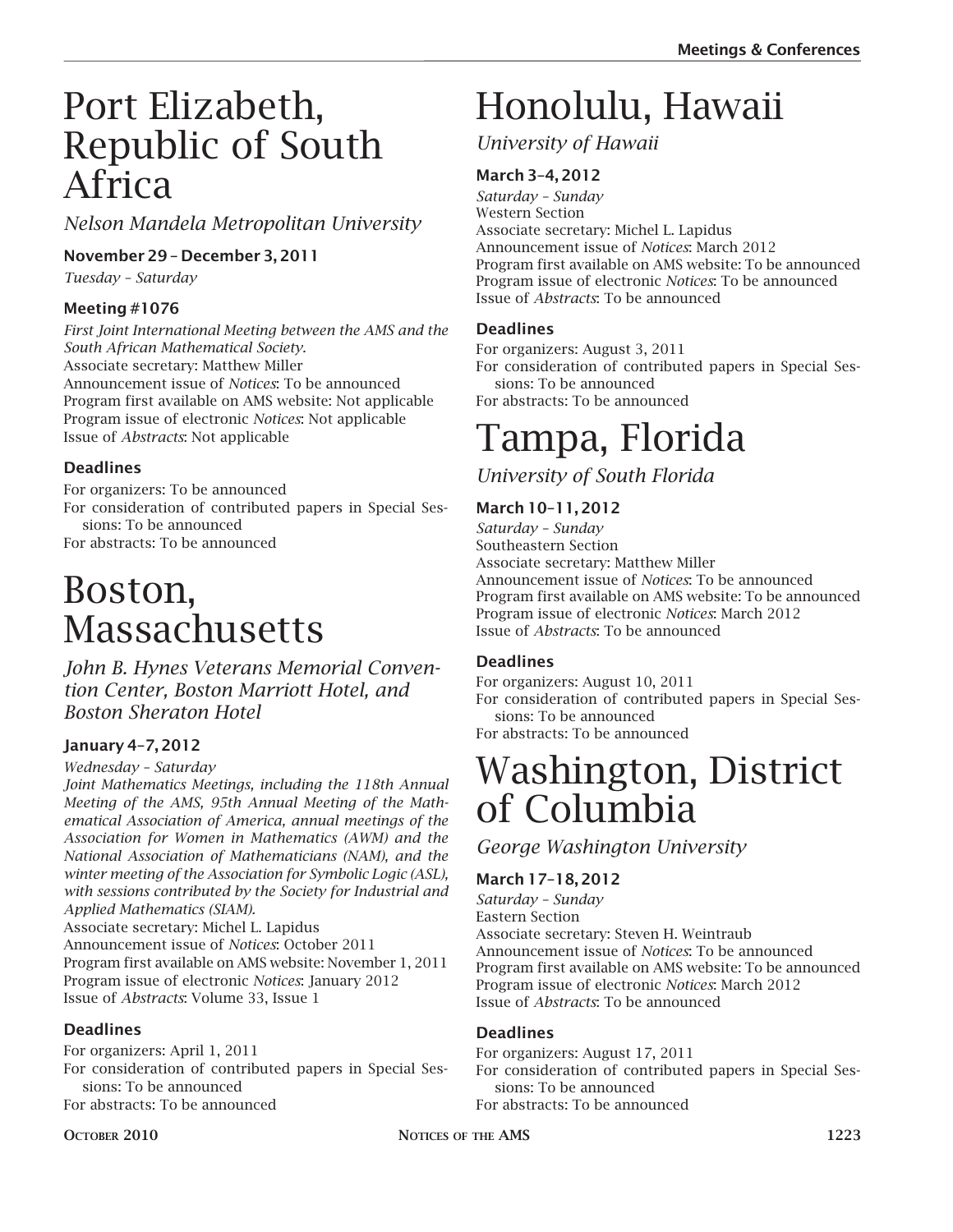## Lawrence, Kansas

### *University of Kansas*

### **March 30 – April 1, 2012**

*Friday – Sunday* Central Section Associate secretary: Georgia Benkart Announcement issue of *Notices*: To be announced Program first available on AMS website: To be announced Program issue of electronic *Notices*: To be announced Issue of *Abstracts*: To be announced

#### **Deadlines**

For organizers: To be announced For consideration of contributed papers in Special Sessions: To be announced For abstracts: To be announced

### New Orleans, Louisiana

#### *Tulane University*

#### **October 13–14, 2012**

*Saturday – Sunday* Southeastern Section Associate secretary: Matthew Miller Announcement issue of *Notices*: To be announced Program first available on AMS website: To be announced Program issue of electronic *Notices*: To be announced Issue of *Abstracts*: To be announced

#### **Deadlines**

For organizers: January 13, 2012 For consideration of contributed papers in Special Sessions: To be announced For abstracts: To be announced

# San Diego, California

*San Diego Convention Center and San Diego Marriott Hotel and Marina*

#### **January 9–12, 2013**

*Wednesday – Saturday*

*Joint Mathematics Meetings, including the 119th Annual Meeting of the AMS, 96th Annual Meeting of the Mathematical Association of America, annual meetings of the Association for Women in Mathematics (AWM) and the National Association of Mathematicians (NAM), and the winter meeting of the Association for Symbolic Logic (ASL), with sessions contributed by the Society for Industrial and Applied Mathematics (SIAM).*

Associate secretary: Georgia Benkart

Announcement issue of *Notices*: October 2012 Program first available on AMS website: November 1, 2012 Program issue of electronic *Notices*: January 2012 Issue of *Abstracts*: Volume 34, Issue 1

#### **Deadlines**

For organizers: April 1, 2012 For consideration of contributed papers in Special Sessions: To be announced For abstracts: To be announced

### Ames, Iowa

*Iowa State University*

#### **April 27–28, 2013**

*Saturday – Sunday* Central Section Associate secretary: Georgia Benkart Announcement issue of *Notices*: To be announced Program first available on AMS website: To be announced Program issue of electronic *Notices*: To be announced Issue of *Abstracts*: To be announced

#### **Deadlines**

For organizers: September 27, 2012 For consideration of contributed papers in Special Sessions: To be announced For abstracts: To be announced

# Alba Iulia, Romania

#### **June 27–30, 2013**

*Thursday – Sunday*

Associate secretary: Robert J. Daverman Announcement issue of *Notices*: To be announced Program first available on AMS website: Not applicable Program issue of electronic *Notices*: Not applicable Issue of *Abstracts*: Not applicable

#### **Deadlines**

For organizers: To be announced For consideration of contributed papers in Special Sessions: To be announced

For abstracts: To be announced